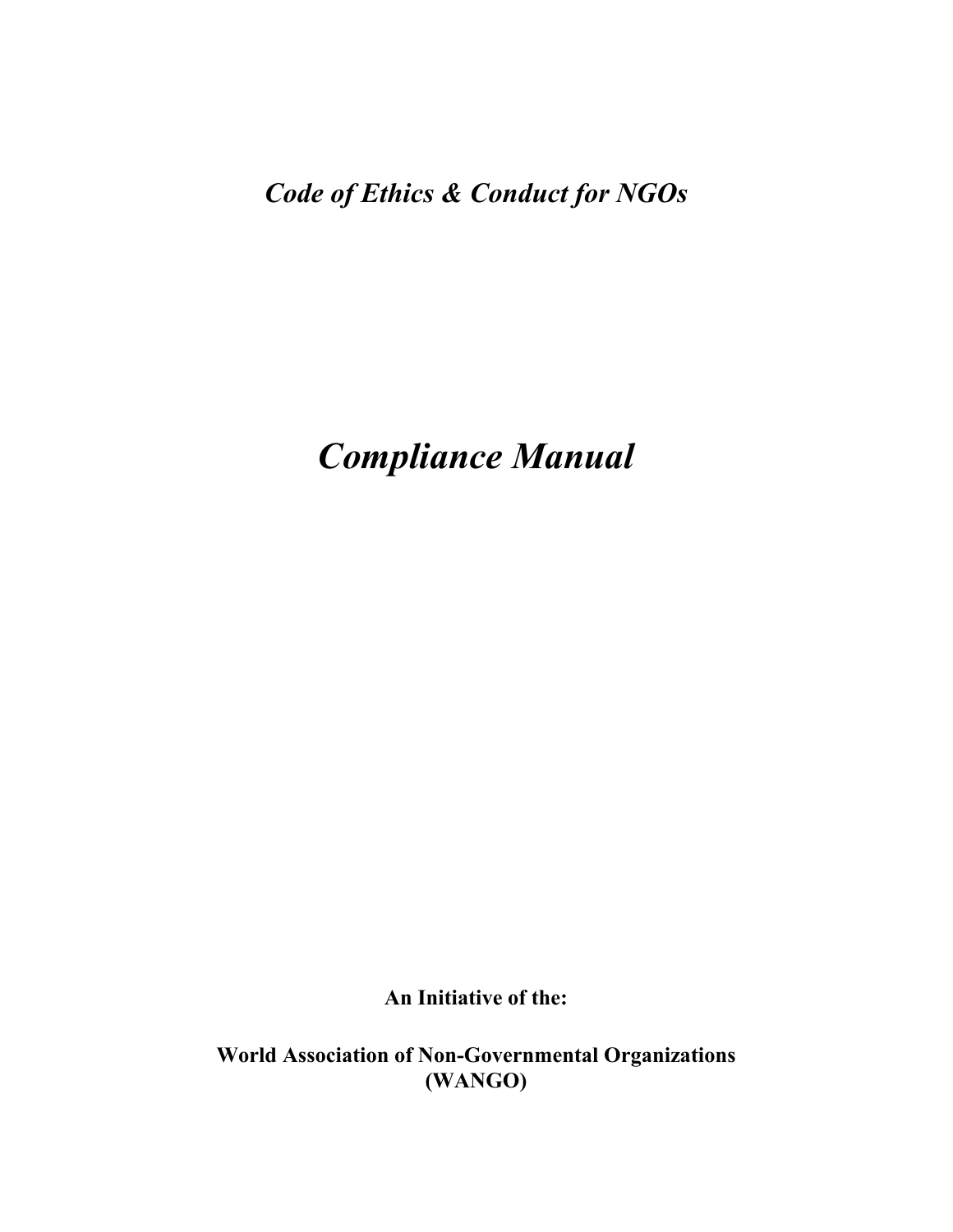## **Preface**

The *Compliance Manual* is designed as a tool to help NGOs assess whether their policies and practices are currently in alignment with the *Code of Ethics & Conduct for NGOs*.

The *Code of Ethics and Conduct for NGOs* is a set of fundamental principles, operational principles, and standards to guide the actions and management of non-governmental organizations. Developed under the auspices of the World Association of Non-Governmental Organizations (WANGO), the *Code* was formulated by an international committee representing the wide spectrum of the non-governmental community and included input from NGO leaders from all regions of the world. Numerous standards and codes of conduct and ethics from NGOs and NGO associations worldwide were consulted in formulating this code.

The *Code of Ethics and Conduct for NGOs* is designed to be broadly applicable to the worldwide NGO community. It applies whether the organization is a mutual benefit NGO, involving an association concerned with improving the situation of its membership, or a public benefit NGO, which is working for the improvement of conditions of society as a whole or of a segment of society. The *Code* is applicable for organizations focused on international agendas as well as those seeking to improve local community affairs, and both "Northern" and "Southern" NGOs. The *Code*'s standards are applicable regardless of an NGO's focus, whether it be humanitarian relief, advocacy, conflict prevention, research, education, human rights monitoring, health care, environmental action, and so forth.

All NGOs, even the most sincere and selfless, can benefit from a code of ethics and conduct that systematically identifies ethical practices and acceptable standards. The adoption and internal enforcement of a suitable code not only provides an ethical check for an NGO, it also serves as a statement to beneficiaries, donors and the public that the NGO takes seriously the importance of maintaining high standards. Such a code can assist stakeholders in identifying and avoiding "pretenders" and irresponsible NGOs.

The *Compliance Manual* is designed to be used as both a checklist and a catalyst for discussion for NGO staff to review, reflect, and discuss core principles, standards and ways of conducting services and activities. It also forms the basis for self-certification of the NGO.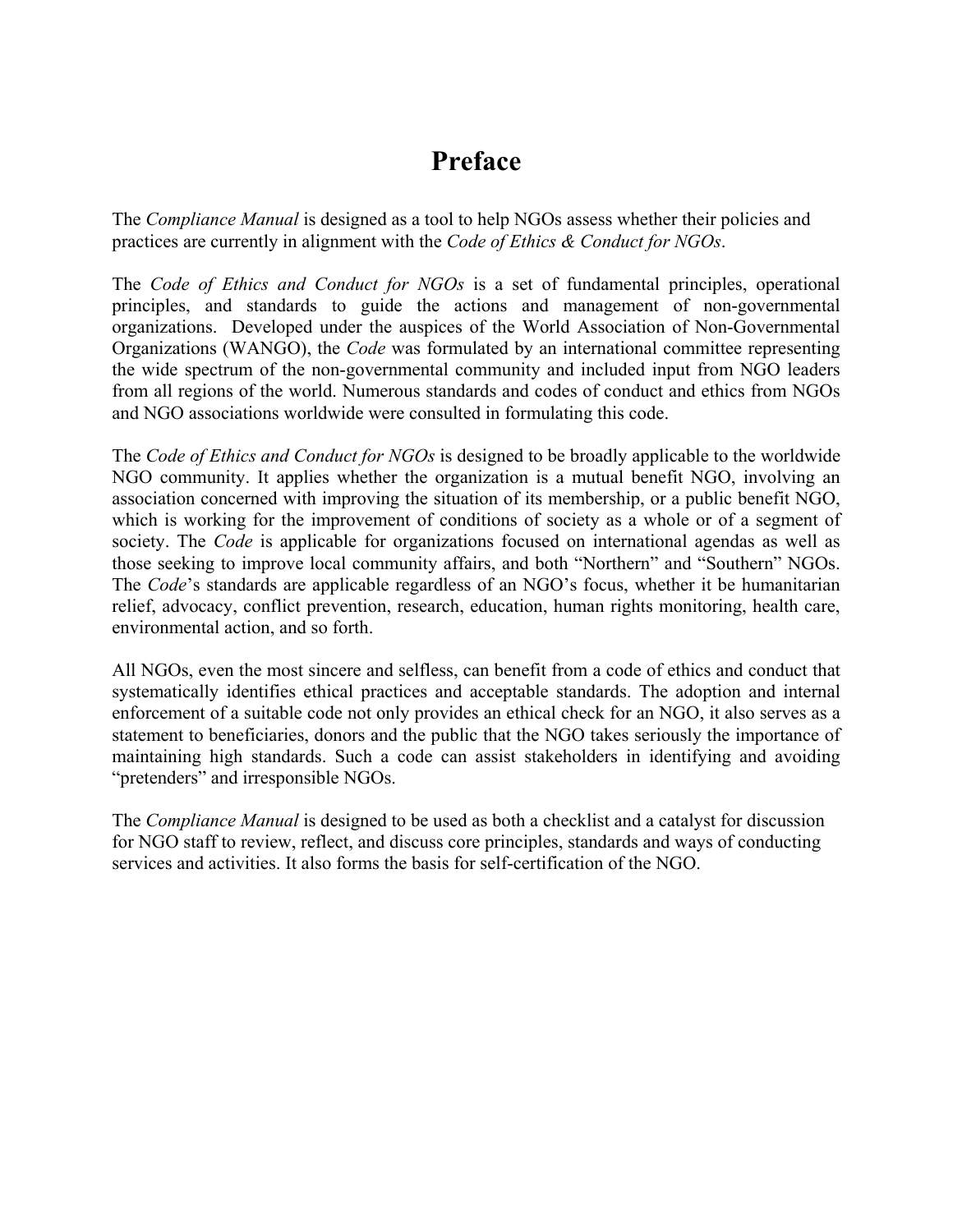## **I. Guiding Principles**

*Every actor operates on the basis of fundamental principles, whether plainly stated or implicitly understood. Further, an examination of organizations that are held in universal esteem reveals a great commonality in these principles. In other words, to a great extent, good NGOs from throughout the world tend to share the same fundamental assumptions or beliefs that make their successful operation possible. The following is an articulation of the more important of these shared fundamental principles.*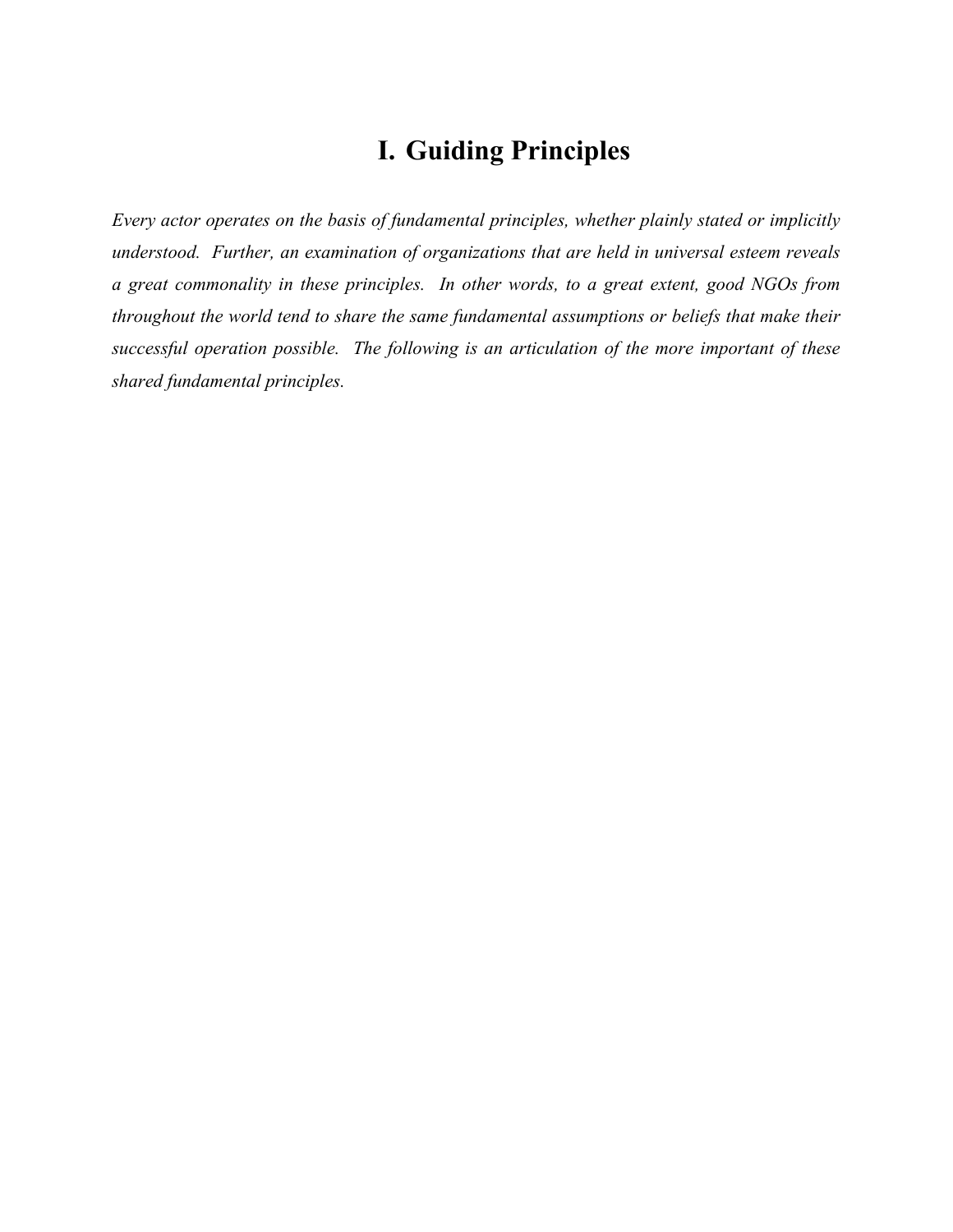# **A. Responsibility, Service, and Public Mindedness**

Sustainable progress, peace, and justice require that all organizations contribute to the common good. Thus, an NGO should integrate self-development and service to others, balancing individual and public concerns, focusing on higher, broader, and more public levels of service.

### **Standards**

- Responsibly maintaining itself, an NGO should conduct its activities for the sake of others, whether for the public at large or a particular segment of the public.
- Public money must not be misused for selfish purposes and all public assets are to be treated with utmost seriousness, as a public trust.
- An NGO should recognize that its conduct and activities impact on the public's perception of NGOs and that it shares responsibility for the public's trust of NGOs.
- An NGO should exhibit a responsible and caring attitude toward the environment in all of its activities.

### **Evaluation**

1. Does the organization conduct activities for the purpose of serving others, either the public at large or a particular segment of the public?  $\Box$  Yes  $\Box$  No

What are some examples of how you serve others?

 $\mathcal{L}_\text{max} = \frac{1}{2} \sum_{i=1}^{n} \frac{1}{2} \sum_{i=1}^{n} \frac{1}{2} \sum_{i=1}^{n} \frac{1}{2} \sum_{i=1}^{n} \frac{1}{2} \sum_{i=1}^{n} \frac{1}{2} \sum_{i=1}^{n} \frac{1}{2} \sum_{i=1}^{n} \frac{1}{2} \sum_{i=1}^{n} \frac{1}{2} \sum_{i=1}^{n} \frac{1}{2} \sum_{i=1}^{n} \frac{1}{2} \sum_{i=1}^{n} \frac{1}{2} \sum_{i=1}^{n} \frac{1$ 

 $\mathcal{L}_\mathcal{L} = \{ \mathcal{L}_\mathcal{L} = \{ \mathcal{L}_\mathcal{L} = \{ \mathcal{L}_\mathcal{L} = \{ \mathcal{L}_\mathcal{L} = \{ \mathcal{L}_\mathcal{L} = \{ \mathcal{L}_\mathcal{L} = \{ \mathcal{L}_\mathcal{L} = \{ \mathcal{L}_\mathcal{L} = \{ \mathcal{L}_\mathcal{L} = \{ \mathcal{L}_\mathcal{L} = \{ \mathcal{L}_\mathcal{L} = \{ \mathcal{L}_\mathcal{L} = \{ \mathcal{L}_\mathcal{L} = \{ \mathcal{L}_\mathcal{$ 

- 2. Are public monies and public assets treated with utmost serious and not misused for selfish purposes?  $\Box$  Yes  $\Box$  No
- 3. Does the organization recognize that the way it conducts itself and its activities reflect on the public's perception of NGOs and that it shares responsibility for the public's trust of NGOs?  $\Box$  Yes  $\Box$  No
- 4. Does the organization exhibit a responsible attitude toward the environment in all activities?  $\Box$  Yes □ No

How does your organization demonstrate a responsible attitude toward the environment? \_\_\_\_\_\_\_

 $\mathcal{L}_\mathcal{L} = \{ \mathcal{L}_\mathcal{L} = \{ \mathcal{L}_\mathcal{L} = \{ \mathcal{L}_\mathcal{L} = \{ \mathcal{L}_\mathcal{L} = \{ \mathcal{L}_\mathcal{L} = \{ \mathcal{L}_\mathcal{L} = \{ \mathcal{L}_\mathcal{L} = \{ \mathcal{L}_\mathcal{L} = \{ \mathcal{L}_\mathcal{L} = \{ \mathcal{L}_\mathcal{L} = \{ \mathcal{L}_\mathcal{L} = \{ \mathcal{L}_\mathcal{L} = \{ \mathcal{L}_\mathcal{L} = \{ \mathcal{L}_\mathcal{$ 

 $\mathcal{L}_\mathcal{L} = \{ \mathcal{L}_\mathcal{L} = \{ \mathcal{L}_\mathcal{L} = \{ \mathcal{L}_\mathcal{L} = \{ \mathcal{L}_\mathcal{L} = \{ \mathcal{L}_\mathcal{L} = \{ \mathcal{L}_\mathcal{L} = \{ \mathcal{L}_\mathcal{L} = \{ \mathcal{L}_\mathcal{L} = \{ \mathcal{L}_\mathcal{L} = \{ \mathcal{L}_\mathcal{L} = \{ \mathcal{L}_\mathcal{L} = \{ \mathcal{L}_\mathcal{L} = \{ \mathcal{L}_\mathcal{L} = \{ \mathcal{L}_\mathcal{$ 

If you answered no to any question, please explain why?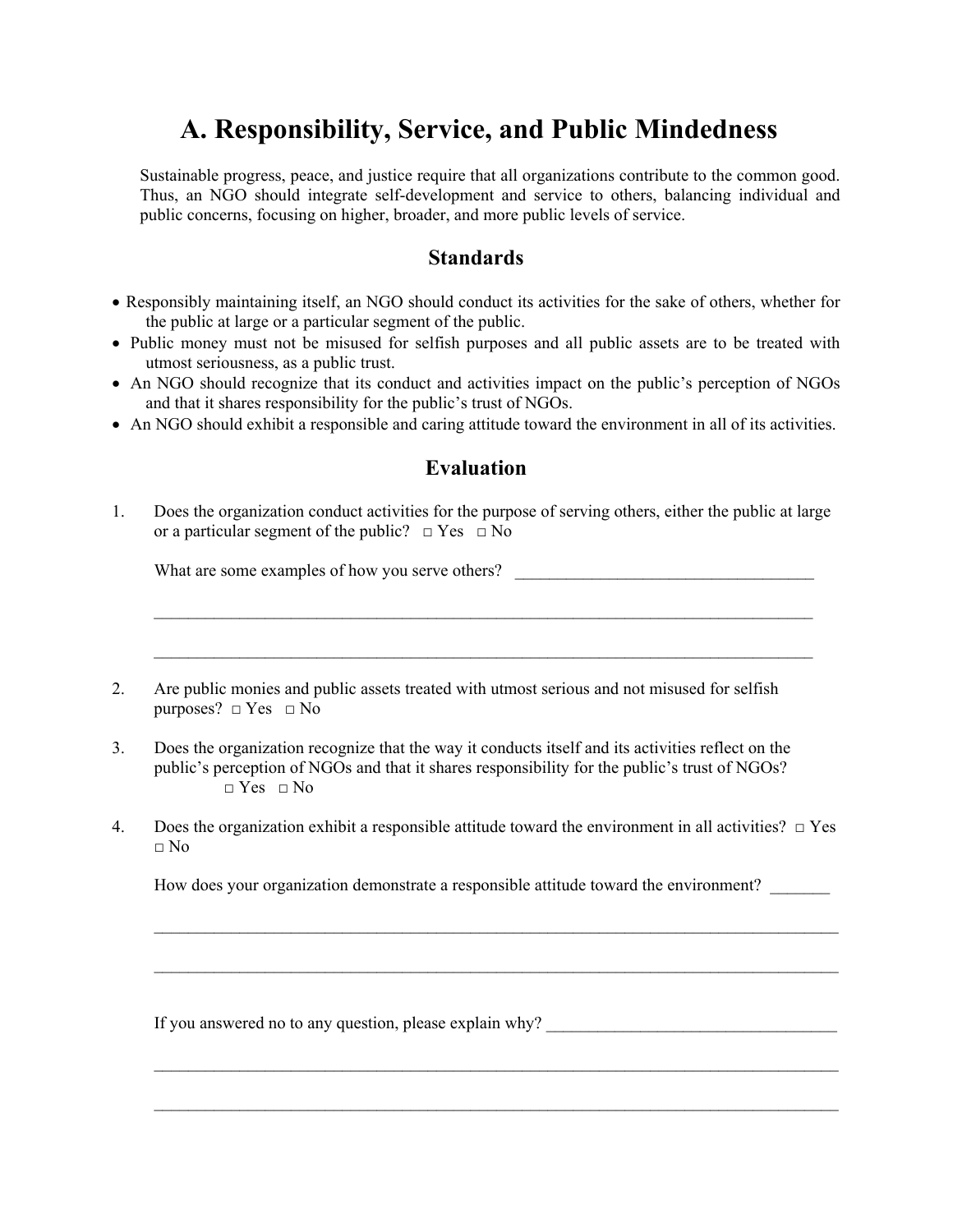## **B. Cooperation Beyond Boundaries**

Significant progress toward world peace and global well-being can be fostered through interreligious, intercultural, and interracial work, and across artificial barriers of politics and ethnicity that tend to separate people and their institutions. NGOs should maintain ethical, cooperative relationships with other NGOs, and should partner where possible and appropriate for the sake of the greater public good.

### **Standards**

• An NGO should be willing to work beyond borders of politics, religion, culture, race and ethnicity, within the limits of the organizing documents and with organizations and individuals that share common values and objectives.

### **Evaluation**

1. Does the organization work beyond borders of politics, religion, culture, race and ethnicity, within the limits of the organizing documents and with organizations and individuals that share common values and objectives?  $\Box$  Yes  $\Box$  No

 $\mathcal{L}_\mathcal{L} = \{ \mathcal{L}_\mathcal{L} = \{ \mathcal{L}_\mathcal{L} = \{ \mathcal{L}_\mathcal{L} = \{ \mathcal{L}_\mathcal{L} = \{ \mathcal{L}_\mathcal{L} = \{ \mathcal{L}_\mathcal{L} = \{ \mathcal{L}_\mathcal{L} = \{ \mathcal{L}_\mathcal{L} = \{ \mathcal{L}_\mathcal{L} = \{ \mathcal{L}_\mathcal{L} = \{ \mathcal{L}_\mathcal{L} = \{ \mathcal{L}_\mathcal{L} = \{ \mathcal{L}_\mathcal{L} = \{ \mathcal{L}_\mathcal{$ 

 $\mathcal{L}_\text{max} = \frac{1}{2} \sum_{i=1}^{n} \frac{1}{2} \sum_{i=1}^{n} \frac{1}{2} \sum_{i=1}^{n} \frac{1}{2} \sum_{i=1}^{n} \frac{1}{2} \sum_{i=1}^{n} \frac{1}{2} \sum_{i=1}^{n} \frac{1}{2} \sum_{i=1}^{n} \frac{1}{2} \sum_{i=1}^{n} \frac{1}{2} \sum_{i=1}^{n} \frac{1}{2} \sum_{i=1}^{n} \frac{1}{2} \sum_{i=1}^{n} \frac{1}{2} \sum_{i=1}^{n} \frac{1$ 

If you answered no, please explain why:

.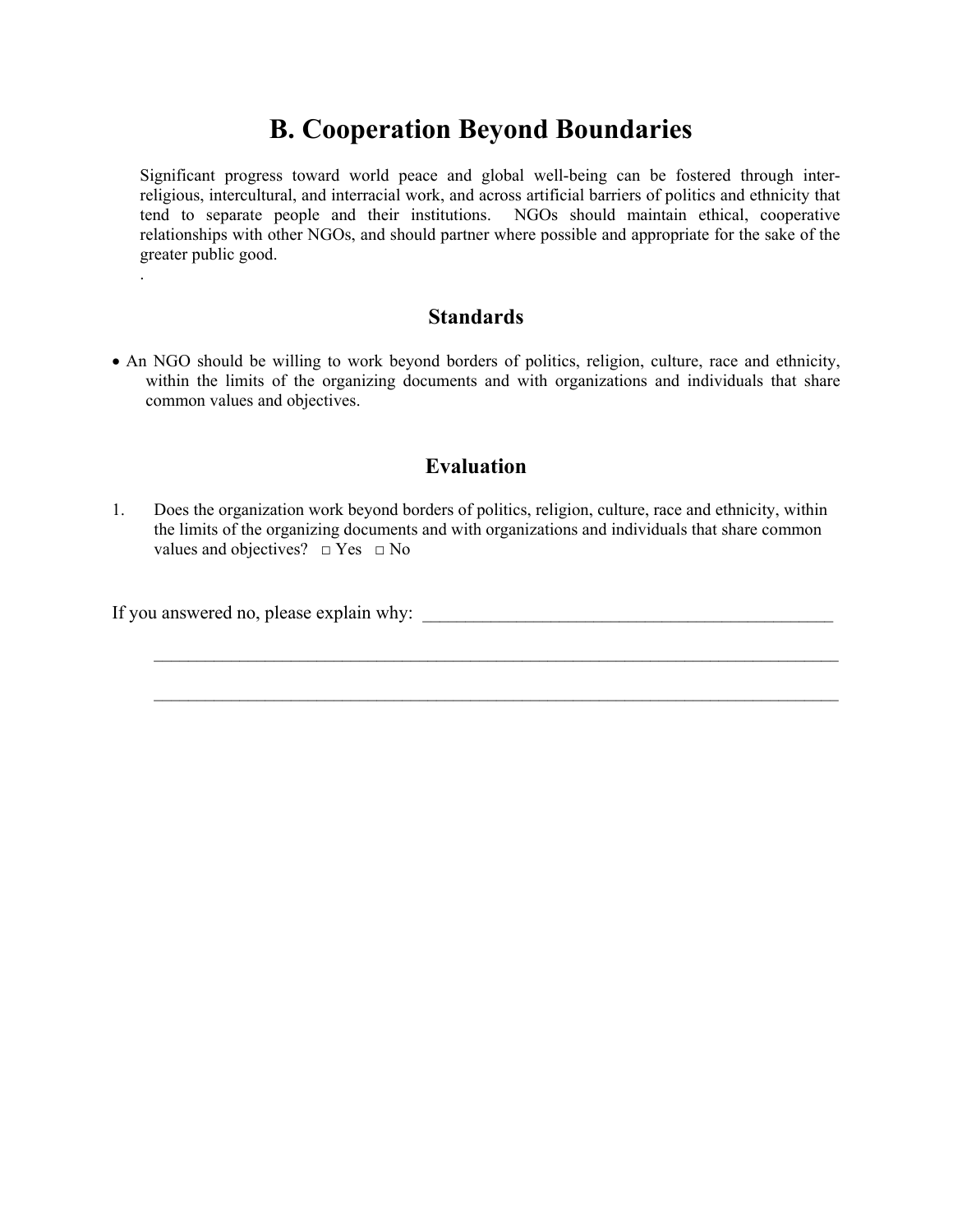# **C. Human Rights and Dignity**

As the *Universal Declaration of Human Rights* states, "All human beings are born free and equal in dignity and rights, are endowed with reason and conscience, and should act towards one another in a spirit of brotherhood." (*Universal Declaration of Human Rights*, Article 1) The family is the fundamental natural group unit of society promoting human rights and human dignity. (*Universal Declaration of Human Rights*, Article 16)

### **Standards**

- An NGO should not violate any person's fundamental human rights, with which each person is endowed.
- An NGO should recognize that all people are born free and equal in dignity.

.

- An NGO should be sensitive to the moral values, religion, customs, traditions, and culture of the communities they serve.
- An NGO should respect the integrity of families and support family-based life.

### **Evaluation**

- 1. Does the organization respect each person's fundamental human rights?  $\Box$  Yes  $\Box$  No
- 2. Does the organization recognize that all people are born free and equal in dignity?  $\Box$  Yes  $\Box$  No
- 3. Is the organization sensitive to the moral values, religion, customs, traditions, and culture of the communities served?  $\Box$  Yes  $\Box$  No
- 4. Does the NGO recognize, and is it respectful of, the integrity of the family unit?  $\Box$  Yes  $\Box$  No

If you answered no to any question, please explain why? \_\_\_\_\_\_\_\_\_\_\_\_\_\_\_\_\_\_\_\_\_\_\_\_\_\_\_\_\_\_\_\_\_\_

 $\mathcal{L}_\mathcal{L} = \{ \mathcal{L}_\mathcal{L} = \{ \mathcal{L}_\mathcal{L} = \{ \mathcal{L}_\mathcal{L} = \{ \mathcal{L}_\mathcal{L} = \{ \mathcal{L}_\mathcal{L} = \{ \mathcal{L}_\mathcal{L} = \{ \mathcal{L}_\mathcal{L} = \{ \mathcal{L}_\mathcal{L} = \{ \mathcal{L}_\mathcal{L} = \{ \mathcal{L}_\mathcal{L} = \{ \mathcal{L}_\mathcal{L} = \{ \mathcal{L}_\mathcal{L} = \{ \mathcal{L}_\mathcal{L} = \{ \mathcal{L}_\mathcal{$ 

 $\mathcal{L}_\mathcal{L} = \{ \mathcal{L}_\mathcal{L} = \{ \mathcal{L}_\mathcal{L} = \{ \mathcal{L}_\mathcal{L} = \{ \mathcal{L}_\mathcal{L} = \{ \mathcal{L}_\mathcal{L} = \{ \mathcal{L}_\mathcal{L} = \{ \mathcal{L}_\mathcal{L} = \{ \mathcal{L}_\mathcal{L} = \{ \mathcal{L}_\mathcal{L} = \{ \mathcal{L}_\mathcal{L} = \{ \mathcal{L}_\mathcal{L} = \{ \mathcal{L}_\mathcal{L} = \{ \mathcal{L}_\mathcal{L} = \{ \mathcal{L}_\mathcal{$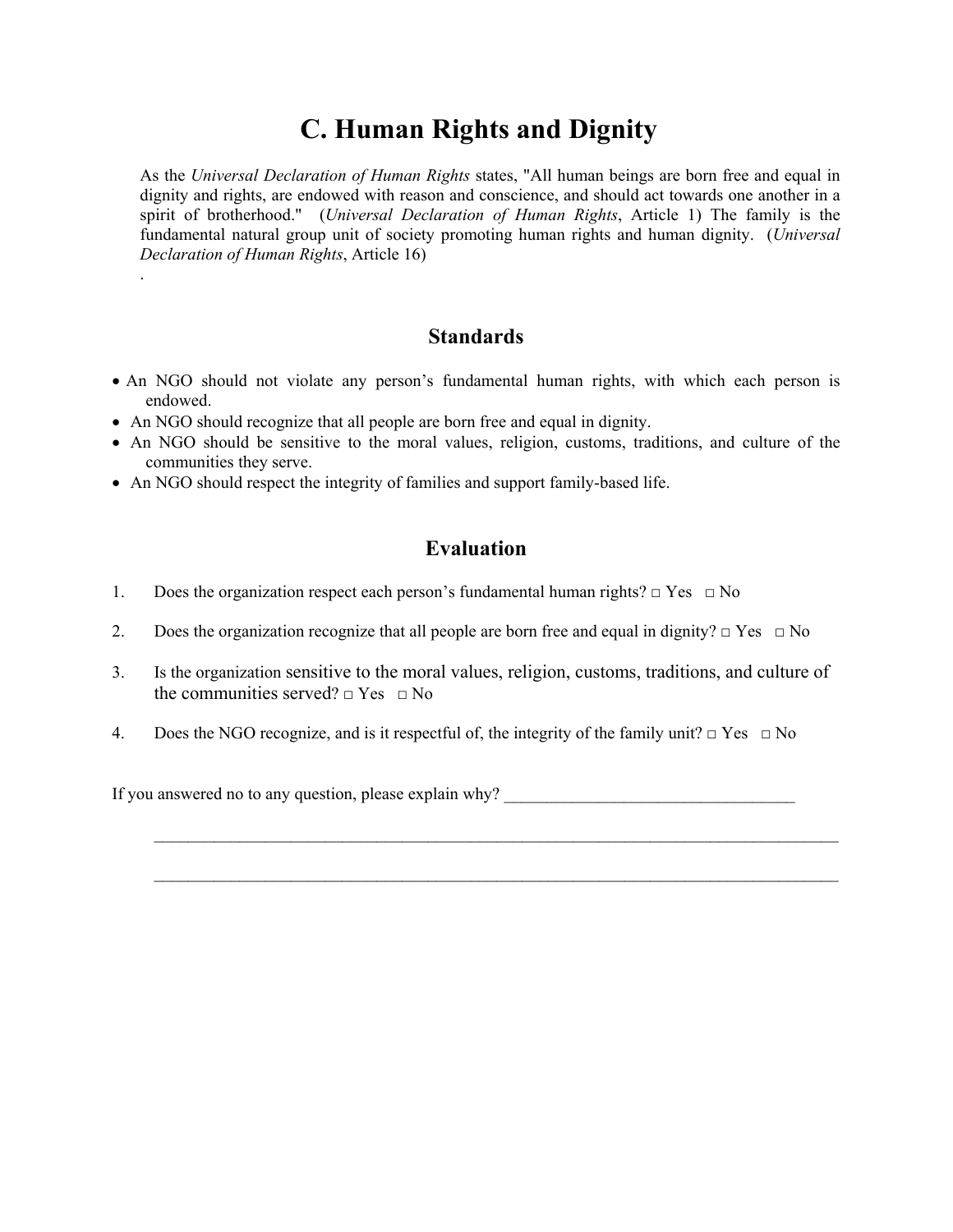## **D. Religious Freedom**

"Everyone has the right of freedom of thought, conscience and religion; this right includes freedom to change his religion or belief, and freedom, either alone or in community with others and in public or private, to manifest his religion or belief in teaching, practice, worship and observance." (*Universal Declaration of Human Rights*, Article 18) .

### **Standards**

• An NGO should respect religious freedom.

### **Evaluation**

 $\mathcal{L}_\mathcal{L} = \{ \mathcal{L}_\mathcal{L} = \{ \mathcal{L}_\mathcal{L} = \{ \mathcal{L}_\mathcal{L} = \{ \mathcal{L}_\mathcal{L} = \{ \mathcal{L}_\mathcal{L} = \{ \mathcal{L}_\mathcal{L} = \{ \mathcal{L}_\mathcal{L} = \{ \mathcal{L}_\mathcal{L} = \{ \mathcal{L}_\mathcal{L} = \{ \mathcal{L}_\mathcal{L} = \{ \mathcal{L}_\mathcal{L} = \{ \mathcal{L}_\mathcal{L} = \{ \mathcal{L}_\mathcal{L} = \{ \mathcal{L}_\mathcal{$ 

 $\mathcal{L}_\mathcal{L} = \{ \mathcal{L}_\mathcal{L} = \{ \mathcal{L}_\mathcal{L} = \{ \mathcal{L}_\mathcal{L} = \{ \mathcal{L}_\mathcal{L} = \{ \mathcal{L}_\mathcal{L} = \{ \mathcal{L}_\mathcal{L} = \{ \mathcal{L}_\mathcal{L} = \{ \mathcal{L}_\mathcal{L} = \{ \mathcal{L}_\mathcal{L} = \{ \mathcal{L}_\mathcal{L} = \{ \mathcal{L}_\mathcal{L} = \{ \mathcal{L}_\mathcal{L} = \{ \mathcal{L}_\mathcal{L} = \{ \mathcal{L}_\mathcal{$ 

1. Does the organization respect the religious freedom of others?  $\Box$  Yes  $\Box$  No

If you answered no, please explain why: \_\_\_\_\_\_\_\_\_\_\_\_\_\_\_\_\_\_\_\_\_\_\_\_\_\_\_\_\_\_\_\_\_\_\_\_\_\_\_\_\_\_\_\_\_\_\_\_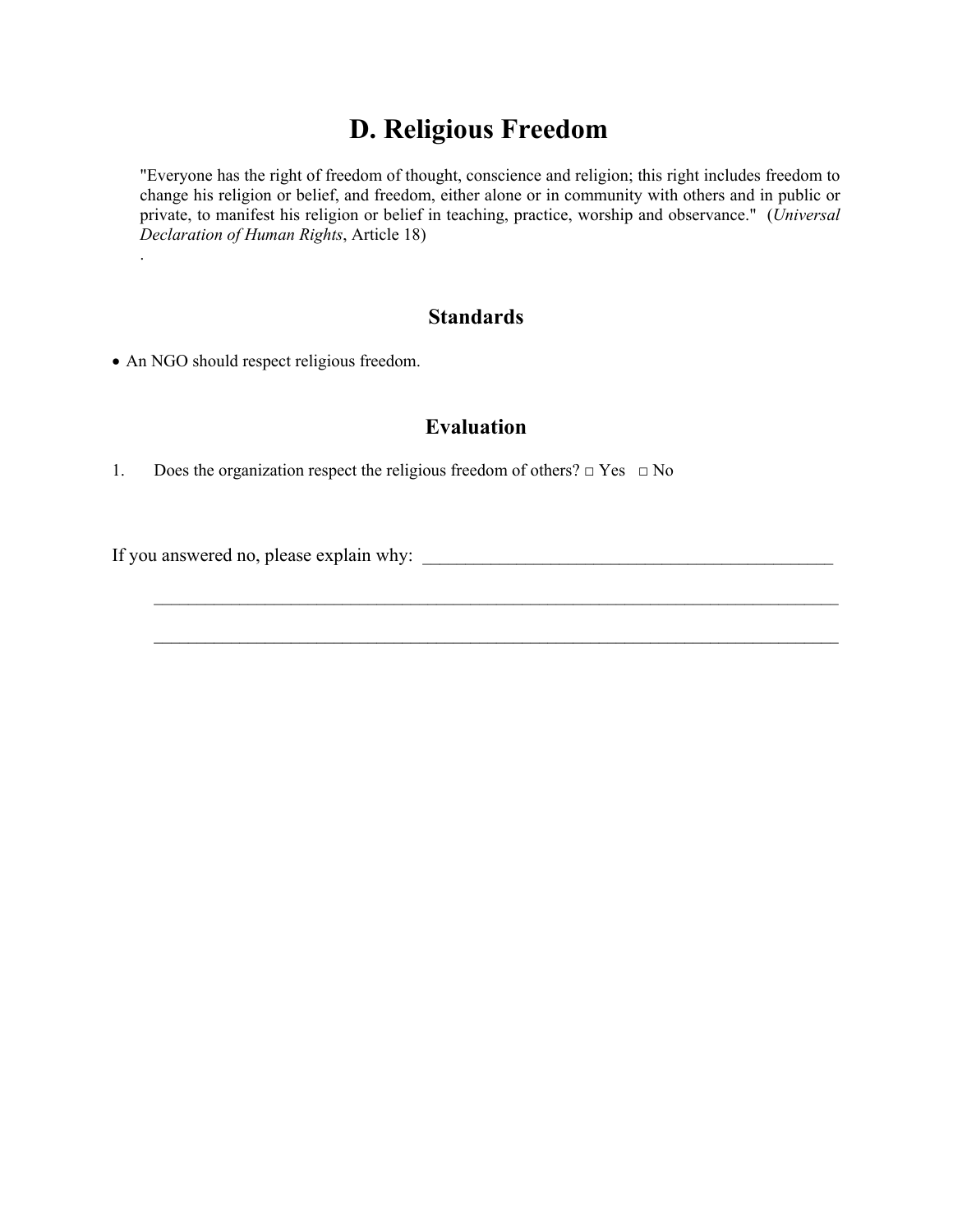## **E. Transparency and Accountability**

NGOs should strive for openness and honesty internally and toward donors and members of the public. Periodic accountings should be made.

### **Standards**

.

- An NGO should be transparent in all of its dealings with the government, the public, donors, partners, beneficiaries, and other interested parties, except for personnel matters and proprietary information.
- An NGO's basic financial information, governance structure, activities, and listing of officers and partnerships shall be open and accessible to public scrutiny and the NGO is to make effort to inform the public about its work and the origin and use of its resources.
- An NGO should be accountable for its actions and decisions, not only to its funding agencies and the government, but also to the people it serves, its staff and members, partner organizations, and the public at large.

### **Evaluation**

- 1. Is the organization transparent in all dealings with the government, the public, donors, partners, beneficiaries, and other interested parties, except for personnel matters and proprietary information?  $\Box$  Yes  $\Box$  No
- 2. Is the organization's financial information, governance structure, activities, and listing of officers and partnerships open and accessible to public scrutiny?  $\Box$  Yes  $\Box$  No
- 3. Does the organization make an effort to inform the public about its work and the origin and use of resources?  $\Box$  Yes  $\Box$  No
- 4. Does the organization have measures in place to demonstrate accountability not only to funding organizations and government but also to the people served, staff, members, partner organizations and the public at-large?  $\Box$  Yes  $\Box$  No

If you answered no to any question, please explain why? \_\_\_\_\_\_\_\_\_\_\_\_\_\_\_\_\_\_\_\_\_\_\_\_\_\_\_\_\_\_\_\_\_\_

 $\mathcal{L}_\mathcal{L} = \{ \mathcal{L}_\mathcal{L} = \{ \mathcal{L}_\mathcal{L} = \{ \mathcal{L}_\mathcal{L} = \{ \mathcal{L}_\mathcal{L} = \{ \mathcal{L}_\mathcal{L} = \{ \mathcal{L}_\mathcal{L} = \{ \mathcal{L}_\mathcal{L} = \{ \mathcal{L}_\mathcal{L} = \{ \mathcal{L}_\mathcal{L} = \{ \mathcal{L}_\mathcal{L} = \{ \mathcal{L}_\mathcal{L} = \{ \mathcal{L}_\mathcal{L} = \{ \mathcal{L}_\mathcal{L} = \{ \mathcal{L}_\mathcal{$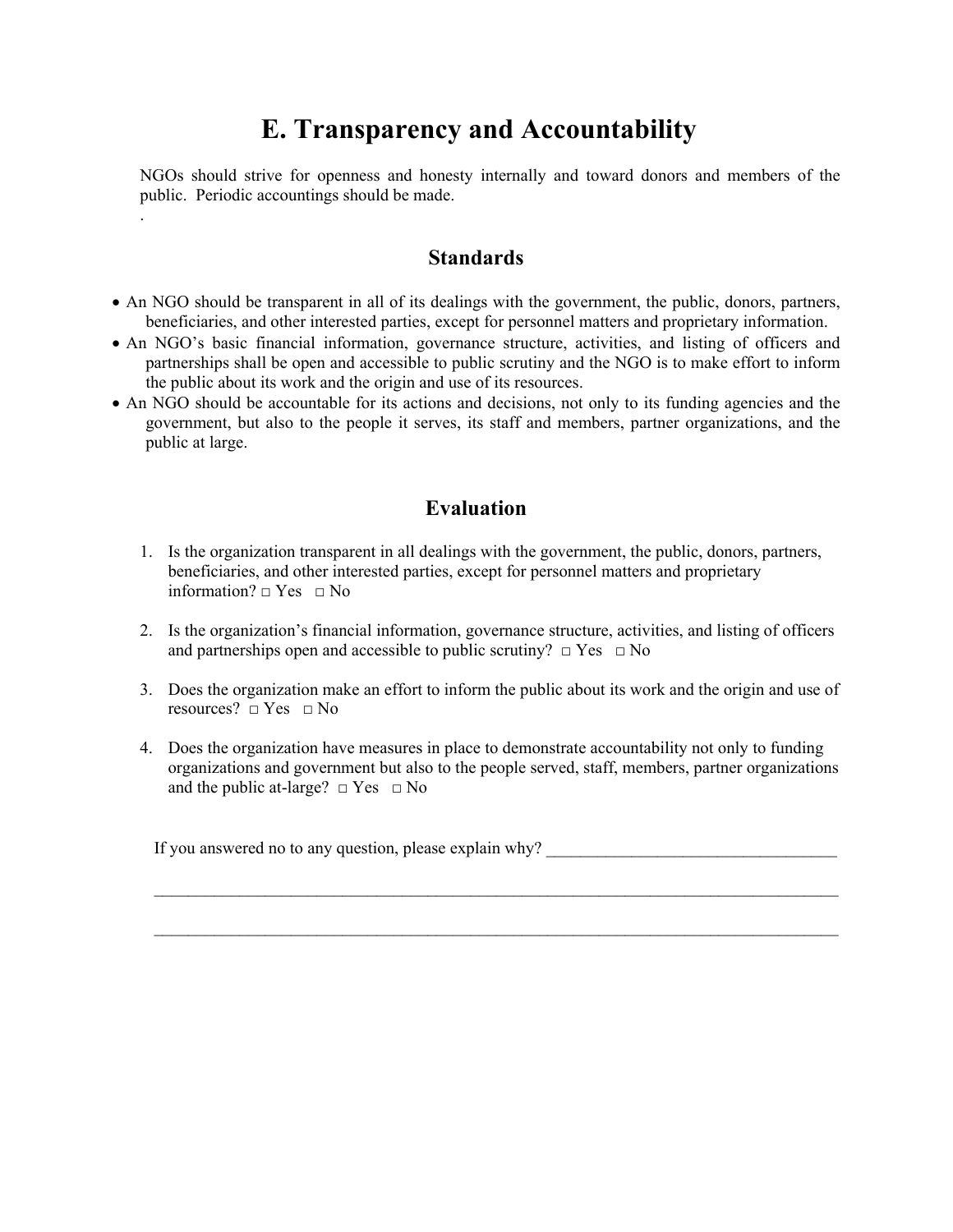# **F. Truthfulness and Legality**

An NGO should be honest and truthful in its dealings with its donors, project beneficiaries, staff, membership, partner organizations, government, and the public in general, and should respect the laws of any jurisdiction in which it is active.

### **Standards**

.

- An NGO should give out accurate information, whether regarding itself and its projects, or regarding any individual, organization, project, or legislation it opposes or is discussing.
- An NGO should not engage in any activities that are unlawful under the laws of the nation in which it is organized or works, and must be strongly opposed to, and not be a willing partner to, corruption, bribery, and other financial improprieties or illegalities.
- An NGO should have a policy for staff and volunteers to confidentially bring evidence to the governing body of misconduct of anyone associated with the organization.
- An NGO should meet all of the legal obligations in the countries in which it is organized or works. Such obligations may include laws of incorporation, fundraising legislation, equal employment opportunity principles, health and safety standards, privacy rules, trademark and copyright legislation, and so forth.
- An NGO should take prompt corrective action whenever wrongdoing is discovered among its staff, governing body, volunteers, contractors, and partners.

### **Evaluation**

- 1. Does the organization give out accurate information regarding itself and its projects?  $\Box$  Yes  $\Box$  No
- 2. Does the organization give out accurate information regarding any individual, organization, project, or legislation it opposes or is discussing?  $\Box$  Yes  $\Box$  No
- 3. Is the organization careful not to engage in any activities that are unlawful under the laws of the nation in which it is organized or works?  $\Box$  Yes  $\Box$  No
- 4. Is the organization strongly opposed to and not a willing partner to corruption, bribery, and other financial improprieties or illegalities?  $\Box$  Yes  $\Box$  No
- 5. Does the organization have a policy for staff and volunteers to confidentially bring evidence to the governing body of misconduct of anyone associated with the organization?  $\Box$  Yes  $\Box$  No
- 6. Does the organization meet all the legal obligations in the country in which it is organized or conducts work?  $\Box$  Yes  $\Box$  No
- 7. Does the organization have measures in place to take prompt corrective action whenever wrongdoing is discovered among staff, governing body, volunteers, contractors and partners?  $\Box$  Yes  $\Box$  No

 $\mathcal{L}_\mathcal{L} = \{ \mathcal{L}_\mathcal{L} = \{ \mathcal{L}_\mathcal{L} = \{ \mathcal{L}_\mathcal{L} = \{ \mathcal{L}_\mathcal{L} = \{ \mathcal{L}_\mathcal{L} = \{ \mathcal{L}_\mathcal{L} = \{ \mathcal{L}_\mathcal{L} = \{ \mathcal{L}_\mathcal{L} = \{ \mathcal{L}_\mathcal{L} = \{ \mathcal{L}_\mathcal{L} = \{ \mathcal{L}_\mathcal{L} = \{ \mathcal{L}_\mathcal{L} = \{ \mathcal{L}_\mathcal{L} = \{ \mathcal{L}_\mathcal{$ 

If you answered no to any question, please explain why?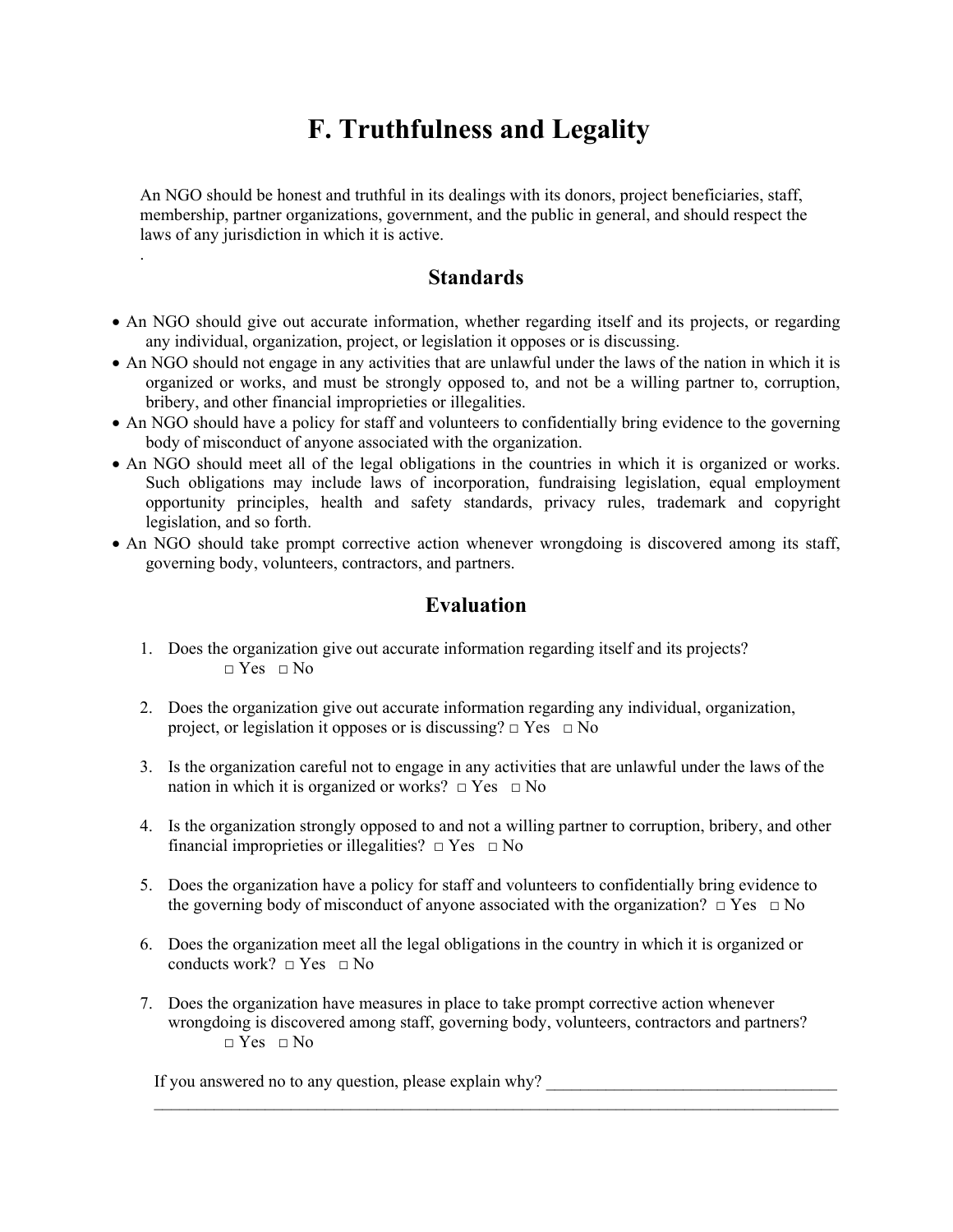## **II. NGO Integrity**

*Fundamental to the very character of each NGO is that it be not-for-profit, nongovernmental, organized, independent, self-governing, and voluntary. While these general criteria may appear self-evident, particularly for those NGOs whose national law codifies and requires such standards, they remain basic for the integrity and conduct of an NGO.*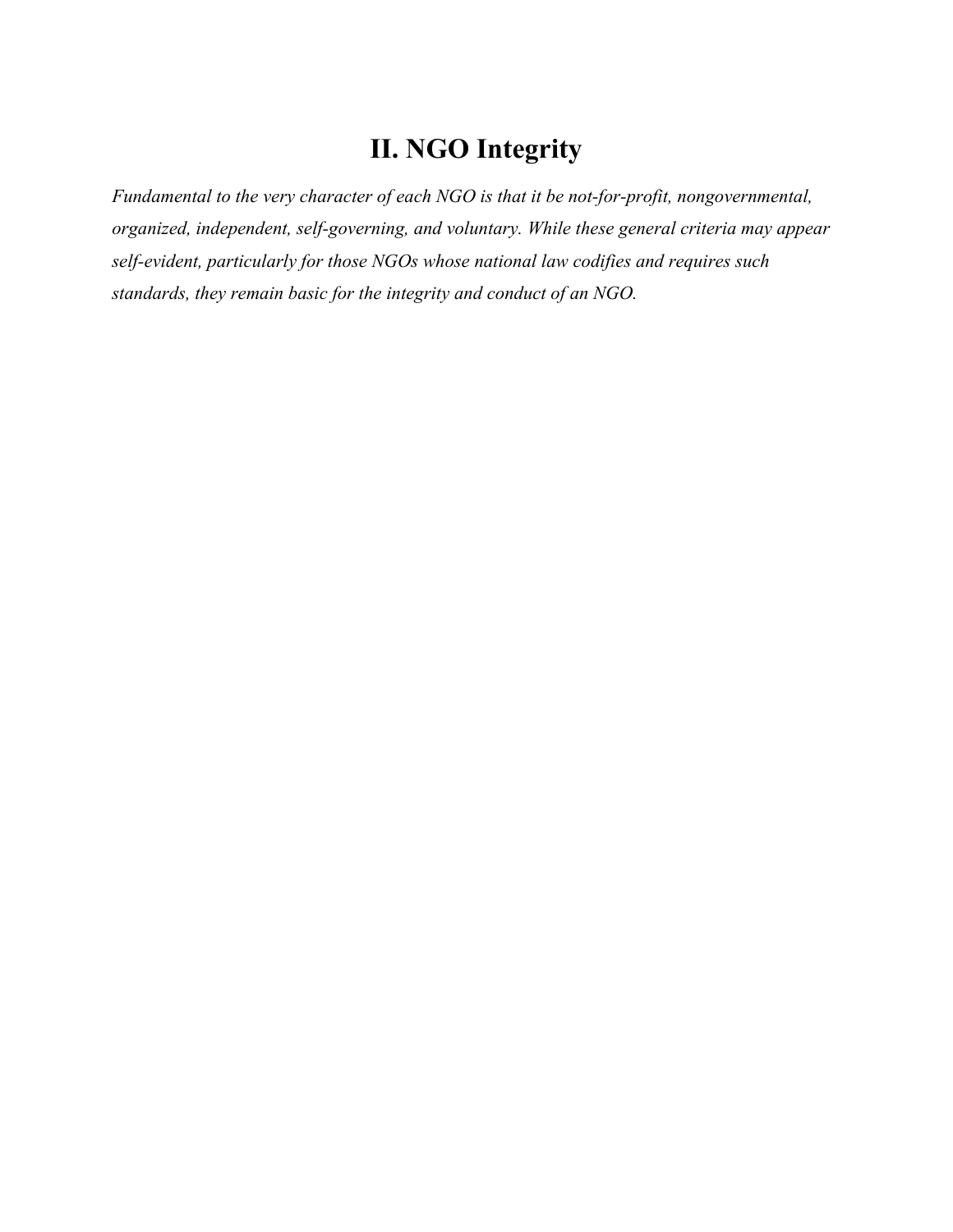## **A. Nonprofit**

### **Standards**

.

- 1.N**ot-for-profit.** The NGO is to be organized and operated as a not-for-profit organization. Any surplus that is generated through its operations is to be utilized solely to help the organization fulfill its mission and objectives. No part of the net earnings of the NGO is to inure to the benefit of the directors, officers, members or employees of the organization, or to any other private persons, except that the NGO may provide reasonable compensation for services provided to the organization.
- 2. **Trade or business***.* The organization is not to be operated for the primary purpose of carrying on a trade or business, unrelated to its mission and stated objectives.
- 3. **Governing instrument**. The NGO's governing instrument shall prevent the organization from distributing profits or assets for the benefit of individuals both during operation and when winding up.

### **Evaluation**

- 1. Is the organization organized and operating as a not-for-profit organization, with any surplus generated through operations utilized solely to help the organization fulfill its mission and objectives (rather than inuring to the benefit of the directors, officers, members or employees of the organization, or to any other private persons, other than reasonable compensation for services)?  $\Box$  Yes  $\Box$  No
- 2. Is the organization structured such that it is not operated for the primary purpose of carrying on a trade or business, unrelated to its mission and stated objectives?  $\Box$  Yes  $\Box$  No
- 3. Does the organization's governing instrument prevent the organization from distributing profits or assets for the benefit of individuals both during operation and when shutting down?  $\Box$  Yes  $\Box$  No

If you answered no to any question, please explain why? \_\_\_\_\_\_\_\_\_\_\_\_\_\_\_\_\_\_\_\_\_\_\_\_\_\_\_\_\_\_\_\_\_\_

 $\mathcal{L}_\mathcal{L} = \{ \mathcal{L}_\mathcal{L} = \{ \mathcal{L}_\mathcal{L} = \{ \mathcal{L}_\mathcal{L} = \{ \mathcal{L}_\mathcal{L} = \{ \mathcal{L}_\mathcal{L} = \{ \mathcal{L}_\mathcal{L} = \{ \mathcal{L}_\mathcal{L} = \{ \mathcal{L}_\mathcal{L} = \{ \mathcal{L}_\mathcal{L} = \{ \mathcal{L}_\mathcal{L} = \{ \mathcal{L}_\mathcal{L} = \{ \mathcal{L}_\mathcal{L} = \{ \mathcal{L}_\mathcal{L} = \{ \mathcal{L}_\mathcal{$ 

 $\mathcal{L}_\mathcal{L} = \{ \mathcal{L}_\mathcal{L} = \{ \mathcal{L}_\mathcal{L} = \{ \mathcal{L}_\mathcal{L} = \{ \mathcal{L}_\mathcal{L} = \{ \mathcal{L}_\mathcal{L} = \{ \mathcal{L}_\mathcal{L} = \{ \mathcal{L}_\mathcal{L} = \{ \mathcal{L}_\mathcal{L} = \{ \mathcal{L}_\mathcal{L} = \{ \mathcal{L}_\mathcal{L} = \{ \mathcal{L}_\mathcal{L} = \{ \mathcal{L}_\mathcal{L} = \{ \mathcal{L}_\mathcal{L} = \{ \mathcal{L}_\mathcal{$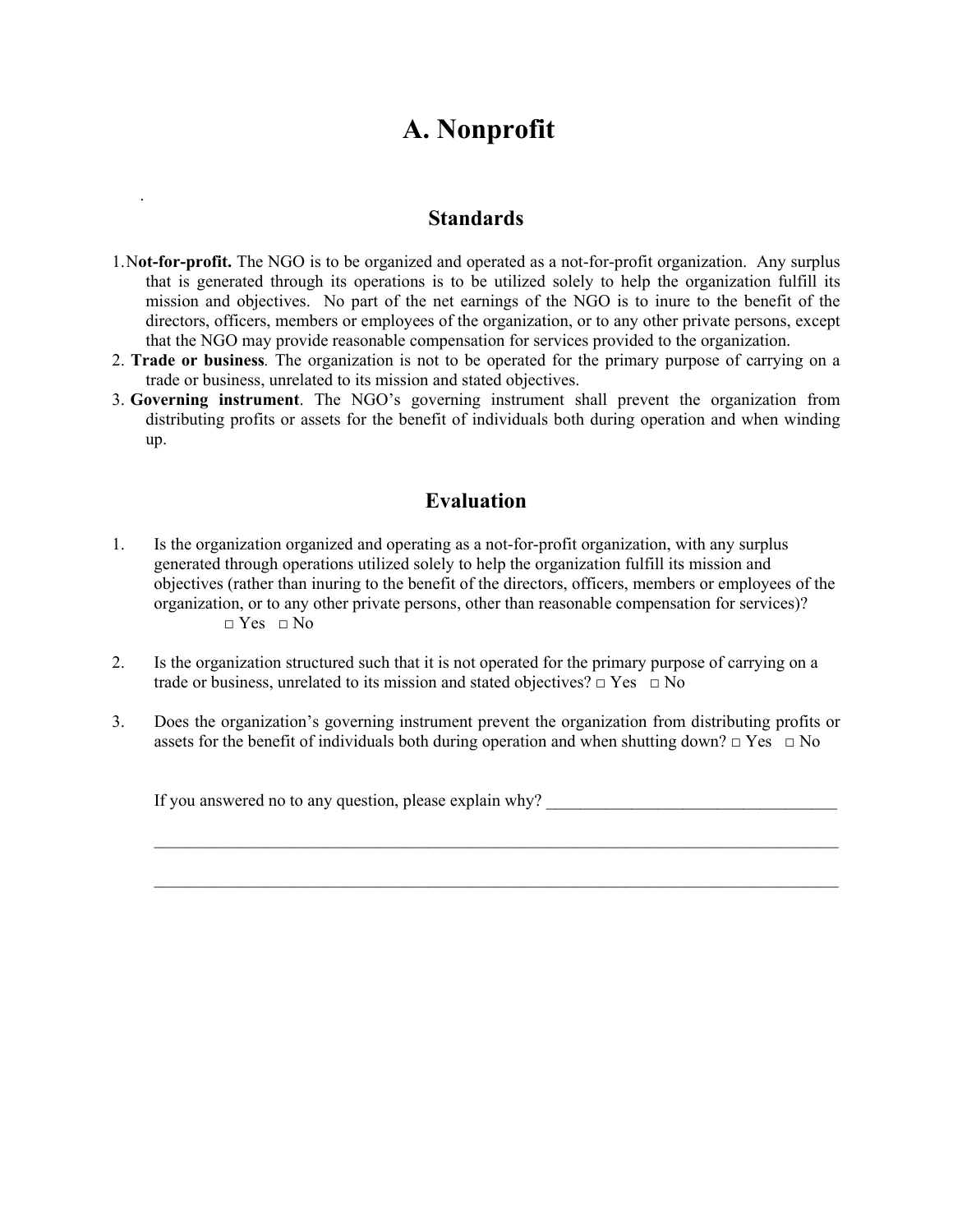## **B. Non-governmental**

### **Standards**

- 1. **Non-governmental***.* The organization is not to be part of, or controlled by, government or an intergovernmental agency.
- 2. **Politically independent***.* The organization shall maintain independence and not be rigidly aligned or affiliated with any political party, although it may share a common political or legislative cause within the limit of its mission, stated objectives and legal structure. By itself, being nongovernmental does not mean that an NGO is prohibited from political activity, although certain types of NGOs may be proscribed by their nations from political and legislative activity, such as taxexempt organizations in the United States, which are prohibited from participating or intervening to any substantial extent in attempts to influence legislation or participating in political campaigns to support or oppose any candidate(s) for political office. However, an NGO that is permitted to do political and legislative activity shall only engage within the limit of its mission and stated objectives.
- 3. **Foreign policy**. The organization shall not act as an instrument of government foreign policy, but act independently of governments. The NGO shall not seek to implement the policy of any government, unless it coincides with the mission of the organization and the organization's own independent policy.

### **Evaluation**

- 1. Is the organization structured as a non-governmental organization that is not controlled by or a part of a government or intergovernmental agency?
	- $\neg$  Yes  $\neg$  No

.

- 2. Is the organization politically independent?  $\Box$  Yes  $\Box$  No
- 3. Is the organization structured so as to act independently of government, rather than as an instrument of government foreign policy − not seeking to implement the policy of any government, unless it coincides with the mission of the organization and the organization's own independent policy?  $\Box$  Yes  $\Box$  No

 $\mathcal{L}_\mathcal{L} = \{ \mathcal{L}_\mathcal{L} = \{ \mathcal{L}_\mathcal{L} = \{ \mathcal{L}_\mathcal{L} = \{ \mathcal{L}_\mathcal{L} = \{ \mathcal{L}_\mathcal{L} = \{ \mathcal{L}_\mathcal{L} = \{ \mathcal{L}_\mathcal{L} = \{ \mathcal{L}_\mathcal{L} = \{ \mathcal{L}_\mathcal{L} = \{ \mathcal{L}_\mathcal{L} = \{ \mathcal{L}_\mathcal{L} = \{ \mathcal{L}_\mathcal{L} = \{ \mathcal{L}_\mathcal{L} = \{ \mathcal{L}_\mathcal{$ 

 $\mathcal{L}_\text{max} = \frac{1}{2} \sum_{i=1}^{n} \frac{1}{2} \sum_{i=1}^{n} \frac{1}{2} \sum_{i=1}^{n} \frac{1}{2} \sum_{i=1}^{n} \frac{1}{2} \sum_{i=1}^{n} \frac{1}{2} \sum_{i=1}^{n} \frac{1}{2} \sum_{i=1}^{n} \frac{1}{2} \sum_{i=1}^{n} \frac{1}{2} \sum_{i=1}^{n} \frac{1}{2} \sum_{i=1}^{n} \frac{1}{2} \sum_{i=1}^{n} \frac{1}{2} \sum_{i=1}^{n} \frac{1$ 

If you answered no to any question, please explain why?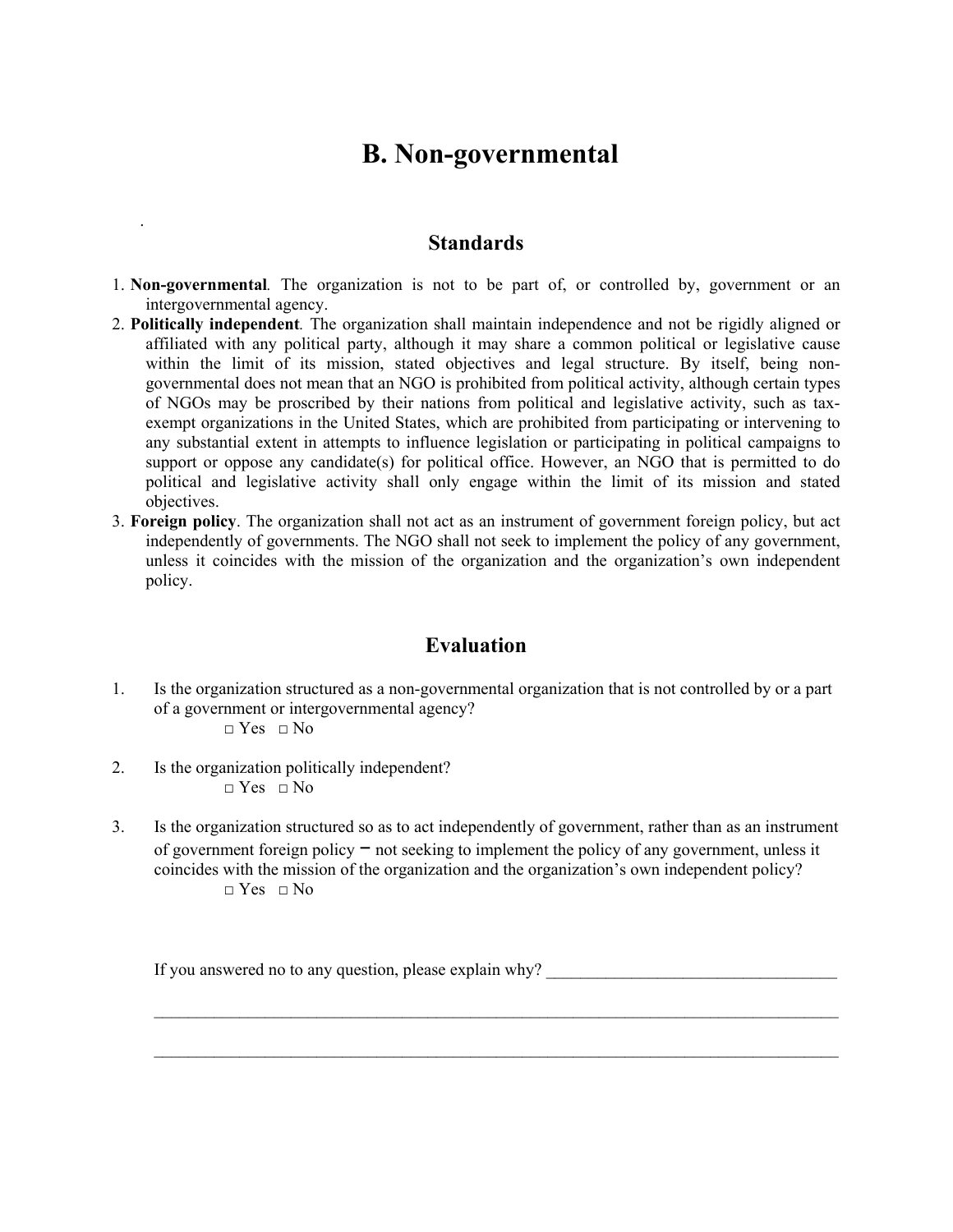# **C. Organized**

### **Standards**

- 1. **Organizing features***.* The NGO shall have an organizing document, an executive board, officers, and regular meetings and activities.
- 2. **Organizing documents***.* The organizing documents (such as bylaws, a written constitution, or memorandum of association) shall clearly define the mission, objectives, governance structure, membership rights and obligations, if any, and rules of procedure.
- 3. **Legal recognition**. These organizing principles apply whether or not the NGO is legally recognized by any government.

### **Evaluation**

1. Does the organization have an organizing document?  $\Box$  Yes  $\Box$  No

.

What type of organizing documents does the NGO have? \_\_\_\_\_\_\_\_\_\_\_\_\_\_\_\_\_\_\_\_\_\_\_\_\_\_\_

2. Does the organization have an executive board and officers?  $\Box$  Yes  $\Box$  No

How many members are on the executive board?

 $\mathcal{L}_\text{max} = \frac{1}{2} \sum_{i=1}^n \mathcal{L}_\text{max}(\mathbf{z}_i - \mathbf{z}_i)$ 

3. Does the organization have regular meetings and activities?  $\Box$  Yes  $\Box$  No

How often does the executive board meet? If there is an executive committee that convenes between meetings of the executive board, how often does it meet?

4. Do the organizing documents clearly define the mission, objectives, governance structure, membership rights and obligations, if any, and rules of procedure?  $\Box$  Yes  $\Box$  No

 $\mathcal{L}_\mathcal{L} = \{ \mathcal{L}_\mathcal{L} = \{ \mathcal{L}_\mathcal{L} = \{ \mathcal{L}_\mathcal{L} = \{ \mathcal{L}_\mathcal{L} = \{ \mathcal{L}_\mathcal{L} = \{ \mathcal{L}_\mathcal{L} = \{ \mathcal{L}_\mathcal{L} = \{ \mathcal{L}_\mathcal{L} = \{ \mathcal{L}_\mathcal{L} = \{ \mathcal{L}_\mathcal{L} = \{ \mathcal{L}_\mathcal{L} = \{ \mathcal{L}_\mathcal{L} = \{ \mathcal{L}_\mathcal{L} = \{ \mathcal{L}_\mathcal{$ 

 $\mathcal{L}_\text{max} = \frac{1}{2} \sum_{i=1}^{n} \frac{1}{2} \sum_{i=1}^{n} \frac{1}{2} \sum_{i=1}^{n} \frac{1}{2} \sum_{i=1}^{n} \frac{1}{2} \sum_{i=1}^{n} \frac{1}{2} \sum_{i=1}^{n} \frac{1}{2} \sum_{i=1}^{n} \frac{1}{2} \sum_{i=1}^{n} \frac{1}{2} \sum_{i=1}^{n} \frac{1}{2} \sum_{i=1}^{n} \frac{1}{2} \sum_{i=1}^{n} \frac{1}{2} \sum_{i=1}^{n} \frac{1$ 

5. Is the organization registered in its nation?  $\Box$  Yes  $\Box$  No

If you answered no to any question, please explain why?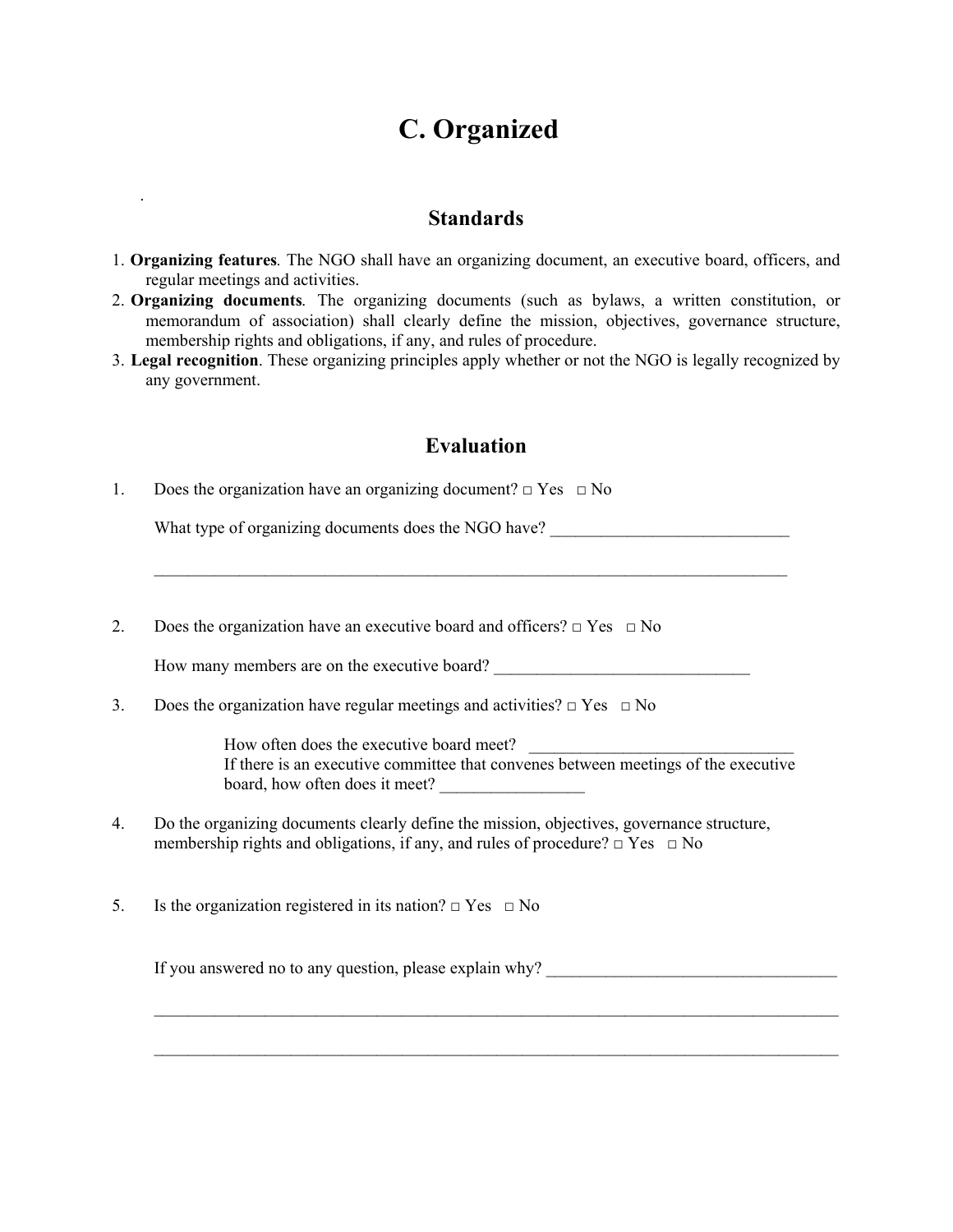## **D. Independent and Self-Governing**

### **Standards**

- 1. **Independent***.* The organization shall be independent. Its policies, vision, and activities shall not be determined by any for-profit corporation, donor, government, government official, political party, or other NGO.
- 2. **Self-governing***.* The organization shall govern itself autonomously, according to whatever governance structure it selects for itself. It shall be equipped to control its own activities.

### **Evaluation**

- 1. Is the organization independent − with policies, vision and activities not determined by any forprofit corporation, donor, government, government official, political party, or other NGO? □ Yes □ No
- 2. Is the NGO structured to govern itself autonomously and equipped to control its own activities?  $\neg$  Yes  $\neg$  No

 $\mathcal{L}_\text{max} = \frac{1}{2} \sum_{i=1}^{n} \frac{1}{2} \sum_{i=1}^{n} \frac{1}{2} \sum_{i=1}^{n} \frac{1}{2} \sum_{i=1}^{n} \frac{1}{2} \sum_{i=1}^{n} \frac{1}{2} \sum_{i=1}^{n} \frac{1}{2} \sum_{i=1}^{n} \frac{1}{2} \sum_{i=1}^{n} \frac{1}{2} \sum_{i=1}^{n} \frac{1}{2} \sum_{i=1}^{n} \frac{1}{2} \sum_{i=1}^{n} \frac{1}{2} \sum_{i=1}^{n} \frac{1$ 

 $\mathcal{L}_\mathcal{L} = \{ \mathcal{L}_\mathcal{L} = \{ \mathcal{L}_\mathcal{L} = \{ \mathcal{L}_\mathcal{L} = \{ \mathcal{L}_\mathcal{L} = \{ \mathcal{L}_\mathcal{L} = \{ \mathcal{L}_\mathcal{L} = \{ \mathcal{L}_\mathcal{L} = \{ \mathcal{L}_\mathcal{L} = \{ \mathcal{L}_\mathcal{L} = \{ \mathcal{L}_\mathcal{L} = \{ \mathcal{L}_\mathcal{L} = \{ \mathcal{L}_\mathcal{L} = \{ \mathcal{L}_\mathcal{L} = \{ \mathcal{L}_\mathcal{$ 

If you answered no to any question, please explain why? \_\_\_\_\_\_\_\_\_\_\_\_\_\_\_\_\_\_\_\_\_\_\_\_\_\_\_\_\_\_\_\_\_\_

.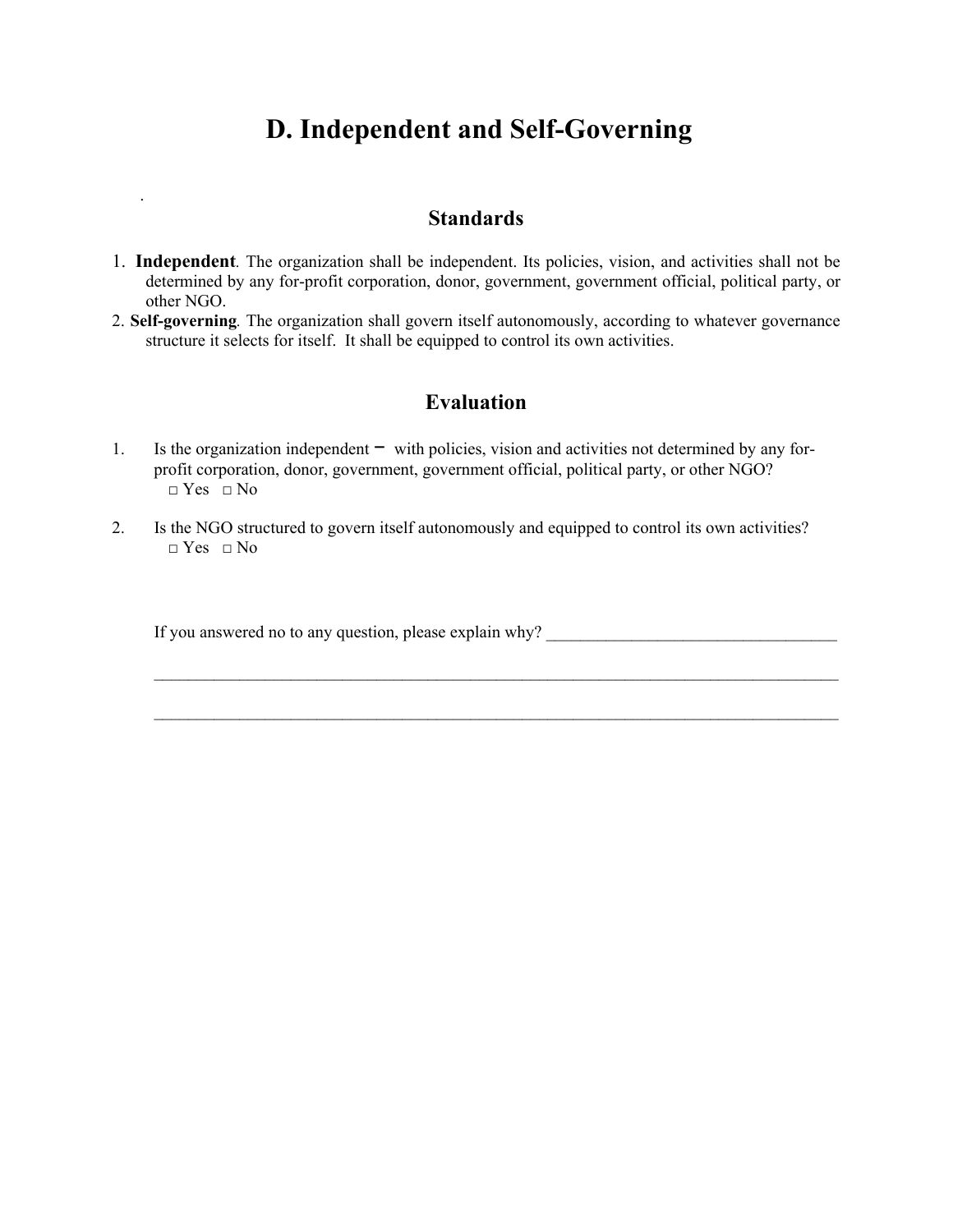## **E. Voluntary**

### **Standards**

- 1. **Voluntary values and principles***.* Rather than being required to exist by law, NGOs are formed by private initiative, resulting from the voluntary actions of individuals who have chosen to pursue a shared interest or concern. The retaining of voluntary values and principles shall remain a primary force in the way of working of the NGO.
- 2. **Contributions from volunteers***.* In order to achieve its mission and objectives, the organization is to have meaningful contributions from volunteers. These may include both the target group and supporters.
- 3. **Volunteerism of governing board***.* Those who are part of the NGO's governing body (generally the board of directors) are to serve in a voluntary capacity, for no pay.

### **Evaluation**

1. Did the organization originate from voluntary action?  $\Box$  Yes  $\Box$  No

.

- 2. Did the organization retain voluntary values and principles?  $\Box$  Yes  $\Box$  No
- 3. Does the organization have mechanisms in place for volunteers to contribute meaningful to the  $NGO? \Box Yes \Box No$
- 4. Does the organization's governing body serve the organization voluntarily, for no pay (in role as board members, discounting reimbursement for expenses)?  $\Box$  Yes  $\Box$  No

 $\mathcal{L}=\frac{1}{2}$  , where  $\mathcal{L}=\frac{1}{2}$  , where  $\mathcal{L}=\frac{1}{2}$  , where  $\mathcal{L}=\frac{1}{2}$  , where  $\mathcal{L}=\frac{1}{2}$ 

 $\mathcal{L}_\mathcal{L} = \{ \mathcal{L}_\mathcal{L} = \{ \mathcal{L}_\mathcal{L} = \{ \mathcal{L}_\mathcal{L} = \{ \mathcal{L}_\mathcal{L} = \{ \mathcal{L}_\mathcal{L} = \{ \mathcal{L}_\mathcal{L} = \{ \mathcal{L}_\mathcal{L} = \{ \mathcal{L}_\mathcal{L} = \{ \mathcal{L}_\mathcal{L} = \{ \mathcal{L}_\mathcal{L} = \{ \mathcal{L}_\mathcal{L} = \{ \mathcal{L}_\mathcal{L} = \{ \mathcal{L}_\mathcal{L} = \{ \mathcal{L}_\mathcal{$ 

If you answered no to any question, please explain why?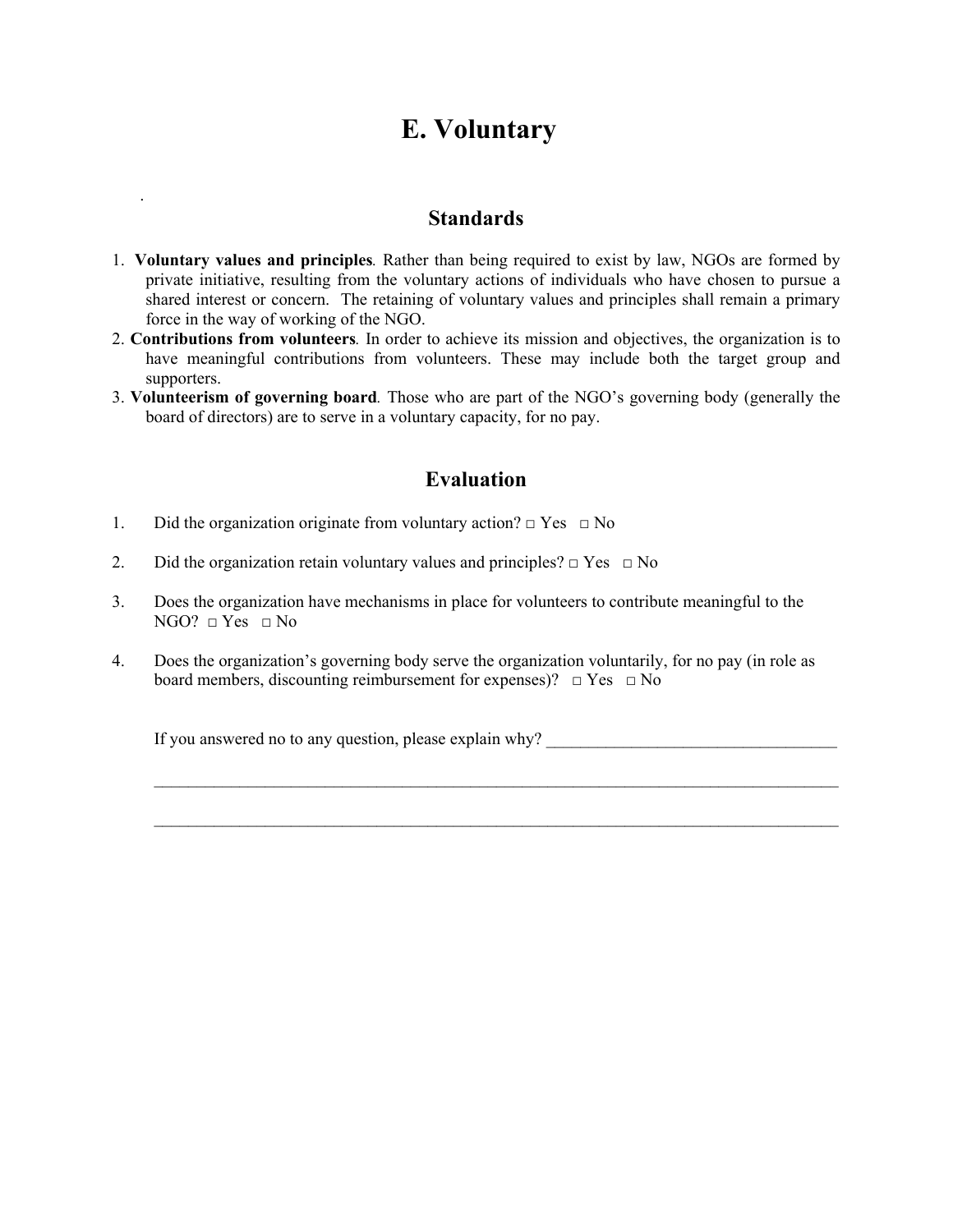## **III. Mission & Activities**

*An NGO's mission is its raison d'etre — the reason or purpose why the NGO exists and what it hopes to accomplish. NGOs have an obligation to clearly identify and articulate their mission. This well-defined mission should serve as the foundation and frame of reference for all activities and organizational planning of the NGO. An NGO has an obligation to utilize its resources in an effective and efficient manner toward accomplishment of its stated purpose.*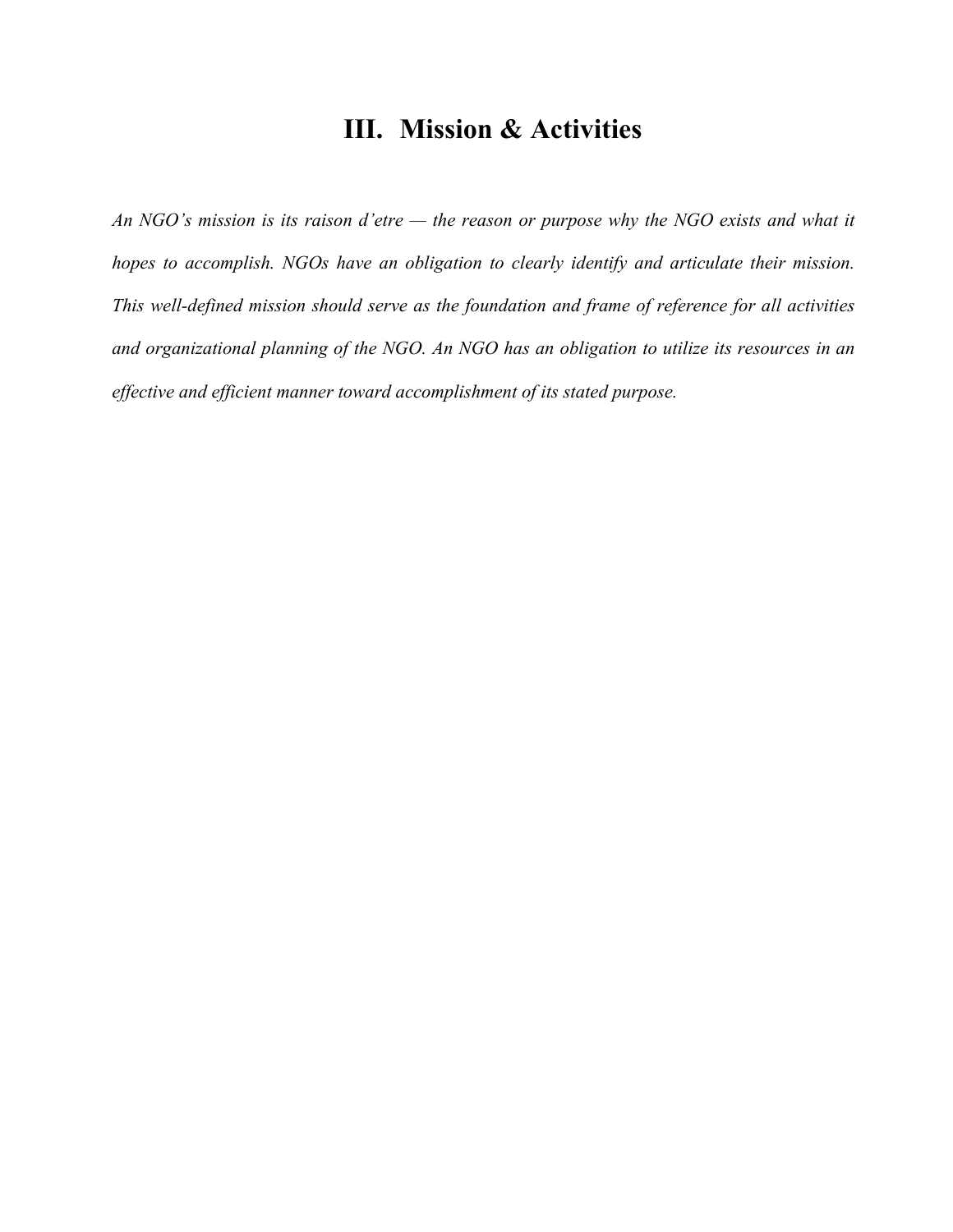## **A. Mission**

### **Standards**

- 1. **Formal statement**. The organization shall formally and succinctly state its mission in a written statement approved by the governing body of the NGO. This statement shall clearly set forth why the NGO exists and what it hopes to accomplish.
- 2. **Board of directors***.* Each member of the board of directors shall fully understand and support the mission of the organization.
- 3. **Public availability***.* The mission statement of the NGO shall be made available to all officers, members, staff, partners, donors, program beneficiaries, and the public in general.
- 4. **Evaluation.** The mission of the NGO shall be reviewed periodically (every two or three years) to determine if it is still relevant. Among issues to evaluate: (a) whether the mission has been fulfilled, either by the organization or another entity, and thus whether there is a need for the organization as currently constituted to continue to exist; (b) whether the mission should be revised to reflect societal changes; or (c) whether there is a desire for the organization to address new needs which might require a new mission statement.

### **Evaluation**

1. What is the mission statement for your organization?

- 2. Does each member of the board of directors understand and support the mission of the organization?  $\neg$  Yes  $\neg$  No
- 3. Is the mission statement available to the public?  $\Box$  Yes  $\Box$  No

Is it printed in literature of the NGO?  $\Box$  Yes  $\Box$  No Is it on the organization website?  $\Box$  Yes  $\Box$  No

4. Is the mission of the NGO reviewed periodically?  $\Box$  Yes  $\Box$  No

When was the last time the mission was reviewed by the governing body?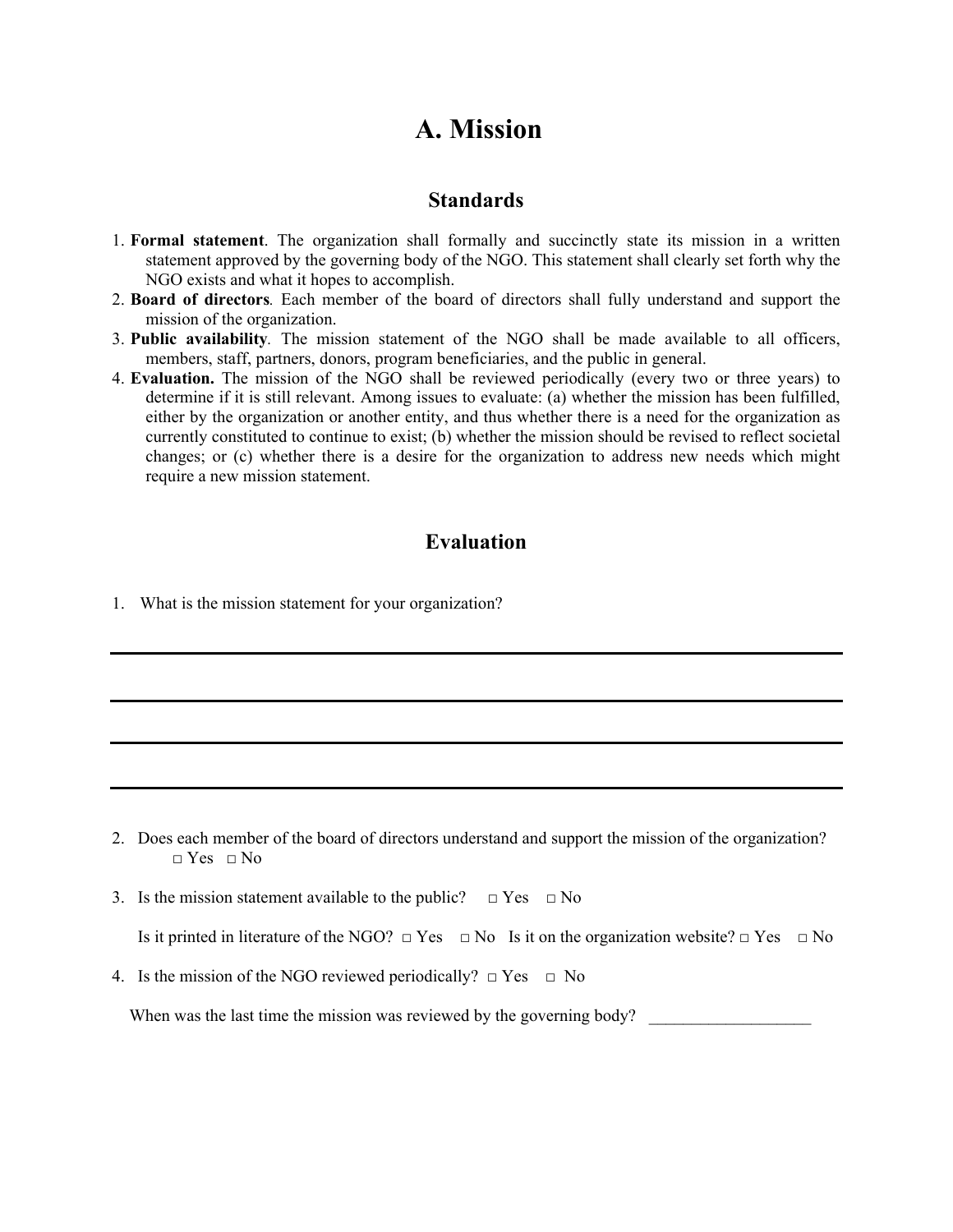# **B.Activities**

### **Standards**

- 1. **Consistent with mission**. Activities shall be consistent with the organization's mission. The NGO's mission is to serve as the foundation for strategic planning and as the blueprint for the organization's activities. The NGO's focus shall be directed toward making sure that its goals are met.
- 2. **Effective and Efficient**. The programs of the organization shall effectively and efficiently work toward achieving its stated mission.
- 3. **Feedback.** The organization shall regularly seek feedback on its activities from project beneficiaries, as well as other stakeholders.
- 4. **Evaluation**. The activities of the organization shall be critically examined periodically to determine their relevancy to the mission, their efficiency and effectiveness, the value of continuing the programs or revising them, and the need for new programs. Among issues to evaluate: (1) whether the activities are consistent with the current mission of the organization or whether they need to be revised or discontinued in light of changes in the mission; (2) the efficiency and effectiveness of the programs in achieving the NGO's objectives; (3) the outcomes for the program beneficiaries; (4) the cost of the program relative to its outcomes; and (5) whether new services should be offered. Evaluations shall be open and honest and include input from stakeholders.
- 5. **Professionalism**. The organization shall carry out its activities with professionalism and centered on the concept of serving others.
- 6. **Percentage of expenditures**. The organization shall spend at least 65% of its total expenditures (including fundraising costs) on program activities, and ideally more than 80%. If the organization does not meet this 65% standard, it should provide reasons why its higher overhead and fundraising expenditures are reasonable. Possible explanations for not meeting this standard could be the higher administrative and fundraising costs of a new organization and exceptions related to donor restrictions or unusual political and social factors.

### **Evaluation**

**1.** List main activities/projects of the organization and their consistency with the mission statement. Offer a ranking of each activity (rough estimate) in terms of how effective it is towards achieving the mission.

| Activity       | Consistent with<br>mission? | Effectiveness toward<br>achieving mission?<br>$(1 = poor; 5 = excellent)$ |
|----------------|-----------------------------|---------------------------------------------------------------------------|
| a.             | $\Box$ Yes/ $\Box$ No       | 1 2 3 4 5                                                                 |
| b.             | $\Box$ Yes/ $\Box$ No       | 1 2 3 4 5                                                                 |
| $\mathbf{c}$ . | $\Box$ Yes/ $\Box$ No       | 1 2 3 4 5                                                                 |
| d.             | $\Box$ Yes/ $\Box$ No       | 1 2 3 4 5                                                                 |
| e.             | $\Box$ Yes/ $\Box$ No       | 1 2 3 4 5                                                                 |
| f.             | $\Box$ Yes/ $\Box$ No       | 1 2 3 4 5                                                                 |
| g.             | $\Box$ Yes/ $\Box$ No       | 1 2 3 4 5                                                                 |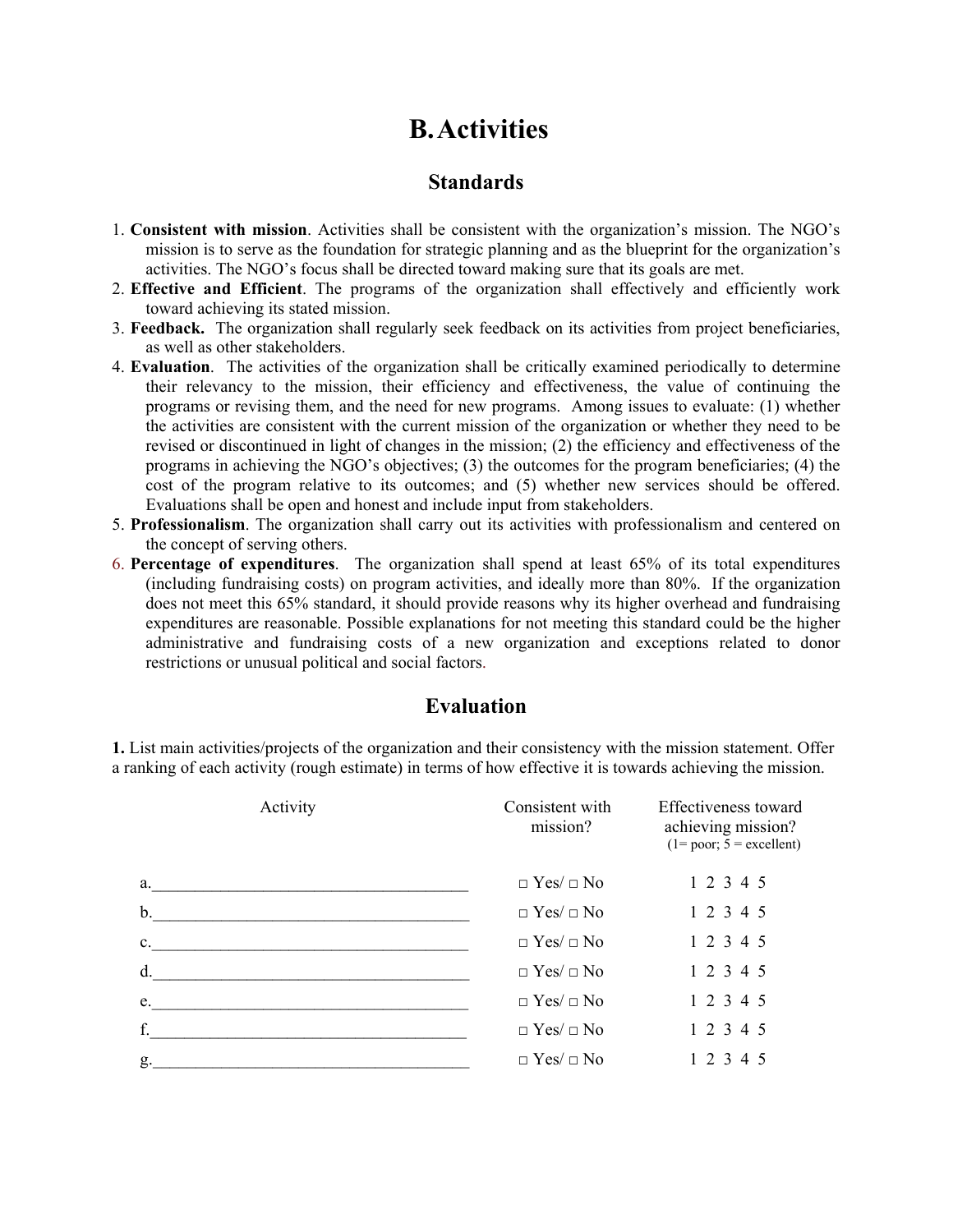(Additional activities can be presented on the back of this page)

2. Does the organization regularly seek feedback on activities from beneficiaries and stakeholders?  $\Box$  Yes  $\Box$  No

| 4. Does the organization regularly evaluate activities for relevancy to mission, efficiency and<br>effectiveness, value for continuing or need to revise, and need for new programs? $\Box$ Yes $\Box$ No<br>If yes, how? $\qquad \qquad$<br>5. Does the staff carry out activities with professionalism centered on serving others? $\Box$ Yes $\Box$ No<br>6. What percentage of total expenditures (including fundraising costs) is spent on program activities?<br>a. Formula for Standard III.B.6:<br><u>Total Program Service Expenses</u> $x 100 = $ <u>\$</u> $x 100 = $<br>$\frac{0}{0}$<br><b>Total Expenses</b><br>b. Is this percentage at least 65%? $\Box$ Yes $\Box$ No<br>If it is less than 65%, please provide reasons why its higher overhead and fundraising<br>expenditures are reasonable: | If yes, how?                                                                                                                                                       |
|------------------------------------------------------------------------------------------------------------------------------------------------------------------------------------------------------------------------------------------------------------------------------------------------------------------------------------------------------------------------------------------------------------------------------------------------------------------------------------------------------------------------------------------------------------------------------------------------------------------------------------------------------------------------------------------------------------------------------------------------------------------------------------------------------------------|--------------------------------------------------------------------------------------------------------------------------------------------------------------------|
|                                                                                                                                                                                                                                                                                                                                                                                                                                                                                                                                                                                                                                                                                                                                                                                                                  | 3. Is evaluation an integral component of the planning process and figure in the strategic plan as<br>performance measures or its equivalent? $\Box$ Yes $\Box$ No |
|                                                                                                                                                                                                                                                                                                                                                                                                                                                                                                                                                                                                                                                                                                                                                                                                                  |                                                                                                                                                                    |
|                                                                                                                                                                                                                                                                                                                                                                                                                                                                                                                                                                                                                                                                                                                                                                                                                  |                                                                                                                                                                    |
|                                                                                                                                                                                                                                                                                                                                                                                                                                                                                                                                                                                                                                                                                                                                                                                                                  |                                                                                                                                                                    |
|                                                                                                                                                                                                                                                                                                                                                                                                                                                                                                                                                                                                                                                                                                                                                                                                                  |                                                                                                                                                                    |
|                                                                                                                                                                                                                                                                                                                                                                                                                                                                                                                                                                                                                                                                                                                                                                                                                  |                                                                                                                                                                    |
|                                                                                                                                                                                                                                                                                                                                                                                                                                                                                                                                                                                                                                                                                                                                                                                                                  |                                                                                                                                                                    |
|                                                                                                                                                                                                                                                                                                                                                                                                                                                                                                                                                                                                                                                                                                                                                                                                                  |                                                                                                                                                                    |
|                                                                                                                                                                                                                                                                                                                                                                                                                                                                                                                                                                                                                                                                                                                                                                                                                  |                                                                                                                                                                    |
|                                                                                                                                                                                                                                                                                                                                                                                                                                                                                                                                                                                                                                                                                                                                                                                                                  |                                                                                                                                                                    |
|                                                                                                                                                                                                                                                                                                                                                                                                                                                                                                                                                                                                                                                                                                                                                                                                                  |                                                                                                                                                                    |
|                                                                                                                                                                                                                                                                                                                                                                                                                                                                                                                                                                                                                                                                                                                                                                                                                  |                                                                                                                                                                    |
|                                                                                                                                                                                                                                                                                                                                                                                                                                                                                                                                                                                                                                                                                                                                                                                                                  |                                                                                                                                                                    |
|                                                                                                                                                                                                                                                                                                                                                                                                                                                                                                                                                                                                                                                                                                                                                                                                                  |                                                                                                                                                                    |
|                                                                                                                                                                                                                                                                                                                                                                                                                                                                                                                                                                                                                                                                                                                                                                                                                  |                                                                                                                                                                    |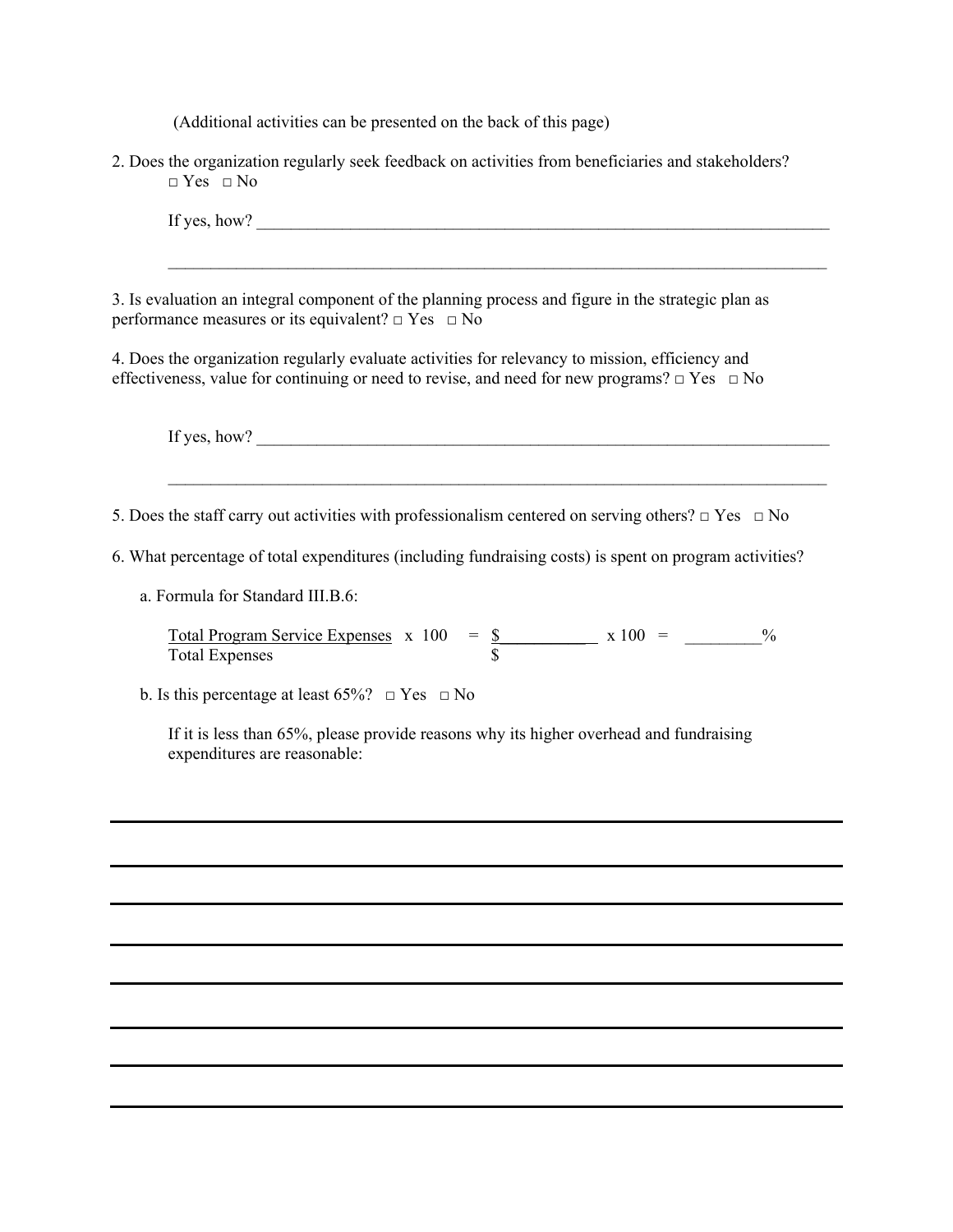### **IV. Governance**

*An effective governance structure and a strong, active, and committed governing body is crucial to the soundness of an organization and its ability to achieve its mission and objectives. The plan of governance of an NGO should reflect the core values, mission, and cultural standards of the organization. Democratic principles should be used where applicable. The governing body of an NGO (generally a board of directors or trustees) holds ultimate responsibility for all activities and resources of the organization. This includes establishing the direction of the organization, beginning with its mission statement, and assuring that the mission statement is appropriate and relevant as times change. The governing body also determines the organization's activities and monitors their compliance with the mission. The governing body exercises responsibility for obtaining and appropriately employing the human and financial resources to carry out the organization's mission and sustain the organization, and oversee fiduciary and legal requirements.*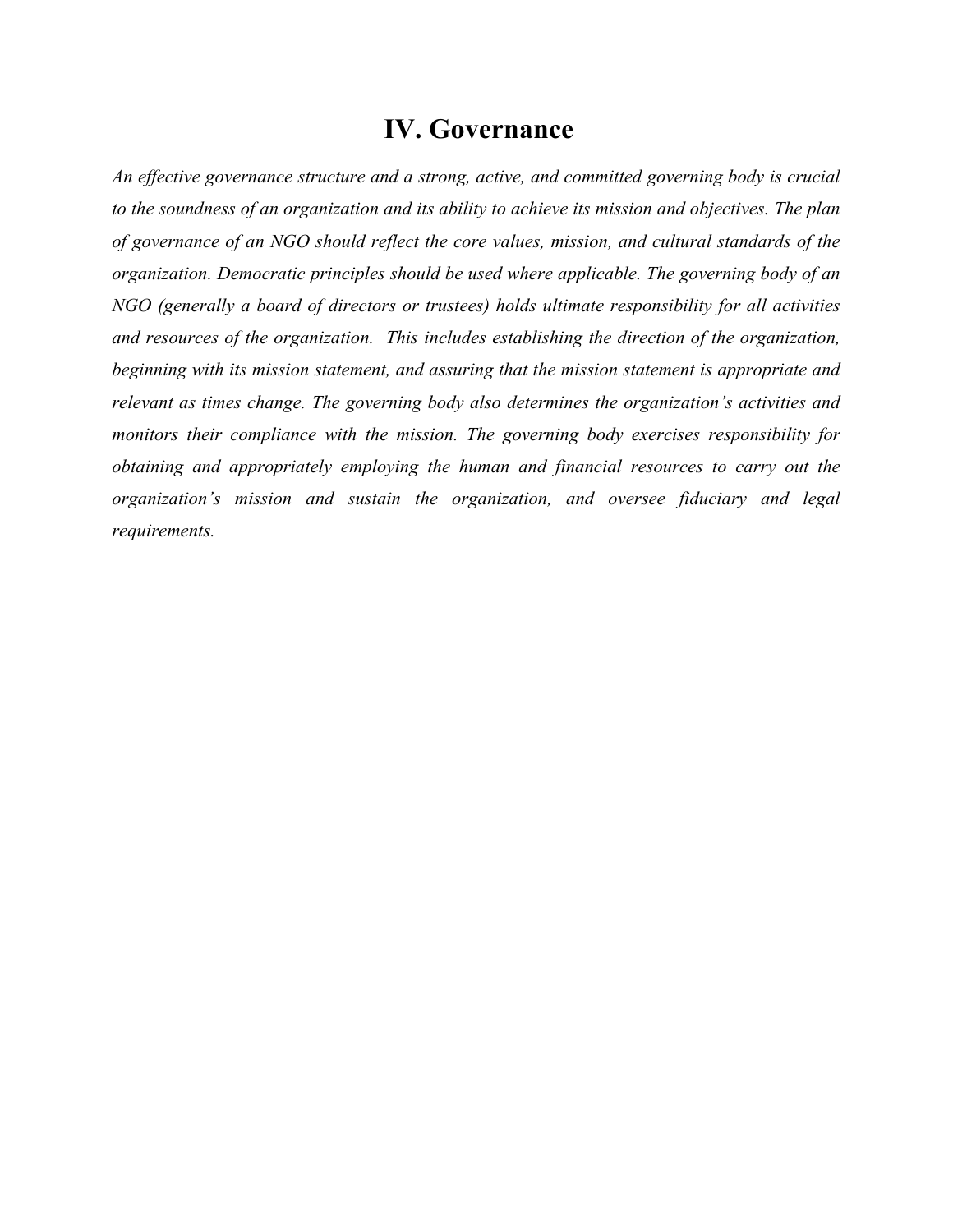## **A. Governance Structure**

### **Standards**

- 1. **Plan of governance***.* The NGO shall establish a plan of governance that best allows it to fulfill its mission, and reflects the core values and cultural standards of the organization. Democratic principles are to be used where appropriate and applicable.
- 2. **Organizing documents***.* The organization's governance structure including rules relating to the conducting of business by the governing body and, if applicable, an executive committee that acts between board meetings, and the procedure for electing and appointing officers and their roles — is to be clearly specified in the organizing documents (bylaws, etc.) and available to all interested parties.

### **Evaluation**

1. Describe the governance structure of your organization (governing body, executive committee, chief executive officer, procedures for electing or appointing officers, etc.).

2. Does this plan of governance allow fulfillment of the mission, reflecting the core values and cultural standards of the organization?  $\Box$  Yes  $\Box$  No

3. What type of organizing documents (Articles of Incorporation, Constitution, Bylaws, etc.) does your organization have?

Articles of Incorporation?  $\Box$  Yes  $\Box$  No Constitution?  $\Box$  Yes  $\Box$  No Bylaws?  $\Box$  Yes  $\Box$  No Other?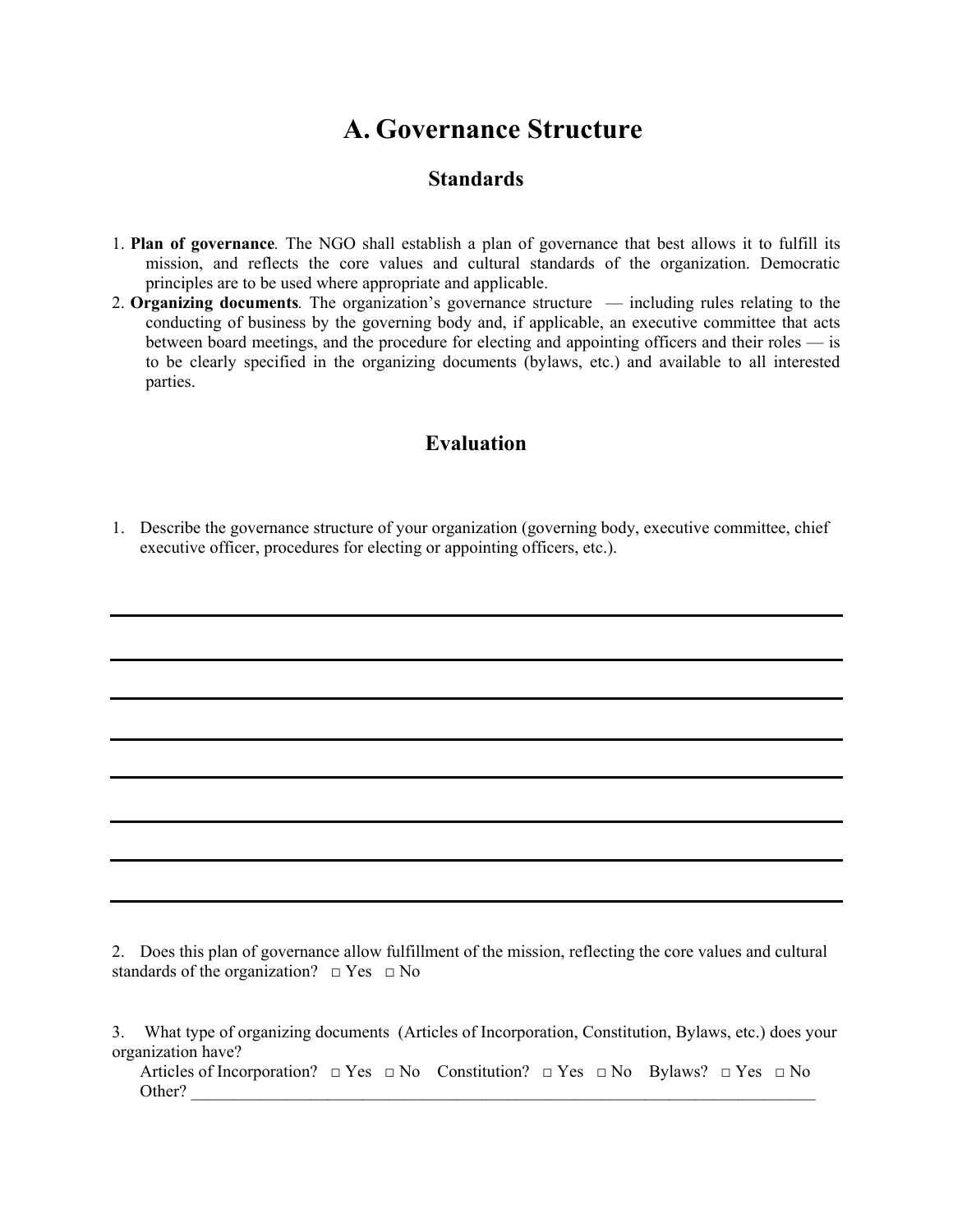# **B. Structure of the Governing Body**

### **Standards**

- 1. **Director resources***.* The NGO's governing body shall consist of individuals who are dedicated to the mission of the organization, willing to volunteer their time and energies toward achievement of the mission, and able to offer substantial contributions to the organization. Among resources they may bring to the governing body are experience and wisdom; prestige; the ability to raise money for the organization; and professional skills, such as legal, accounting, management, fundraising and marketing.
- 2. **Unrelated directors***.* The governing body is to have at least three unrelated members and should have at least five unrelated members. Family relationships are accepted between two members at most, but then the board should have seven or more members.
- 3. **Policies on paid staff.** The organization shall have a policy restricting the number of paid staff who are voting members of the governing body, ideally to no more than one person or 10% of the governing body. An indirectly or directly compensated person should not serve as the governing body's chairman or treasurer.
- 4. **Term limits***.* Term limits are to be established for membership on the governing body. Ideally, individual terms should be set at a maximum of three years, no more than three consecutive terms should be allowed, and at least one year should be required before a member becomes eligible for reelection after completing the maximum number of consecutive terms.
- 5. **Nominating committee***.* The procedure for nominating individuals to serve on the governing body shall be known to members and other relevant parties.
- 6. **Diversity.** The governing body should have broad representation, reflecting the diversity of the NGO's constituencies. The NGO may enhance participation of members from diverse geographical distances if the organization's bylaws, and the local or national law, allow meetings via such technologies as teleconferencing.
- 7. **Bylaws***.* Each member of the governing body is to be presented with the bylaws of the organization and be familiar with these bylaws.
- 8. **Compensation***.* Members of the governing body are not to receive compensation for their board service. They may receive reimbursement for expenses directly related to their board duties.

### **Evaluation**

\_\_\_\_\_\_\_\_\_\_\_\_\_\_\_\_\_\_\_\_\_\_\_\_\_\_\_\_\_\_\_\_\_\_\_\_\_\_\_\_ \_\_\_\_\_\_\_\_\_\_\_\_\_\_\_\_\_\_\_\_\_\_\_\_\_\_\_\_\_\_\_\_\_\_\_\_\_\_\_\_\_\_\_

 $\mathcal{L}_\text{max} = \frac{1}{2} \sum_{i=1}^n \mathcal{L}_\text{max} = \frac{1}{2} \sum_{i=1}^n \mathcal{L}_\text{max} = \frac{1}{2} \sum_{i=1}^n \mathcal{L}_\text{max} = \frac{1}{2} \sum_{i=1}^n \mathcal{L}_\text{max} = \frac{1}{2} \sum_{i=1}^n \mathcal{L}_\text{max} = \frac{1}{2} \sum_{i=1}^n \mathcal{L}_\text{max} = \frac{1}{2} \sum_{i=1}^n \mathcal{L}_\text{max} = \frac{1}{2} \sum_{i=$ 

 $\mathcal{L}_\text{max} = \frac{1}{2} \sum_{i=1}^n \mathcal{L}_\text{max} = \frac{1}{2} \sum_{i=1}^n \mathcal{L}_\text{max} = \frac{1}{2} \sum_{i=1}^n \mathcal{L}_\text{max} = \frac{1}{2} \sum_{i=1}^n \mathcal{L}_\text{max} = \frac{1}{2} \sum_{i=1}^n \mathcal{L}_\text{max} = \frac{1}{2} \sum_{i=1}^n \mathcal{L}_\text{max} = \frac{1}{2} \sum_{i=1}^n \mathcal{L}_\text{max} = \frac{1}{2} \sum_{i=$ 

 $\mathcal{L}_\text{max} = \frac{1}{2} \sum_{i=1}^n \mathcal{L}_\text{max} = \frac{1}{2} \sum_{i=1}^n \mathcal{L}_\text{max} = \frac{1}{2} \sum_{i=1}^n \mathcal{L}_\text{max} = \frac{1}{2} \sum_{i=1}^n \mathcal{L}_\text{max} = \frac{1}{2} \sum_{i=1}^n \mathcal{L}_\text{max} = \frac{1}{2} \sum_{i=1}^n \mathcal{L}_\text{max} = \frac{1}{2} \sum_{i=1}^n \mathcal{L}_\text{max} = \frac{1}{2} \sum_{i=$ 

1. List the members of your governing body.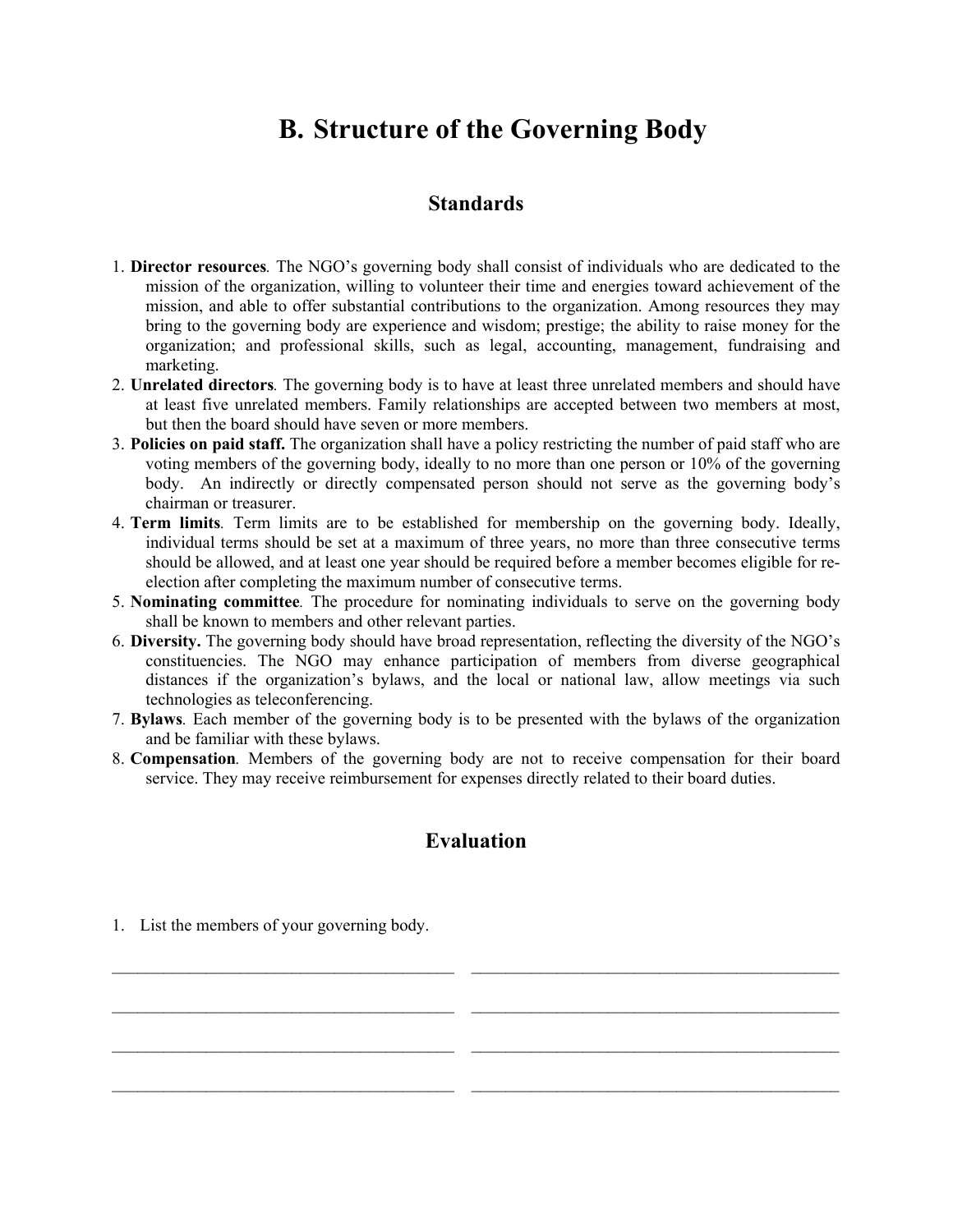| 2. | Are these directors committed to the mission of the organization? $\Box$ Yes $\Box$ No                                                                                                                   |
|----|----------------------------------------------------------------------------------------------------------------------------------------------------------------------------------------------------------|
|    | Are these directors willing to volunteer their time? $\Box$ Yes $\Box$ No                                                                                                                                |
|    | Are these directors able to offer substantial contributions to the organization? $\Box$ Yes $\Box$ No                                                                                                    |
|    | If the answer to any of these questions is no, is there a plan to rectify this? $\Box$ Yes $\Box$ No                                                                                                     |
| 3. | How many unrelated members are on this governing body?                                                                                                                                                   |
| 4. | How many members of this governing body are related?                                                                                                                                                     |
| 5. | Does your organization have a policy restricting the number of paid staff who are voting members of<br>the governing body? $\Box$ Yes $\Box$ No                                                          |
|    | If yes, how many staff are allowed as voting members on the governing body?                                                                                                                              |
|    | 6. Does your organization have a policy establishing term limits for membership on the governing<br>body? $\Box$ Yes $\Box$ No                                                                           |
|    | If yes, what is the number of years for individual terms?<br>Is there a restriction on the number of consecutive terms? $\Box$ Yes $\Box$ No<br>If yes, what is the number of consecutive terms allowed? |
| 7. | What is the procedure for nominating individuals to serve on the governing body?                                                                                                                         |
|    |                                                                                                                                                                                                          |

Is this procedure known to the relevant parties, such as members of an association?  $\Box$  Yes  $\Box$  No

- 8. Does the governing body reflect the diversity of the constituency?  $\Box$  Yes  $\Box$  No
- 9. Has each member of the governing body been presented with a copy of the organization's Bylaws?  $\Box$  Yes  $\Box$  No

10. Other than reimbursement for expenses directly related to board service, is there a policy prohibiting governing members from receiving compensation for their board service?  $\Box$  Yes  $\Box$  No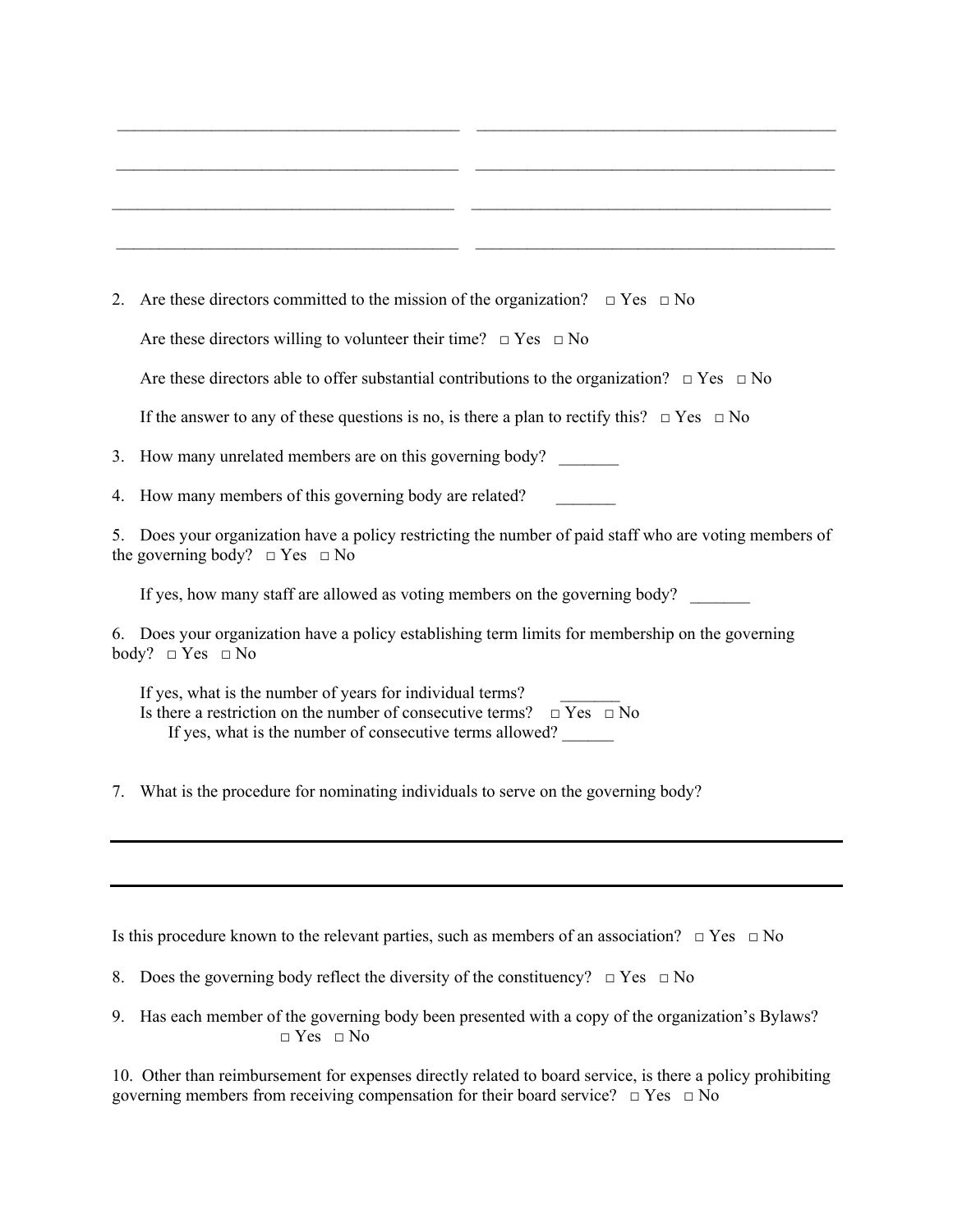## **C. Responsibilities of the Governing Body**

### **Standards**

- 1. **Mission statement***.* The governing body shall establish the direction of the NGO, by creating or adopting the mission statement, reviewing it periodically for accuracy and validity, and revising it as necessary or desirable.
- 2. **Programs and compliance***.* The governing body shall determine the NGO's programs and services, and monitor their compliance with the mission and their effectiveness and efficiency.
- 3. **Resources***.* The governing body shall ensure the organization has the proper resources to fulfill the mission.
- 4. **Annual budget and fundraising***.* The governing board shall approve the annual budget and actively participate in the fundraising process. In approving the annual budget, the governing body is to ascertain the percentage of the resources spent on administration and fundraising, versus program expenses, and strive for a goal of at least 65% of revenue being used for programs, and ideally greater than 80%.
- 5. **Resource management***.* The governing body shall manage the resources effectively, and provide oversight regarding fiduciary and legal requirements.
- 6. **Chief executive officer hiring and evaluation***.* The governing body shall hire the chief executive officer, undertaking a careful search process to find the most qualified individual. The governing body also shall set the chief executive officer's compensation, ensure that he or she has the moral and professional support needed to advance the goals of the NGO, and periodically evaluate his or her performance.
- 7. **Strategic planning***.* The governing body shall actively participate with the staff in long-term and short-term strategic planning processes, including defining goals and objectives and the success of the NGO toward achieving its mission.
- 8. **Code of ethics and conduct***.* The governing board shall approve a code of ethics and/or conduct for the NGO, and assure that the organization is in compliance with this code.
- 9. **Ambassadors for the NGO***.* Members of the governing board shall serve as ambassadors for the organization, articulating its mission, accomplishments and goals to the public, and garnering support for the organization.

### **Evaluation**

- 1. Does the governing body establish the direction of the organization, adopting the mission statement and periodically reviewing it for accuracy and validity and revising when necessary?  $\Box$  Yes  $\Box$  No
- 2. Does the governing body determine the organization's programs and services as well as monitor their compliance with the mission and their effectiveness and efficiency?  $\Box$  Yes  $\Box$  No
- 3. Does the governing body ensure the organization has the proper resources to fulfill the mission?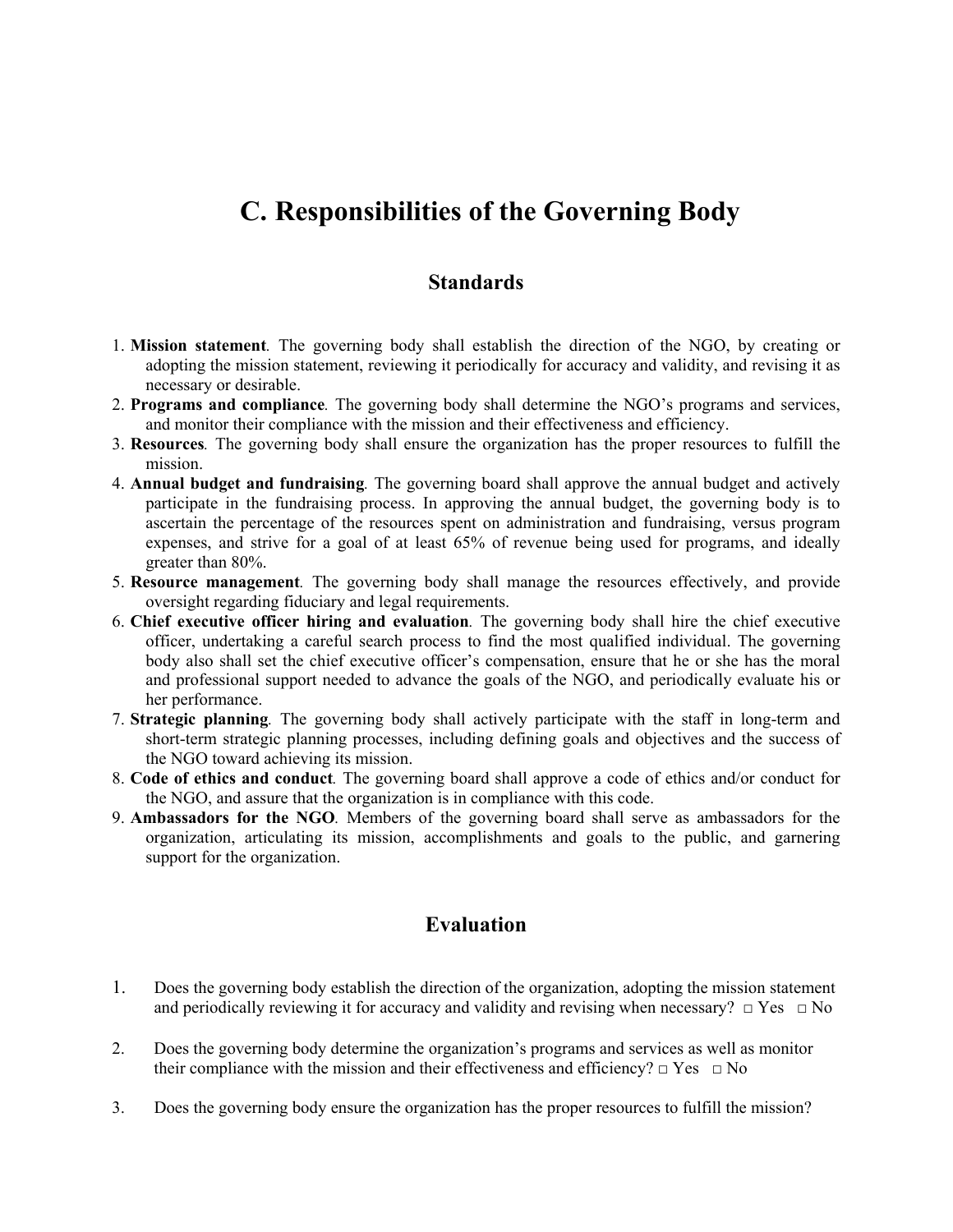$\Box$  Yes  $\Box$  No

- 4. Does the governing body approve the annual budget?  $\Box$  Yes  $\Box$  No
- 5. Does the governing body actively participate in the fundraising process?  $\Box$  Yes  $\Box$  No
- 6. Does the governing body ascertain the percent of resources spent on administration and fundraising versus program expenses and strive for a goal of at least 65% of revenue being used for programs?  $\neg$  Yes  $\neg$  No
- 7. Does the governing body manage resources effectively and provide oversight regarding fiduciary and legal requirements?  $\Box$  Yes  $\Box$  No
- 8. Does the governing body hire and evaluate the organization's chief executive officer, set the chief executive officer's compensation, and make sure that he or she has the moral and professional support needed to advance the goals of the NGO?  $\Box$  Yes  $\Box$  No
- 9. Does the governing body actively participate with the staff in long-term and short-term strategic planning processes, including defining goals and objectives as well as the success of the NGO toward achieving its mission?  $\Box$  Yes  $\Box$  No
- 10. Has the governing board approved a code of ethics and conduct for the organization?  $\Box$  Yes  $\Box$  No
- 11. Do members of the governing board serve as ambassadors for the organization, articulate its mission, accomplishments and goals to the public and garner support for the organization?  $\neg$  Yes  $\neg$  No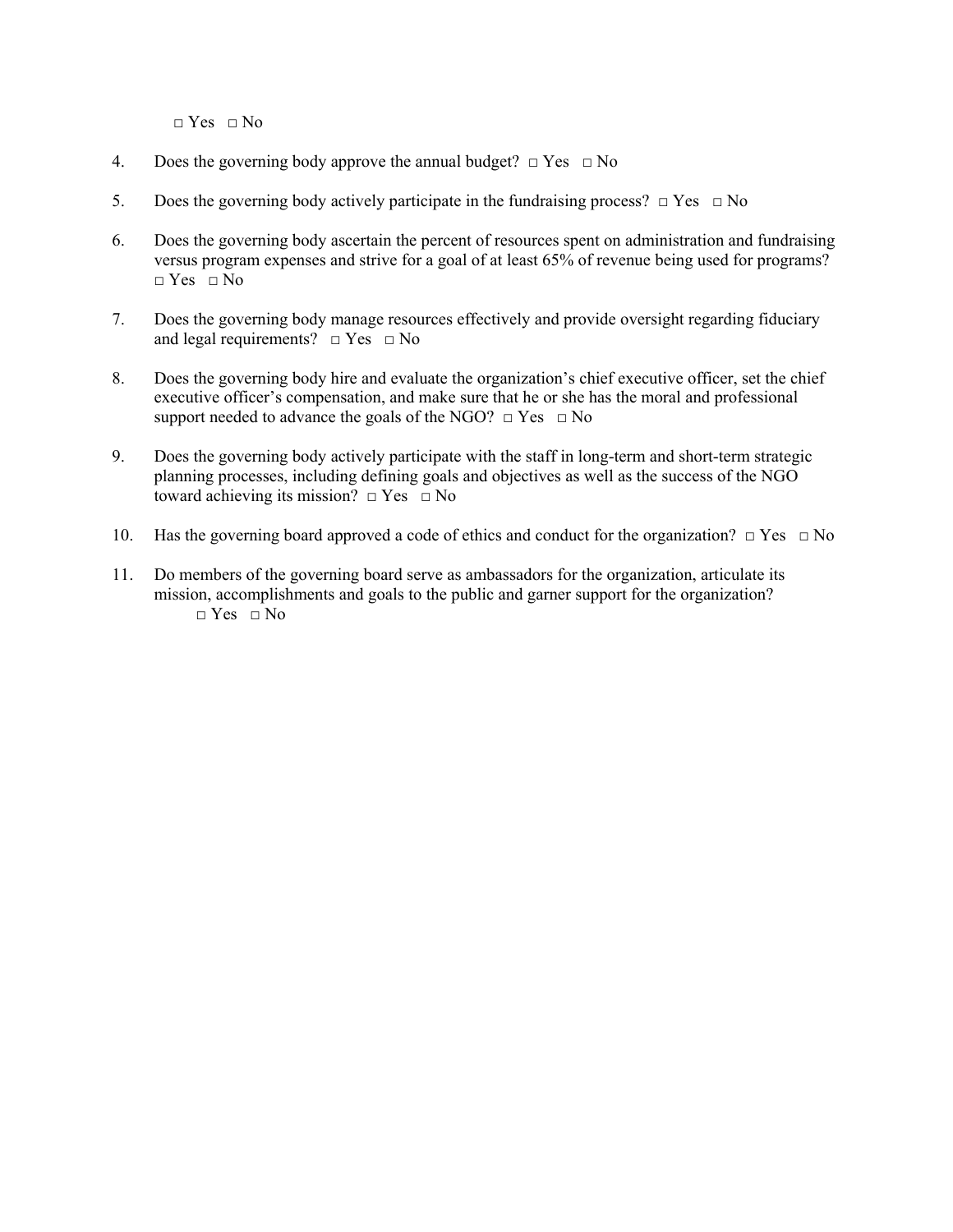## **D. Conduct of the Governing Body**

### **Standards**

- 1. **Meetings of the governing body***.* The governing body, and any subset of the governing body (executive committee) which is authorized to conduct the affairs of the organization between meetings of the governing body, are to meet as frequently as is necessary to fully and adequately conduct the business of the organization. At a minimum, there should be a least 4 meetings annually of the governing body, or the governing body and the executive committee combined. If face-to-face meetings are not required by local or national law and the organizing documents, then communication technologies can aid in conducting frequent meetings.
- 2. **Minutes***.* Minutes of each meeting of the governing body and executive committee, and reports of each committee when acting in the place of the governing body, are to be produced, distributed to each member of the governing board, and archived for future reference. The minutes also are to be available to an association's membership, officers, staff, and the general public, with the exception of discussions related to personnel evaluation and other such confidential information.
- 3. **Responsibility for conduct**. The governing body shall be responsible for its own conduct. The governing body is to establish written expectations for board members (including expectations related to service on committees, attendance at meetings, and participation in fundraising and program activities), and annually evaluate its own performance. If not already established in the organizing document, the governing body is to establish job descriptions for its officers (chair, treasurer, secretary, etc.).

### **Evaluation**

- 1. Does the governing body of the organization, and any subset of the governing body (executive committee) that is authorized to conduct the affairs of the organization between meetings of the governing body, have regularly scheduled meetings?  $\Box$  Yes  $\Box$  No
- 2. How many meetings annually are there of the governing body, or the governing body and the executive committee combined?
- 3. Are minutes of each meeting of the governing body and executive committee produced, distributed to each member of the governing body, and archived?  $\Box$  Yes  $\Box$  No
- 4. Are minutes of each meeting of the governing body and executive committee available to the association's membership, officers, staff, and the general public, with the exception of discussions related to personnel evaluation and other such confidential information?  $\Box$  Yes  $\Box$  No
- 5. Does the governing body take responsibility for its own conduct, monitoring and evaluating itself accordingly?  $\Box$  Yes  $\Box$  No
- 6. Has the governing body established written expectations for board members?  $\Box$  Yes  $\Box$  No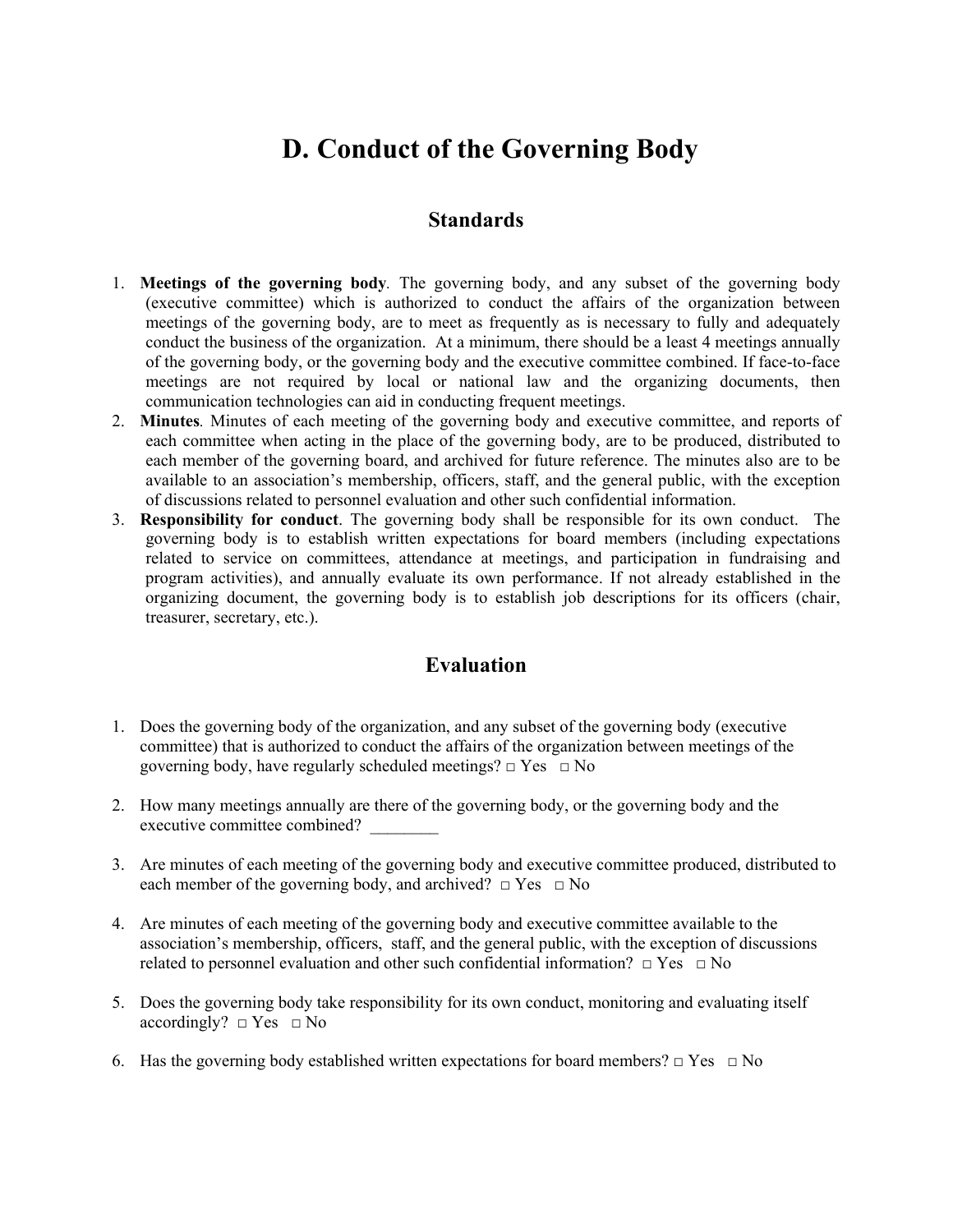7. Has the governing body established job descriptions for its board officers (chair, treasurer, secretary, etc.)?  $\Box$  Yes  $\Box$  No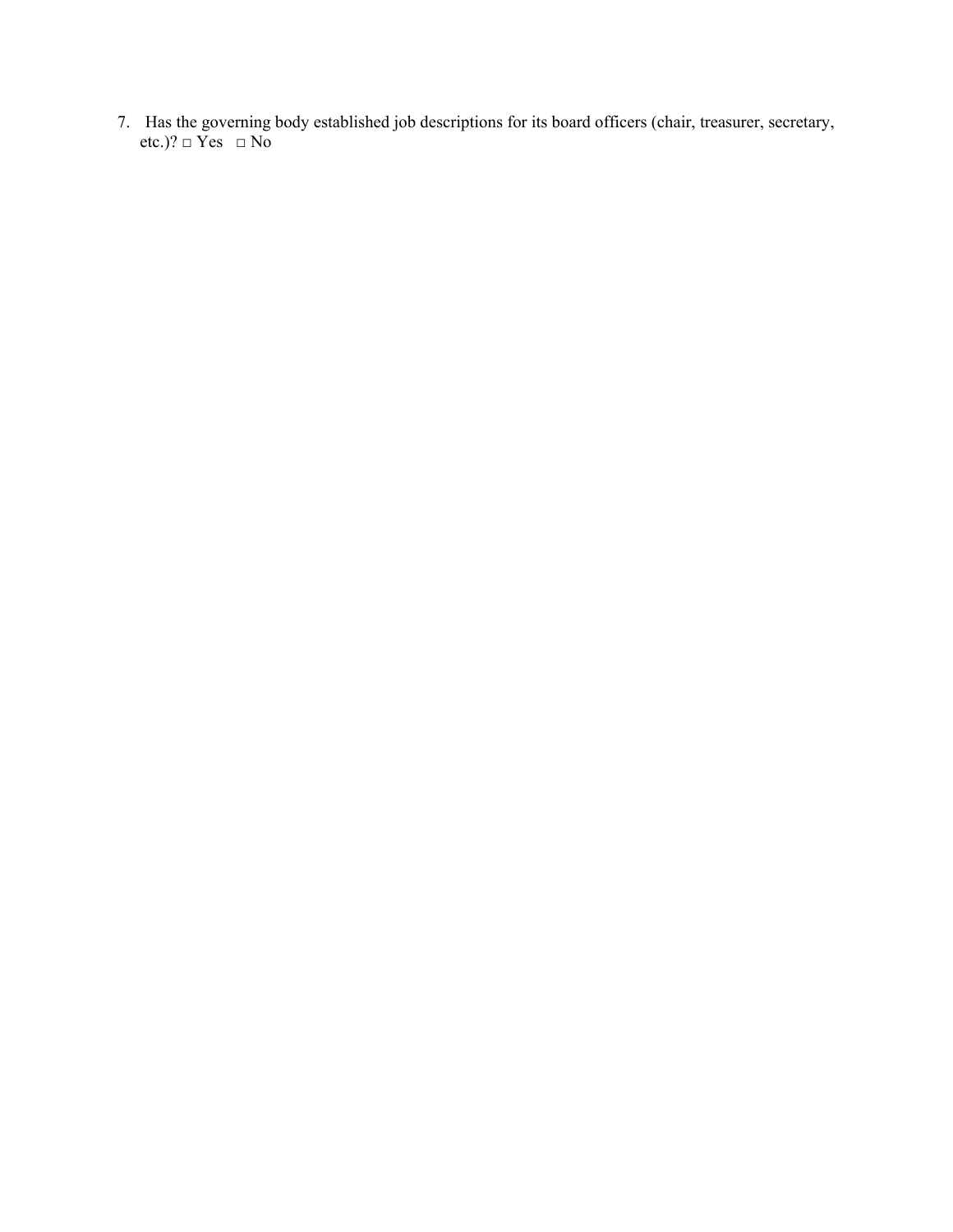# **E.Conflict of Interest**

### **Standards**

**1. Best Interest of the NGO**. In serving on the governing body, directors shall put organizational goals before personal goals, and put the best interests of the organization ahead of individual desires.

**2. Matters impacting a director**. No director shall participate in deciding a matter directly impacting that individual (such as re-election to the governing body, personal remuneration, etc.)

**3. Disclosure**. Each director shall disclose all potential and actual conflicts of interest, including each institutional affiliation he or she has that might possibly involve a conflict of interest (such as sitting on a board of another NGO with overlapping goals and missions). Such disclosure does not preclude or imply ethical impropriety.

**4. Written conflict of interest policy**. The governing body shall develop a written conflict of interest policy, which is applicable to the directors and to any staff and volunteers who have significant decisionmaking authority regarding the organization's activities or resources, as well as relevant organizational partners.

**5. Signature**. The governing body shall provide its members with the written conflict of interest statement, which should be signed by the individual at the outset of each term of service.

**6. Loans to members of the governing body**. If an NGO has provision for making loans to members of the governing body, there shall be a policy describing how the loans operate. All loans or transactions with members of the governing body are to be included in the NGO's full financial reports and publicly disclosed.

### **Evaluation**

- 1. Do the organization's governing members place the best interests of the organization ahead of individual desires?  $\Box$  Yes  $\Box$  No
- 2. Does the organization have policies to ensure that directors do not participate in matters that immediately impact them as an individual (i.e. re-election to the governing body, remuneration, etc.)?  $\Box$  Yes  $\Box$  No
- 3. Is there a policy to ensure directors disclose all potential and actual conflicts of interest, including each institutional affiliation that might possibly involve a conflict of interest, noting, of course, that disclosures do not preclude or imply ethical impropriety?  $\Box$  Yes  $\Box$  No
- 4. Does the organization have a written conflict of interest policy, which is applicable to the directors and any staff or volunteers who have significant decision-making authority regarding the organization's activities or resources, as well as relevant organizational partners?  $\Box$  Yes  $\Box$  No
- 5. Does the governing body provide to the members of the governing body the written conflict of interest statement at the outset of each term of service?  $\Box$  Yes  $\Box$  No
- 6. Do each of the members of the governing body sign this conflict of interest statement?  $\Box$  Yes  $\Box$  No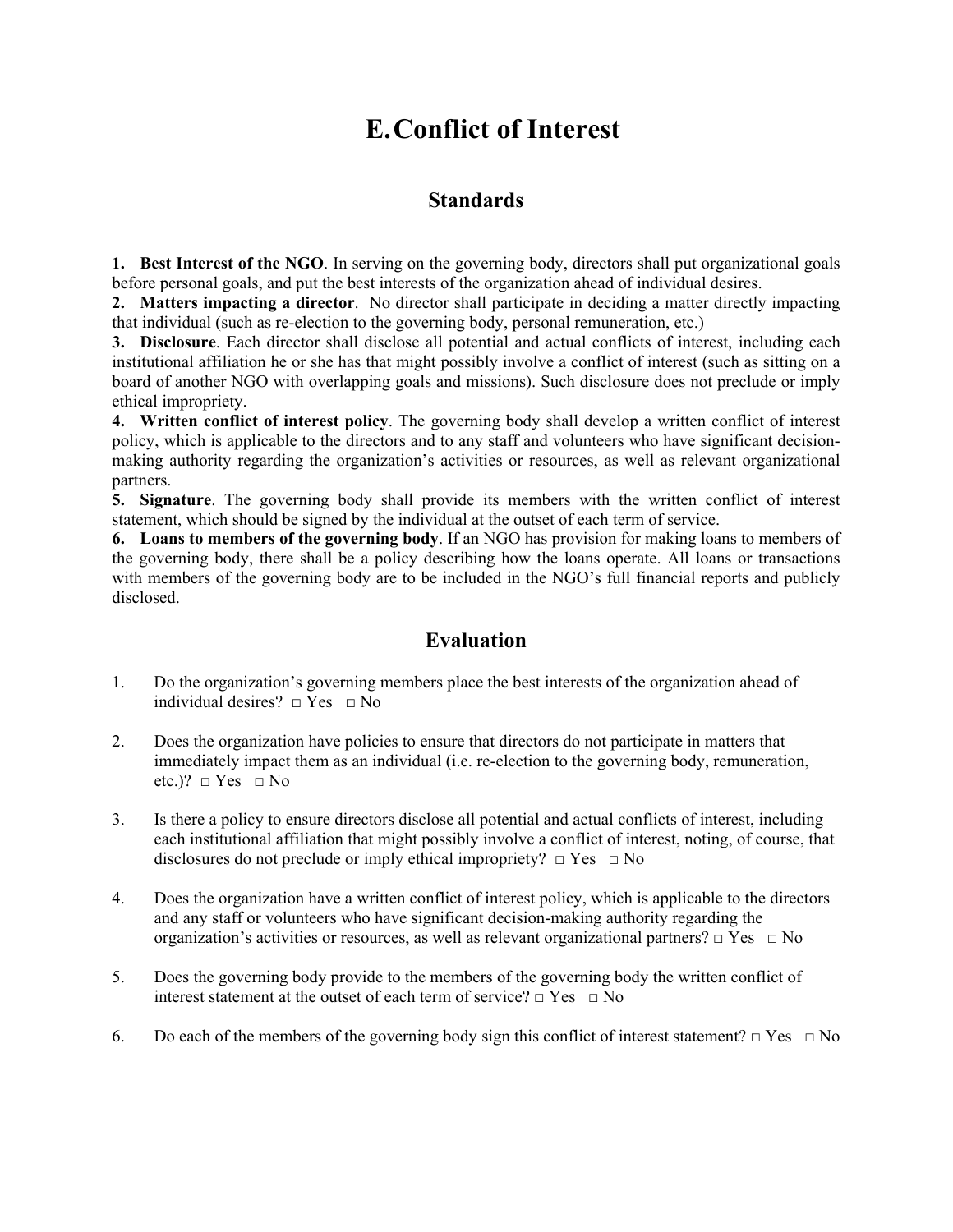7. If loans are made to members of the governing body, is there a policy describing how the loans operate and are they publicly disclosed and in the organization's full financial reports?  $\Box$  Yes  $\Box$  No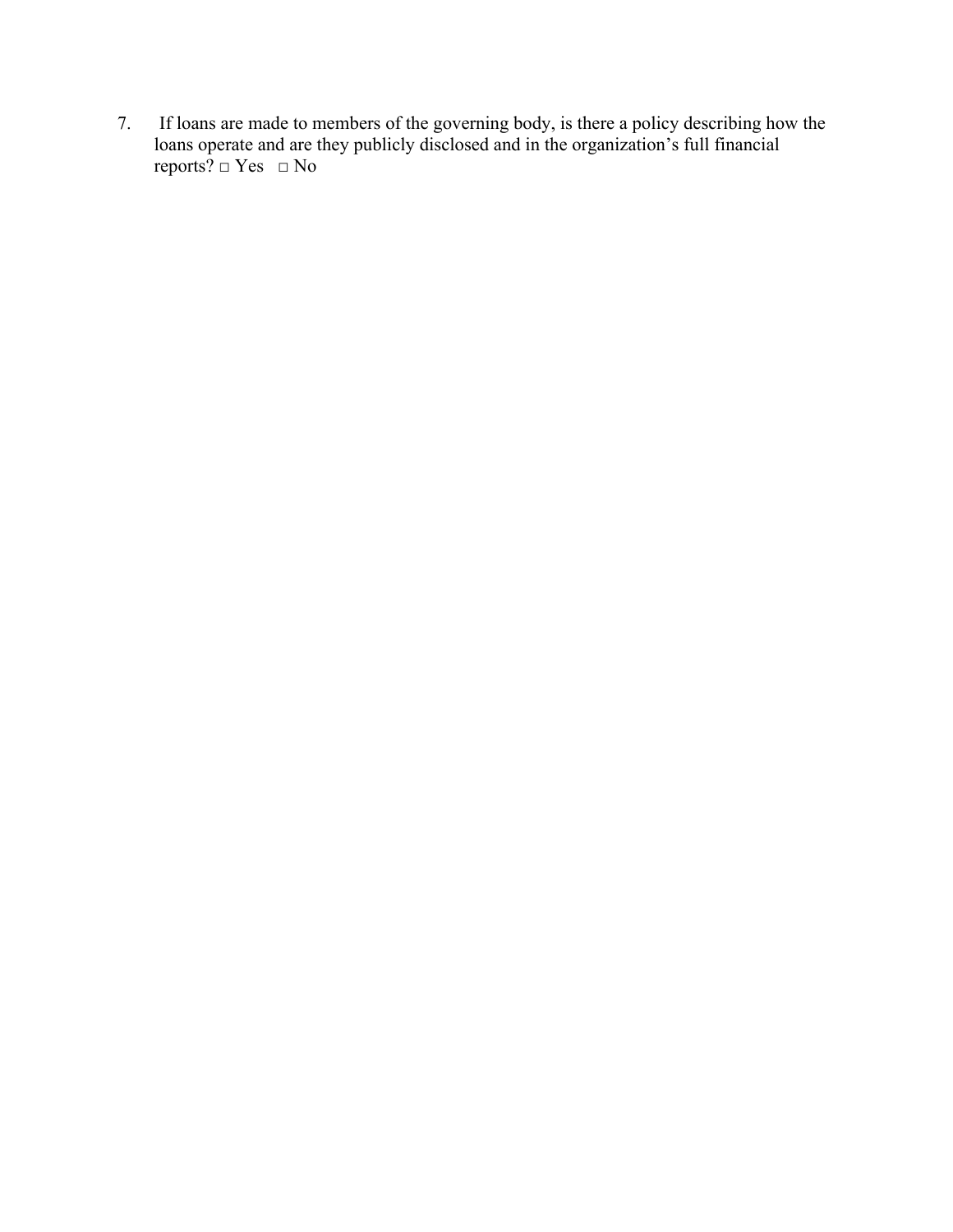### **V. Human Resources**

*A committed, capable and responsible staff is vital for the success of an NGO. The foundation for this is effective human resource policies. For most NGOs, these should address both paid employees and unpaid volunteers, given the use of volunteers in many roles, including in management and as individuals rendering program and support services. An NGO should seek qualified staff, offer them proper training and supervision, treat them with fairness and equity, and provide them with avenues for individual growth and development. On the other hand, the NGO should expect employees and volunteers to maintain the highest standards of professional and personal conduct, use information and resources responsibly, and avoid conflicts of interest.*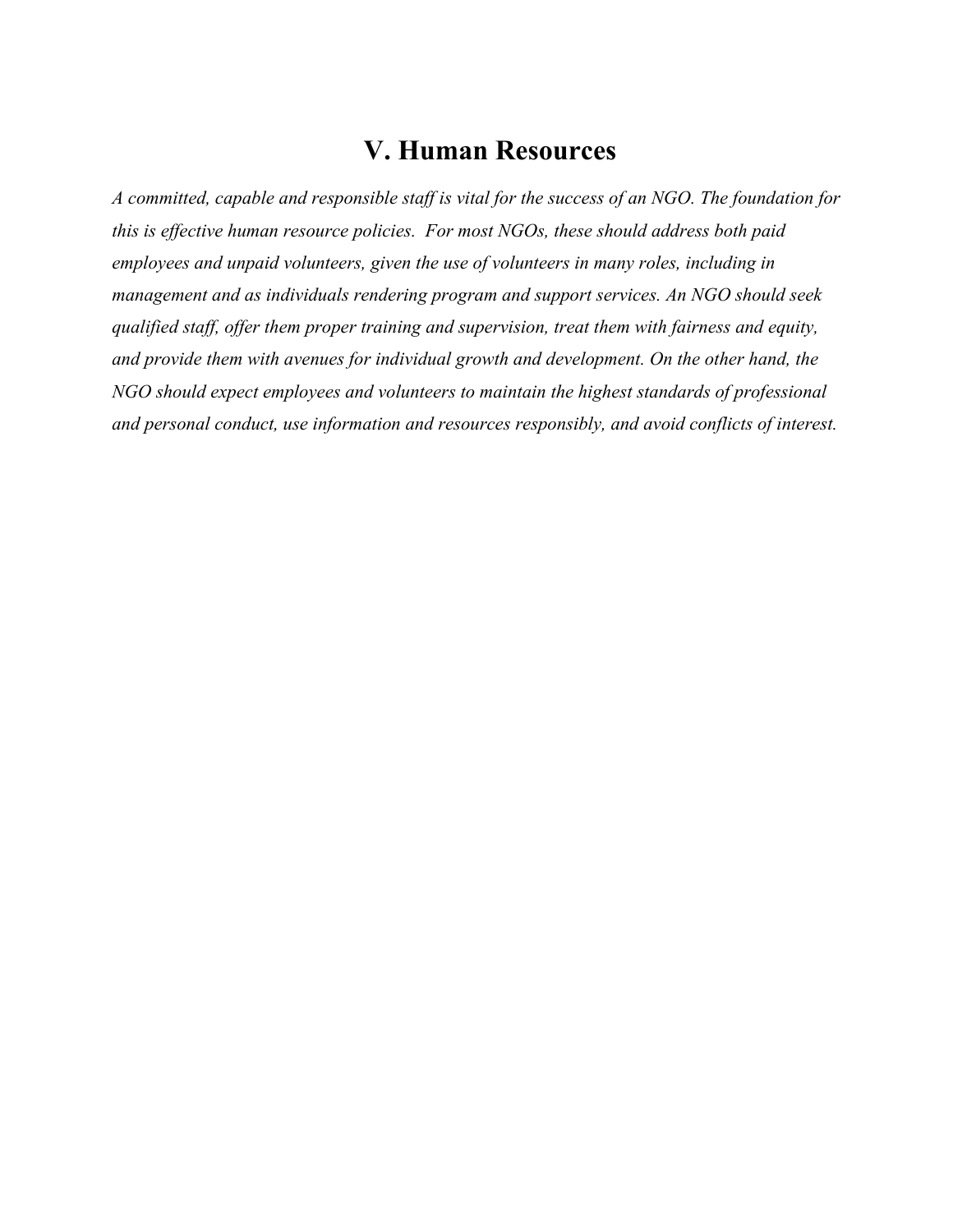# **A. Responsibilities of the NGO**

### **Standards**

- 1. **Capable and responsible staff***.* The organization shall seek capable and responsible employees and volunteers (collectively, "staff"), who are committed to the mission of the organization.
- 2. **Training and working conditions***.* The organization shall provide proper training and orientation for new staff, and provide them with suitable working conditions.
- 3. **Written human resource policies***.* If the organization has ten or more staff, it is to have written human resource policies (or an employment manual) for its staff, including basic aspects of employment (benefits, vacation days, sick leave, etc.), and other fundamental policies such as confidentiality of information, computer policies (use of computer resources for personal work, ownership of computer resources), drug and alcohol policy, conflict of interest, and grievance procedures. If the organization has fewer than ten staff, it is encouraged to have written human resource policies for its staff.
- 4. **Staff growth and development***.* The organization shall provide opportunities for individual growth and staff development, and foster an atmosphere whereby supervisors encourage personal growth of staff.
- 5. **Fairness and rights***.* All staff shall be treated with fairness and equity, and as individuals with rights to be honored and defended. Their rights to freedom of association, conscience and expression must be respected and protected.
- 6. **Code of ethics and conduct***.* Each staff member shall be provided with the NGO's code of ethics and/or conduct and any written human resource policies.
- 7. **Communication of serious concerns***.* Key staff shall be enabled to communicate serious concerns to a member of the governing board or officer.
- 8. **Standards and responsibility***.* Staff shall be encouraged and guided in maintaining the highest standards of professional and personal conduct, and in taking personal and professional responsibility for their actions and decisions.
- 9. **Confidentiality***.* Guidance shall be provided staff with access to official documentation or information regarding maintenance of the integrity, confidentiality, and privacy of such information to protect any individual concerned.

### **Evaluation**

- 1. How many staff (employees and volunteers) does the organization have? Number of paid staff? Number of volunteers?
- 2. Does the staff consist of capable and responsible people?  $\Box$  Yes  $\Box$  No

Does the staff consist of people committed to the mission of the organization?  $\Box$  Yes  $\Box$  No

- 3. Does the organization provide an orientation and training for new staff and provide them with suitable working conditions?  $\Box$  Yes  $\Box$  No
- 4. Does the organization have written human resource policies or an employment manual?  $\neg$  Yes  $\neg$  No

Is it provided to each staff member?  $\Box$  Yes  $\Box$  No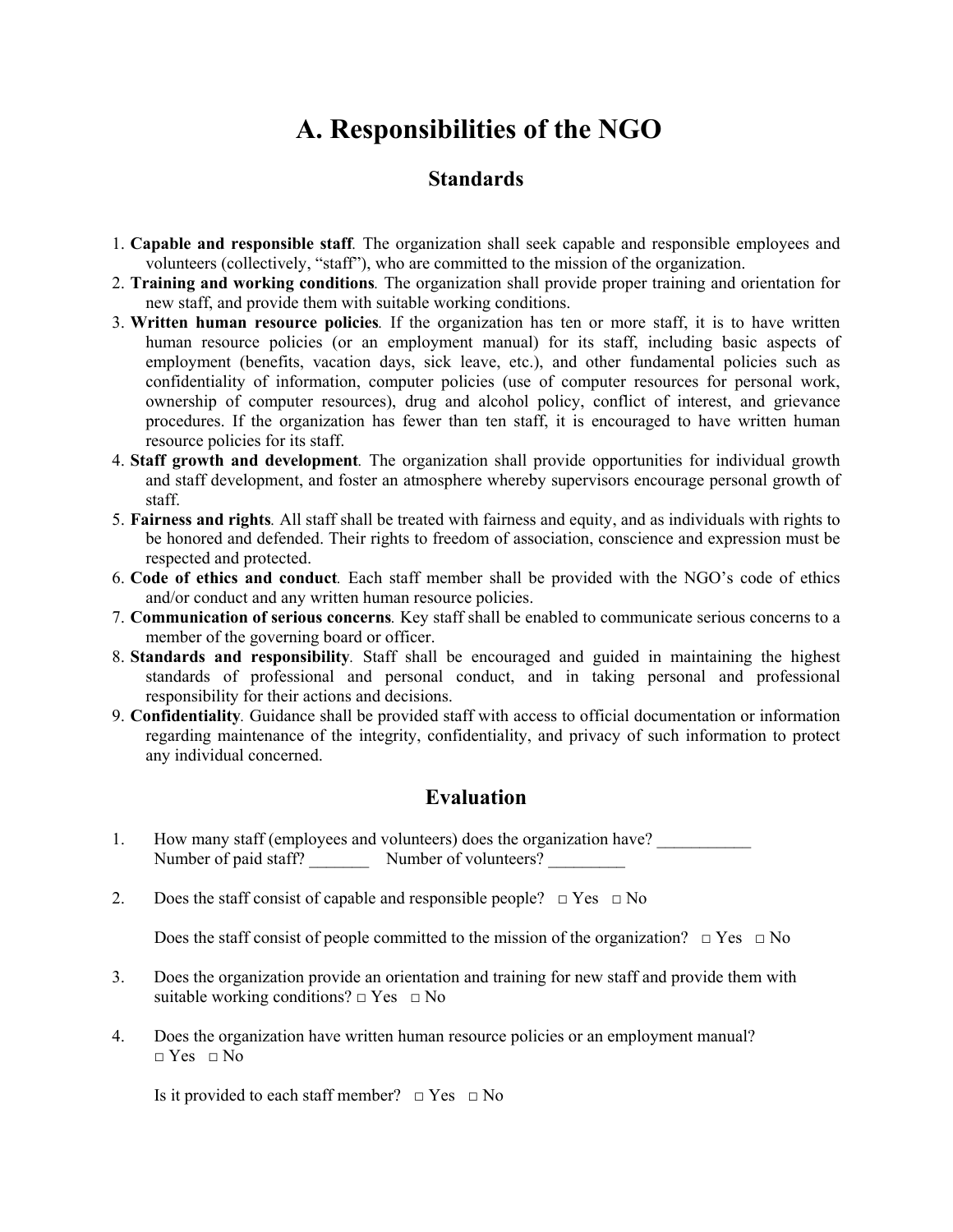- 5. Does the organization foster an atmosphere for individual growth and staff development?  $\neg$  Yes  $\neg$  No
- 6. Are staff members treated with fairness, equity and as individuals with rights?  $\Box$  Yes  $\Box$  No
- 7. If the organization has a code of ethics and/or conduct, is it provided to each staff member?  $\Box$  Yes  $\Box$  No
- 8. Are key staff members able to communicate serious concerns directly to a member of the governing board or officer of the organization?  $\Box$  Yes  $\Box$  No
- 9. Are staff members encouraged and guided in maintaining the highest standards of professional and personal conduct, and in taking personal and professional responsibility for their actions and decisions?  $\Box$  Yes  $\Box$  No
- 10. Is guidance provided to those staff with access to official documentation or information regarding the maintenance of the integrity, confidentiality, and privacy of such information to protect any individual concerned?  $\Box$  Yes  $\Box$  No

.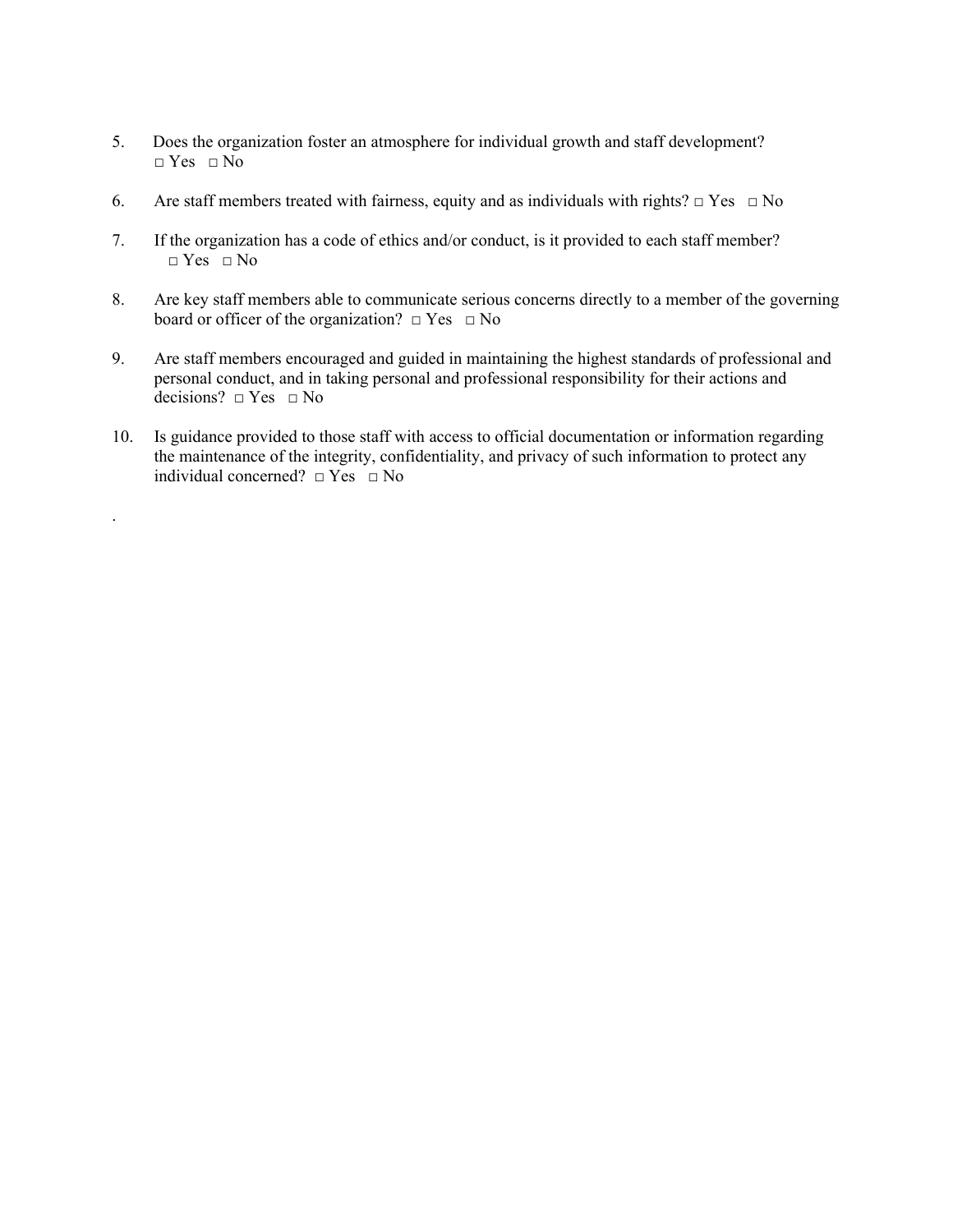## **B. Conflicts of Interest**

### **Standards**

- 1. **Written policy***.* The governing body shall provide staff who have decision-making power a written statement of how they shall handle potential conflicts of interest. Ideally, this statement will be signed by each individual at the time of their beginning service with the NGO and periodically thereafter.
- 2. **Disclosure***.* Each officer shall disclose each institutional affiliation that he or she has that might possibly involve a conflict of interest.
- 3. **Gifts***.* The NGO shall establish a policy regarding gifts to staff members, such as requiring that staff refuse all significant gifts connected with their position, or turn them over to the organization.
- 4. **Using position for personal benefit***.* Staff members shall refrain from using their official position, either regular or volunteer, to secure special privilege, gain or benefit for themselves.
- 5. **Loans***.* If the organization has provision for making loans to staff, there is to be a policy describing how the loans operate and all loans shall be disclosed to the governing body.
- 6. **Best interests of the NGO***.* Employees and staff should put organizational goals before personal goals, putting the best interests of the entire program ahead of individual desires.

### **Evaluation**

1. Does the organization have a written statement on conflicts of interest for staff with decisionmaking power and how those staff shall handle potential conflicts of interest?  $\Box$  Yes  $\Box$  No

Is this statement provided to the relevant staff?  $\Box$  Yes  $\Box$  No Is this statement signed by each individual at the time of their beginning service with the organization?  $\Box$  Yes  $\Box$  No Is this statement periodically reviewed and signed by relevant staff?  $\Box$  Yes  $\Box$  No

- 2. Has each officer been requested to disclose institutional affiliations that may possibly involve a conflict of interest?  $\Box$  Yes  $\Box$  No
- 3. Does the organization have a policy for handling gifts to staff members that may be received as a result of their work?  $\Box$  Yes  $\Box$  No
- 4. Does the organization have a policy prohibiting staff from using their position to secure special privilege, gain or benefit for themselves?  $\Box$  Yes  $\Box$  No
- 5. If loans are made to staff, is there a policy for how loans operate and are all loans to staff disclosed to the governing body?  $\Box$  Yes  $\Box$  No

If you answered no to a question, please explain why:

l l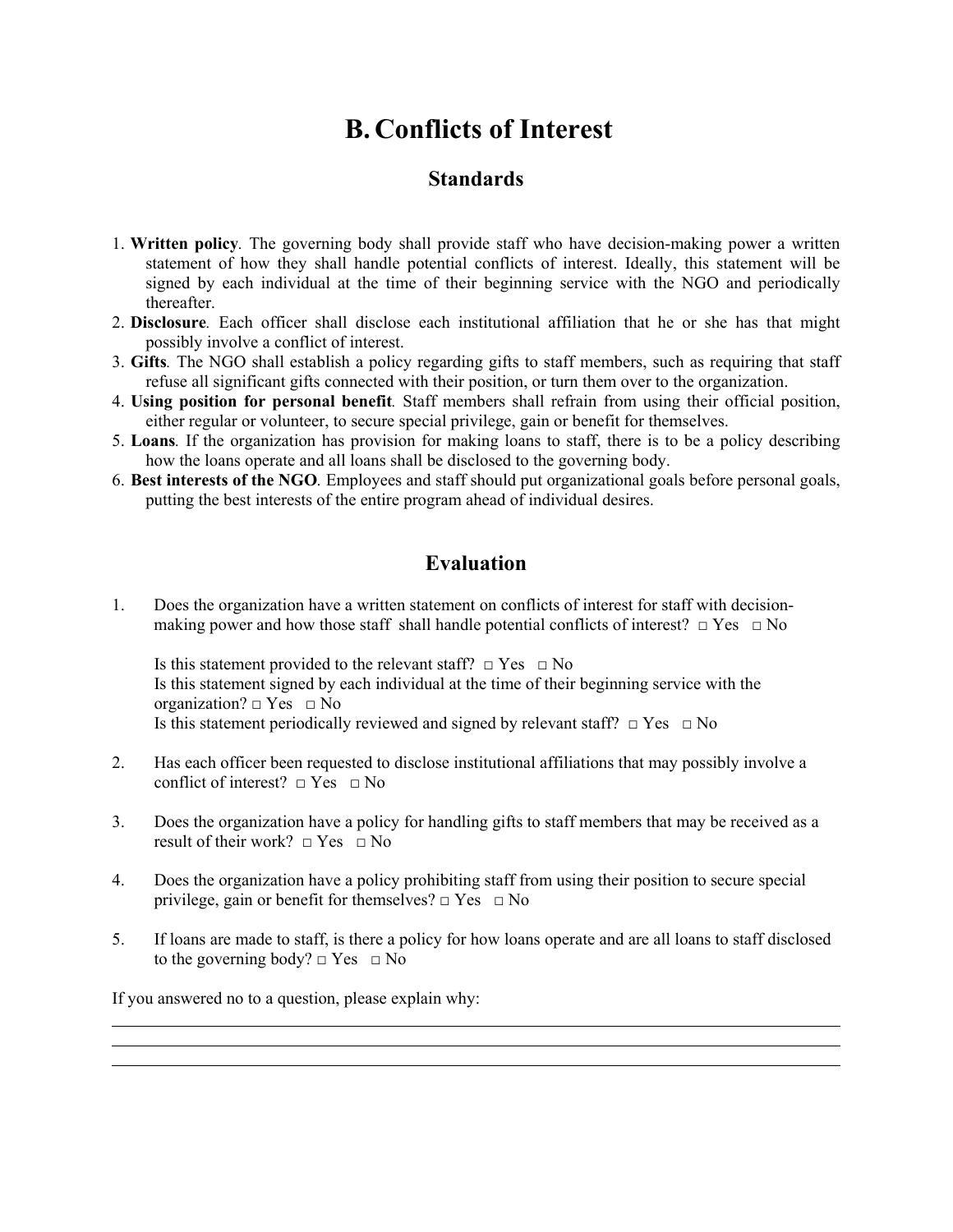## **VI. Public Trust**

*Trust is the lifeblood of an NGO — trust by the public, trust by the media, trust by the government, trust by corporations, trust by donors, trust by other NGOs, trust by beneficiaries, and trust by its employees and those who volunteer their time. To develop and maintain trust, each NGO should exhibit genuine public accountability and transparency, and should be honest in the information that it makes available to the public.*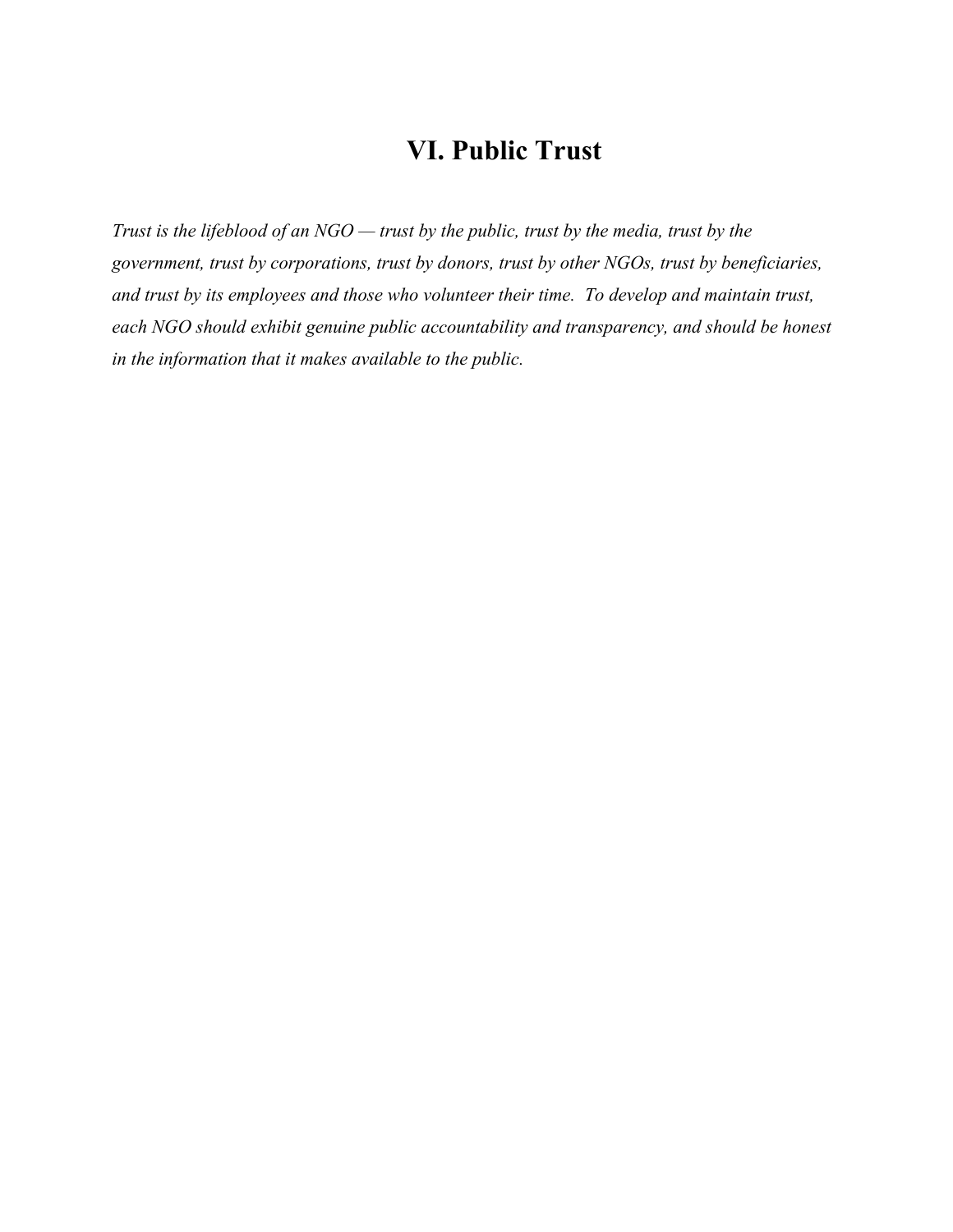## **A. Public Information on the NGO**

### **Standards**

- 1. **Accuracy and timeliness***.* Information provided about the organization to donors, members, clients, staff, and the general public shall be accurate and timely.
- 2. **Annual report***.* At least annually, the organization shall prepare and make available to the public information on its programs and services, and provide public access to appropriate records of those programs and services.
- 3. **Financial information***.* The NGO annually shall prepare and make available to the public basic financial information on the organization, including the source of its funding; the use of those funds; the percentage of the funds used for service and programs, administration activities, and fundraising; and any compensation provided to the governing body. The NGO shall also provide public access to appropriate financial records.
- 4. **Listing of governing body and officers**. The organization shall make available the names of its governing body and management staff, publicize any changes in its governing board, and provide access to appropriate minutes of meetings of its governing board.
- 5. **Partnerships***.* The organization shall make available, in a timely and accurate manner, information on any partnerships or other joint ventures into which it has entered.
- 6.**Confidentiality***.* The organization shall maintain the confidentiality of personal information on staff, clients and others, unless the individuals waive this right, or disclosure is required by law.
- 7.**Comparison***.* The organization shall describe itself in terms of its own merits, not in depreciation of other NGOs. Communications regarding another NGO shall not be made with the purpose of creating a self-benefit at the expense of the other.
- 8. **Communications channel**. The organization shall provide a communication channel for the public should they wish to make inquiries regarding the NGO and its activities.
- 9. **Disclosure**. The NGO shall assign at least one person to assure that the organization is complying with national and local laws regarding disclosure of information to the public.

### **Evaluation**

- 1. Is the information provided by the organization to donors, members, clients, staff, and the general public accurate and timely?  $\Box$  Yes  $\Box$  No
- 2. Does the organization annually prepare and make publicly available information on its programs and services?  $\Box$  Yes  $\Box$  No

Does the organization allow public access to appropriate records of those programs and services?  $\Box$  Yes  $\Box$  No

3. Does the organization produce and make publicly available basic financial information on the organization?  $\Box$  Yes  $\Box$  No Does this include source of funding?  $\Box$  Yes  $\Box$  No Does this include use of the funds?  $\Box$  Yes  $\Box$  No Does this include percentage of the funds used for service and programs, administration activities, fundraising, and any compensation to the governing body?  $\Box$  Yes  $\Box$  No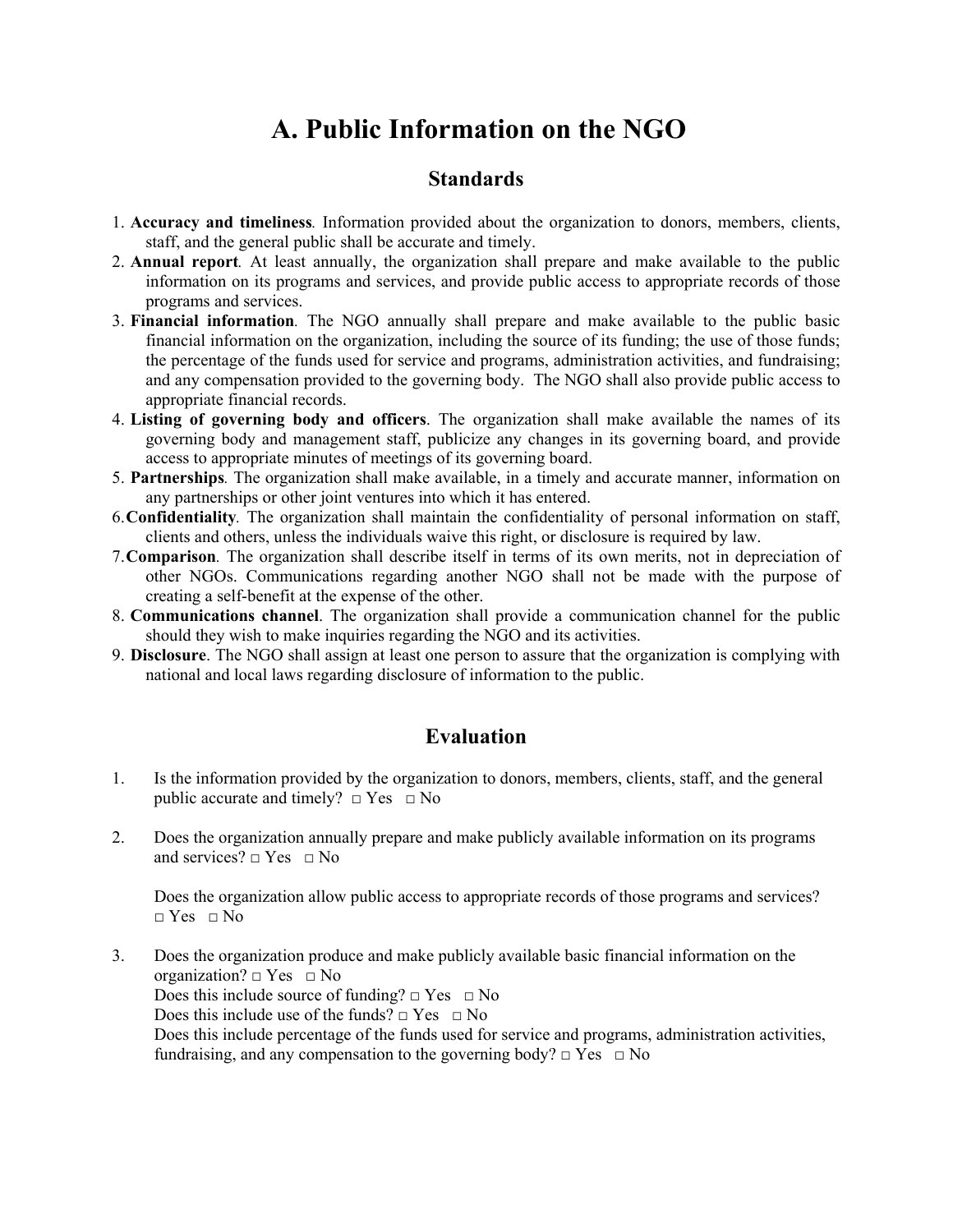4. Are the names of the organization's governing body and management staff made available to the public, and are changes in the governing board publicized by the organization?  $\Box$  Yes  $\Box$  No

Is access to appropriate minutes of the governing board publicly available?  $\Box$  Yes  $\Box$  No

- 5. Is information about any organizational partnerships or joint ventures made available to the public?  $\Box$  Yes  $\Box$  No
- 6. Is personal information on staff, clients and others maintained confidentially, unless the individual waives this right or disclosure is legally required?  $\Box$  Yes  $\Box$  No
- 7. Does the organization describe itself on its own merits versus in depreciation of other NGOs?  $\Box$  Yes  $\Box$  No
- 8. Does the public have a method to communicate with the organization?  $\neg$  Yes  $\neg$  No
- 9. Is there someone assigned by the organization to assure the organization is complying with national and local laws regarding disclosure of information to the public?  $\Box$  Yes  $\Box$  No

If you answered no to a question, please explain why: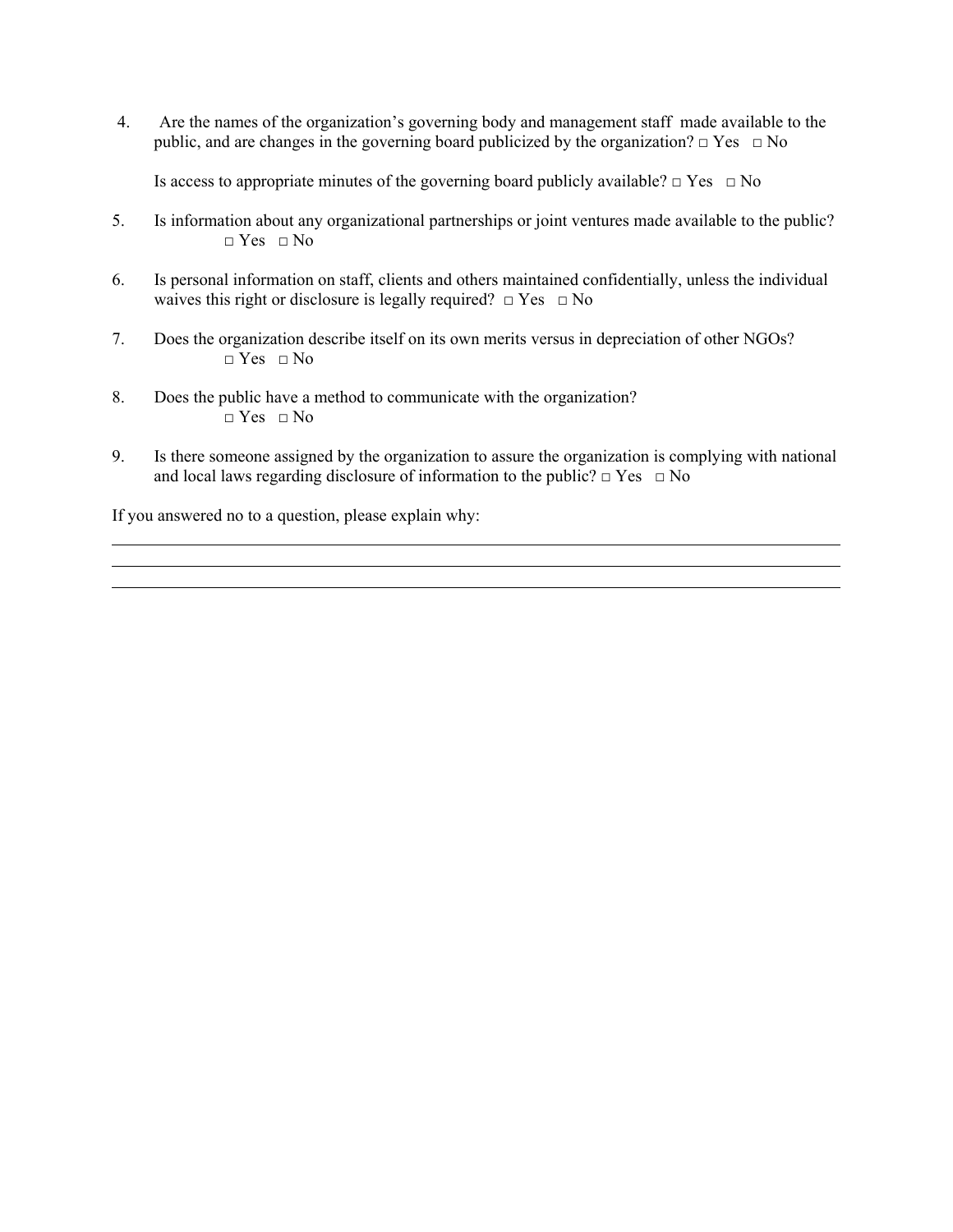## **B. Public Advocacy**

### **Standards**

- **1. Accuracy and in context***.* Information that the organization chooses to disseminate to the media, policy makers or the public must be accurate and presented with proper context. This includes information presented by the NGO with respect to any legislation, policy, individual, organization, or projects it opposes, supports, or is discussing. Forward-looking projections are to be presented clearly as such, and not as fact.
- **2. Verbal and written statements***.* The organization shall have clear guidelines and approval processes for the issuing of verbal and written statements.
- **3. Disclosure of bias***.* The organization shall present information in a fair and unbiased manner. Where a possible bias is unavoidable or inherent, it is to be disclosed.
- **4. Authority for statements**. An NGO's statements must reflect its actual authority. A membership NGO may be able to represent its membership, if such a role is provided in its organizing document and the views of the membership are determined by proper means. A public benefit NGO shall not improperly assume the authority of the community it serves.

### **Evaluation**

- 1. Is information that is disseminated by the organization to the media, policy makers or the public accurate and presented in the proper context, including information about any legislation, policy, individual, organization, or project it opposes, supports, or is discussing?  $\Box$  Yes  $\Box$  No
- 2. Are there clear guidelines and approval processes for the issuing of verbal and written statements?  $\Box$  Yes  $\Box$  No
- 3. Is the information presented by the organization offered in a fair and unbiased manner, or if a possible bias is unavoidable or inherent, is it disclosed?  $\Box$  Yes  $\Box$  No
- 4. Do the statements of the organization reflect its actual authority?  $\Box$  Yes  $\Box$  No

If you answered no to a question, please explain why:

 $\overline{a}$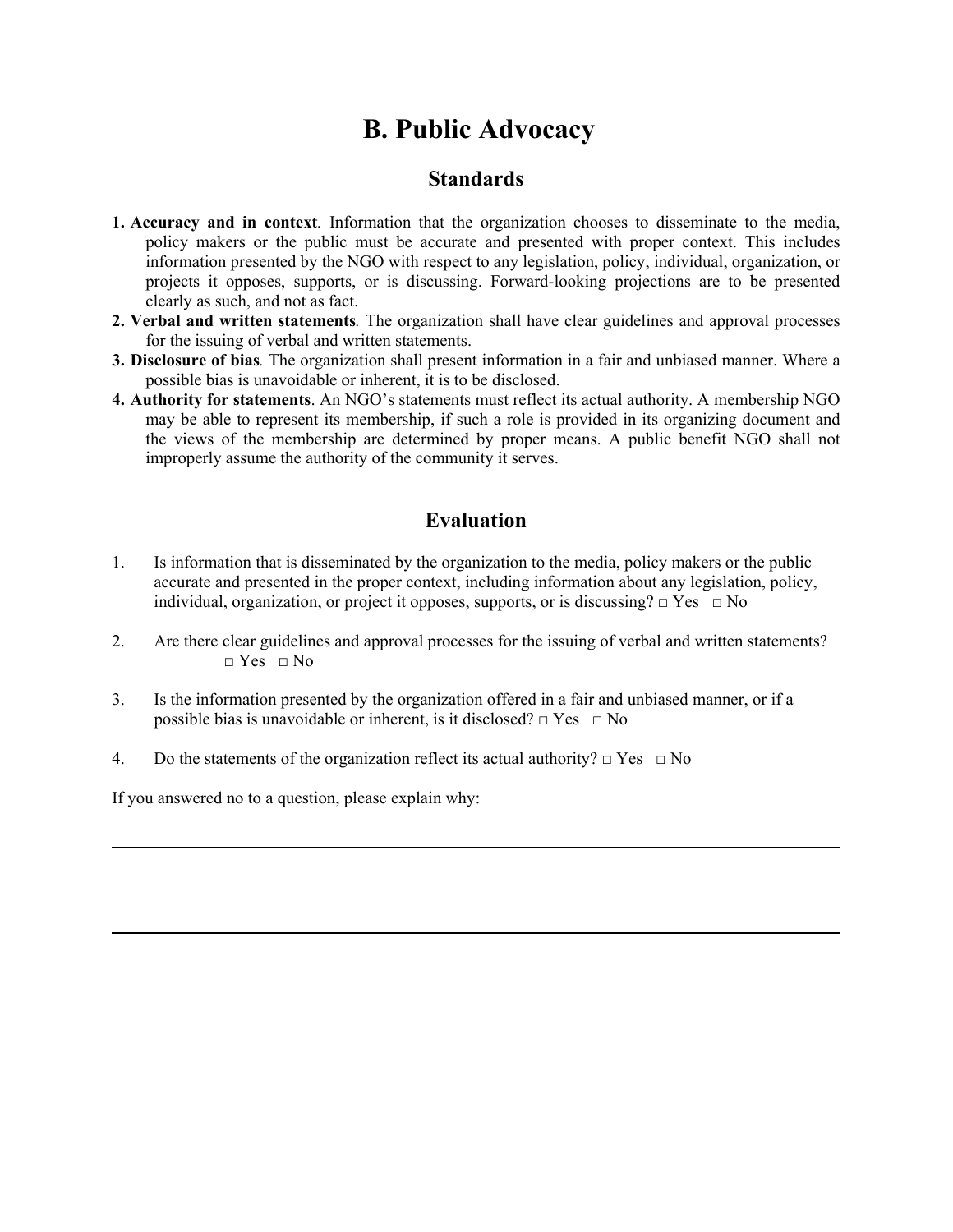# **VII. Financial and Legal**

*NGOs should have proper financial and legal procedures and safeguards in place, not only to stay within the law, but also as a measure of the organization's health and to assure donors, members, and the general public that investments in the organization are safe and being correctly used. NGOs should employ sound internal financial procedures, maintain financial records carefully, and make financial statements available to the public. They should also have their financial records reviewed periodically by a qualified examiner who can certify that the organization is operating legally and according to generally accepted accounting practices. NGOs must be diligent that they are complying with applicable federal, state and local laws.*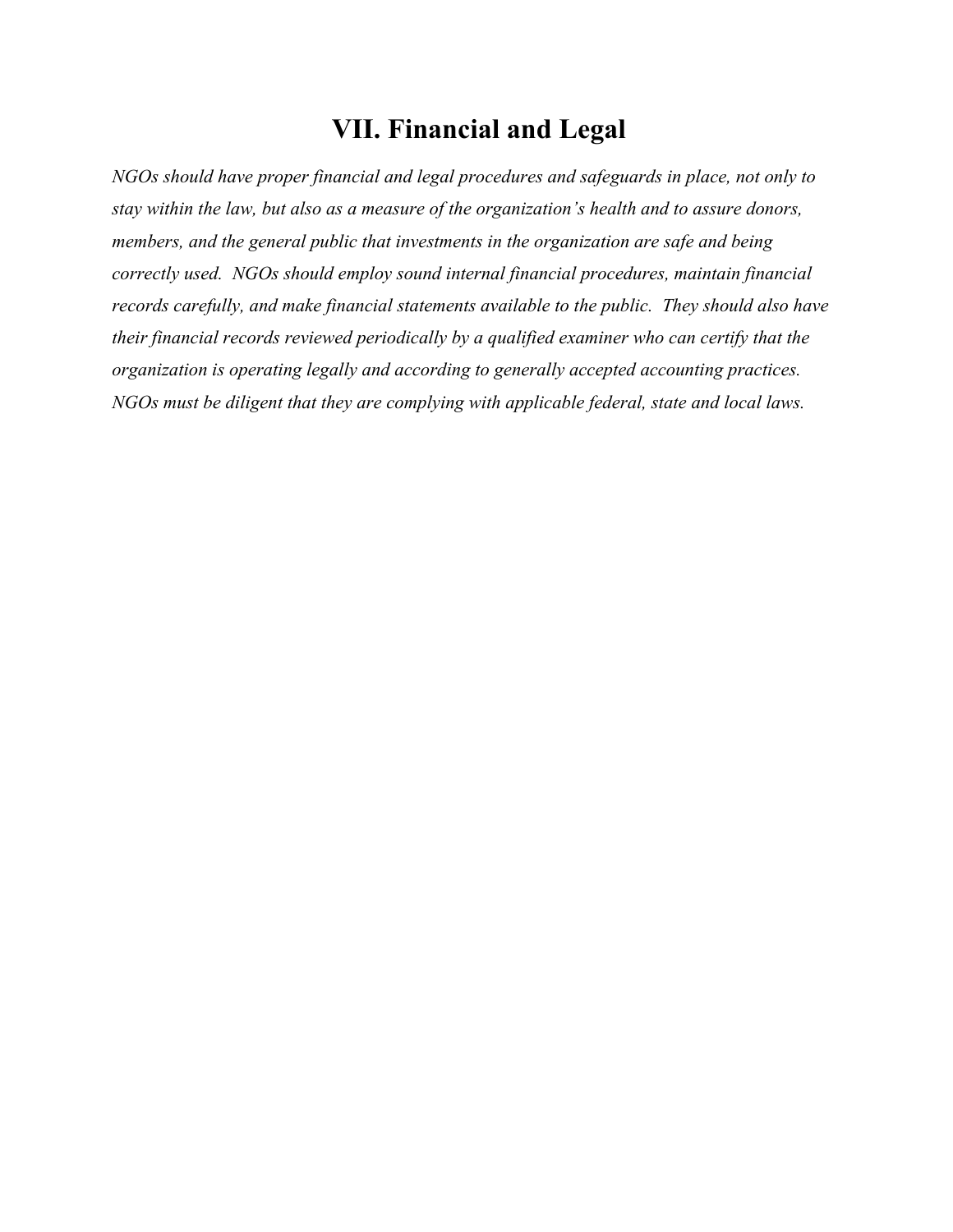## **A. Financial Transparency and Accountability**

### **Standards**

- 1. **Fiscal responsibility***.* Members of the governing body hold ultimate fiscal responsibility for their organization and are to understand the organization's financial statements and reporting requirements.
- 2. **Annual budget***.* The organization's annual budget is to be approved by the governing body, and is to outline projected expenses for program activities, fundraising, and administration. The NGO is to operate in accordance with that budget.
- 3. **Internal financial statements***.* Internal financial statements shall be prepared regularly and provided to the governing body. Any and all significant variations between budgeted expenses and actual expenditures, and between budgeted revenues and actual revenues, are to be identified and explained to the governing body.
- 4. **Financial policies***.* The NGO shall have established financial policies, suitable for the size of the organization, regarding the receiving and disbursement of financial resources, investment of assets, purchasing practices, internal control procedures (such as policies for signing checks), and so forth.
- 5. **Internal control procedures***.* The organization's internal control procedures shall have a safeguard against a person having the power to issue a check to himself or herself, such as requiring an additional signature. The organization's internal control procedures shall have a safeguard against one person being able to issue a check over a certain amount (such as two signatures being needed over \$5,000) and shall have restrictions on checks made out to cash.
- 6. **Audit***.* If the organization has substantial annual revenue, the accuracy of the financial reports shall be subject to audit by an independent, qualified accountant. NGOs with small gross incomes are to have a review by a qualified accountant. For NGOs with very small revenues, an internally produced, complete financial statement may suffice.
- 7. **Professional standards***.* The organization shall adhere to professional standards of accountancy and audit procedures as stipulated by the law in its nation, and fulfill all financial and reporting requirements.

### **Evaluation**

- 1. Do members of the governing body recognize they hold ultimate fiscal responsibility for the organization?  $\Box$  Yes  $\Box$  No
- 2. Are members of the governing body able to understand the organization's financial statements and reporting documents?  $\Box$  Yes  $\Box$  No
- 3. Does the governing body approve the organization's annual budget?  $\Box$  Yes  $\Box$  No On what date was this year's budget approved by the governing body?
- 4. Does the organization operate in accordance with the budget?  $\Box$  Yes  $\Box$  No
- 5. Are internal financial statements regularly prepared and provided to the organization's governing  $body? \Box Yes \Box No$
- 6. Are discrepancies between budgeted expenses and actual expenses, and budgeted revenues and actual revenues identified and explained to the governing body?  $\Box$  Yes  $\Box$  No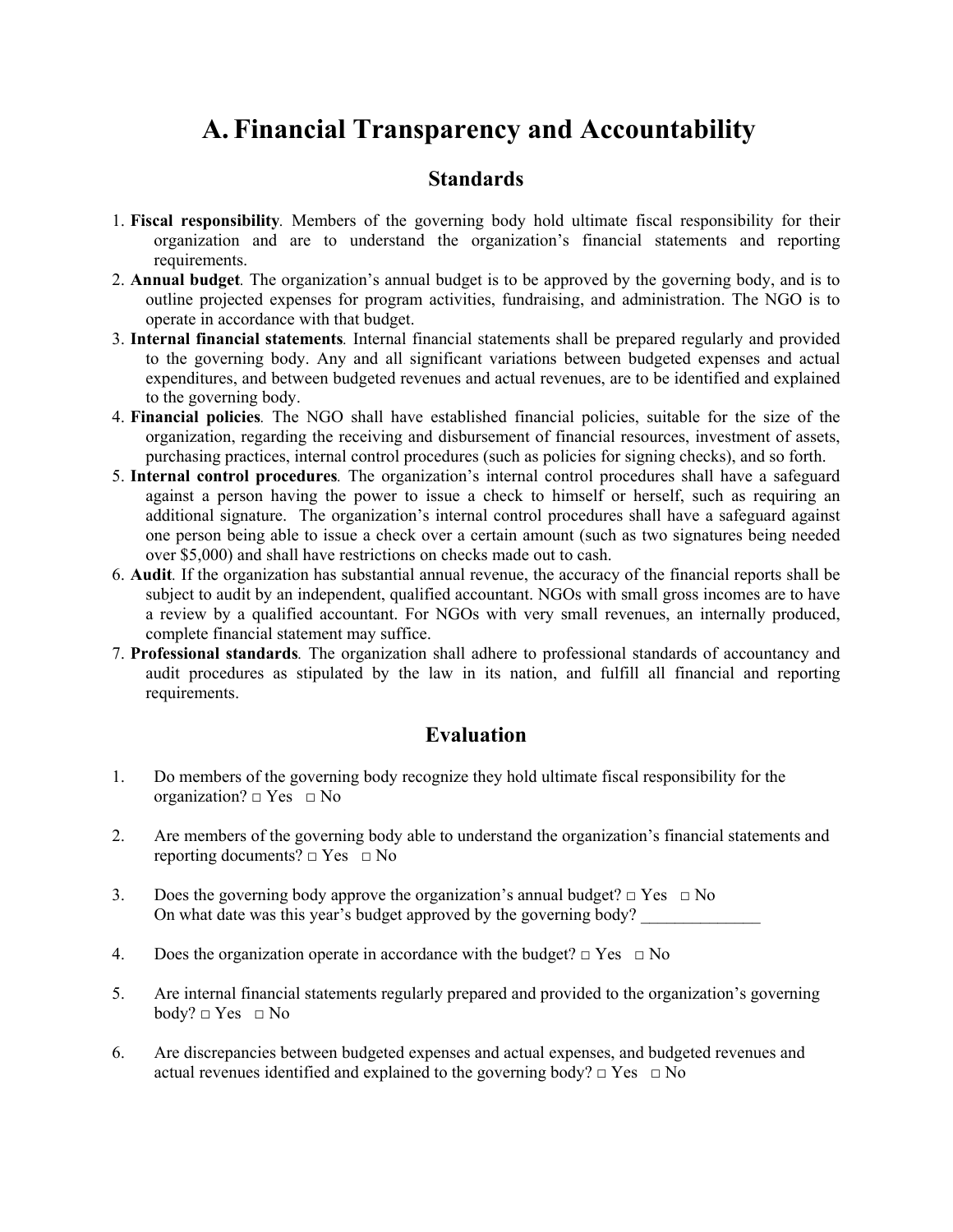- 7. Does the organization have financial policies in place to handle the receiving and disbursement of financial resources ?  $\Box$  Yes  $\Box$  No
- 8. Does the organization have internal control procedures to safeguard the financial resources, such as procedures regarding a person signing checks to himself or herself or issuing a check over a certain amount without additional signatures, or checks made out to cash?  $\Box$  Yes  $\Box$  No
- 9. Does the organization have an audit done by an independent, qualified accountant?  $\Box$  Yes  $\Box$  No How often is the audit done?  $\Box$  Annually  $\Box$  Periodically When was the last audit done? If revenues are small, is there an internally produced, complete financial statement done annually?  $\Box$  Yes  $\Box$  No
- 10. Does the organization adhere to professional standards of accountancy and audit procedures as stipulated by the law in your nation and fulfill all financial and reporting requirements?  $\neg$  Yes  $\neg$  No

If you answered no to a question, please explain why*:*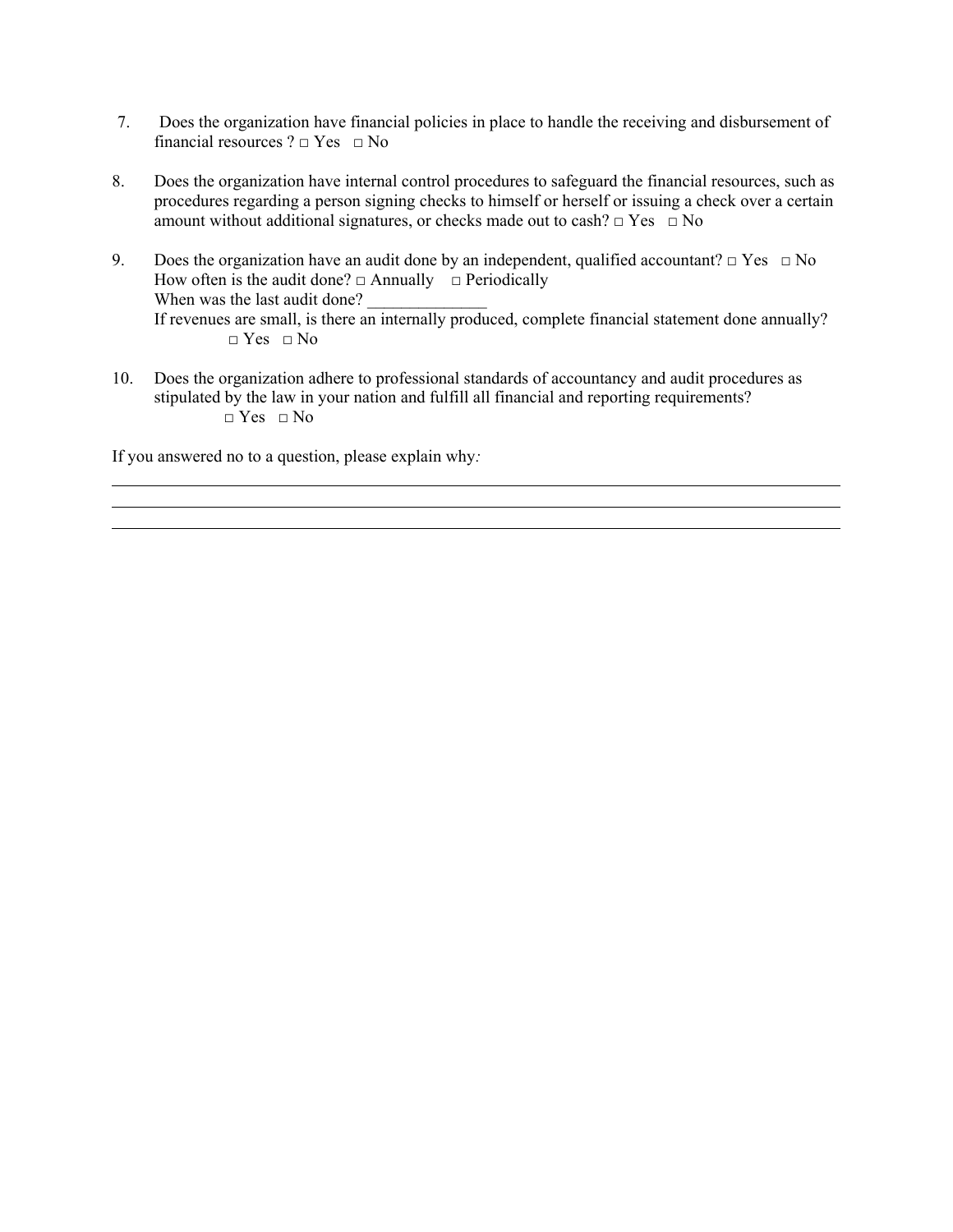# **B.Legal Compliance**

### **Standards**

- 1. **Laws and regulations***.* The organization's activities, governance, and other matters shall conform to the laws and regulations of its nation and locality. (An NGO may seek to change those laws and regulations, if such activity is consistent with its mission.)
- 2. **Attorney review***.* The organization shall obtain attorney review of the organizing documents of the NGO to make sure that they are in compliance with existing laws and regulations, and shall make recourse to attorney services as appropriate to ensure continued legal compliance.
- 3. **Liability insurance***.* The organization should consider having liability insurance, if available and applicable.
- 4. **Internal review***.* The organization periodically shall conduct an internal review regarding compliance of the organization with current laws and regulations and summaries of this review should be presented to members of the governing body.

### **Evaluation**

- 1. Do the organization's activities, governance and other matters conform to the laws and regulations of your nation and locality?  $\Box$  Yes  $\Box$  No
- 2. Has an attorney reviewed the organization's organizing documents to make sure they are in compliance with existing laws and regulations?  $\Box$  Yes  $\Box$  No
- 3. If applicable, does the organization carry liability insurance?  $\Box$  Yes  $\Box$  No
- 4. Does the organization periodically conduct an internal review regarding the compliance of the organization with current laws and regulations with summaries given to the governing body?  $\Box$  Yes  $\Box$  No

If you answered no to a question, please explain why:

 $\overline{a}$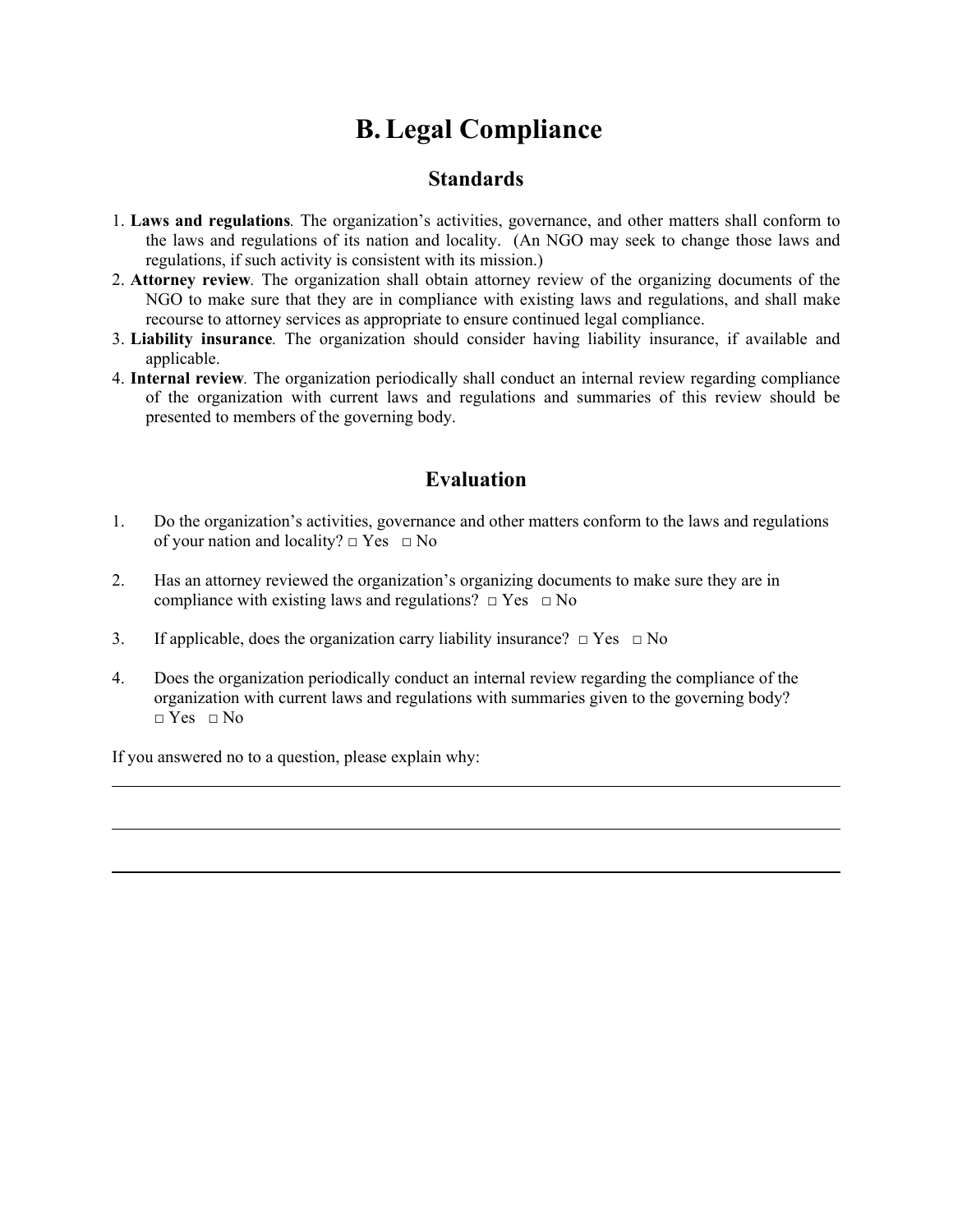## **VIII. Fundraising**

*In order to fund their operational and program costs and reach their objectives, most NGOs raise funds from outside their organization, via seeking voluntary financial support from foundations, corporations, individual donors, and government agencies. However, such financial support is not simply the movement of money from these sources to the NGO. It is a two-way street, involving value for and obligations to the donor. As a recipient of such funds, it is important that the NGO be open and transparent, be accountable to the donor, use the funds responsibly and according to the intent of the donor, and allow the funding individuals and organizations to be able to have insight into the project at all times. It is important that the fundraising activity also be consistent with the mission of the NGO.*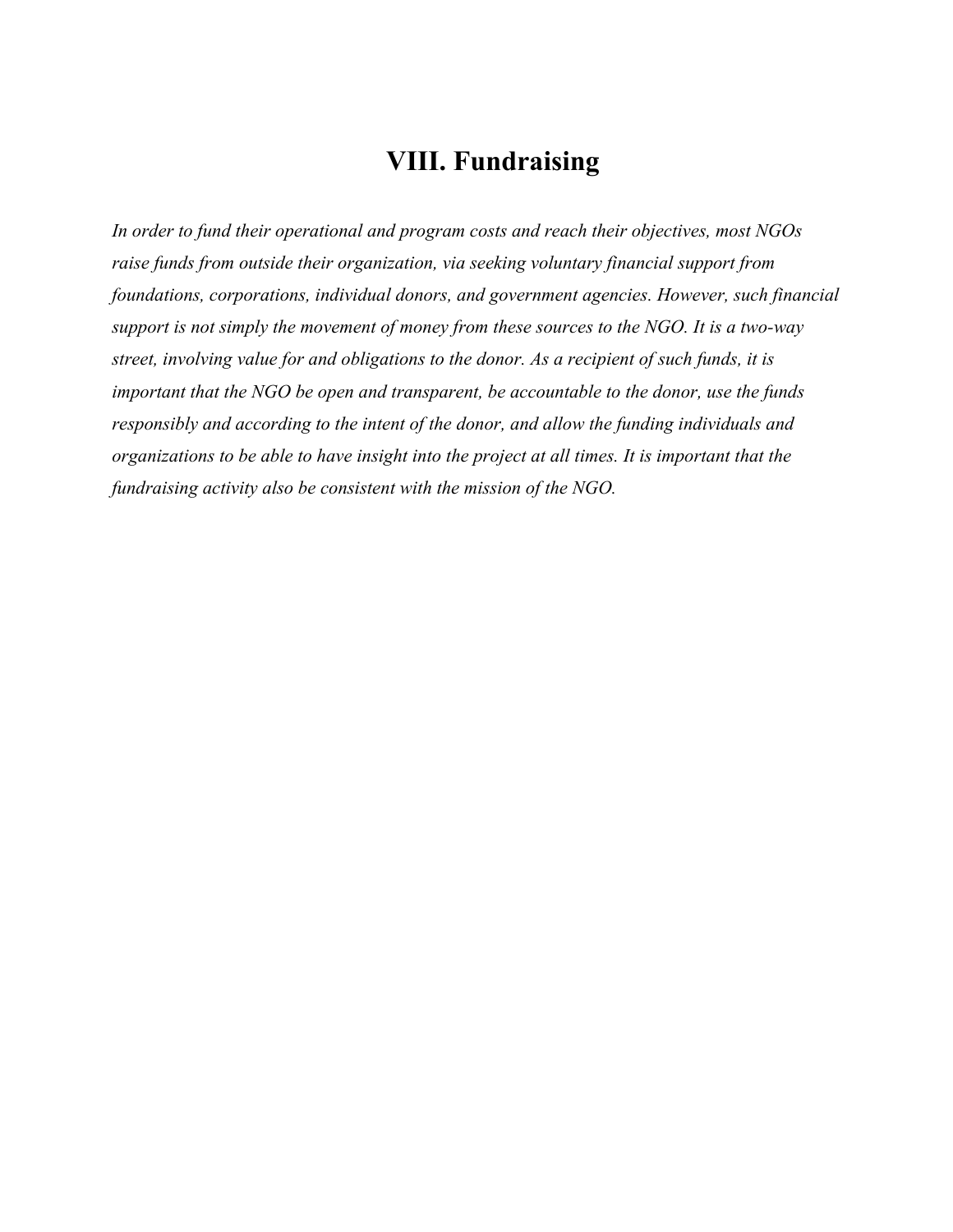# **A. General Fundraising Principles**

### **Standards**

- 1. **Governing body***.* The governing body should be very active in the fundraising effort, including being active in solicitations and in making individual contributions.
- 2. **Consistency with mission***.* The organization shall only accept funding that is consistent with its mission, does not compromise its core principles, and does not restrict its ability to address relevant issues freely, thoroughly, and objectively.
- 3. **Truthful***.* The organization must be truthful in all matters relating to the raising of funds and their use.
- 4. **Mission priority***.* Programs shall be designed to meet the mission of the NGO and never designed simply to meet the needs of a funding source.
- 5. **Unethical actions***.* The organization must not tolerate any unethical activities such as double funding for one project, diversion of dedicated funds to uses other than the project for which funds were approved, or overstatement of achievements.

### **Evaluation**

- 1. Is your governing body actively engaged in the organization's fundraising efforts?  $\Box$  Yes  $\Box$  No
- 2. What percentage of the governing body makes individual contributions?
- 3. What percentage of the governing body helps to bring in money to the organization beyond individual contributions?
- 4. Does the organization only accept funding consistent with its mission and core principles?  $\Box$  Yes  $\Box$ No
- 5. Does the funding an organization accepts still allow the organization the freedom to address relevant issues freely, thoroughly, and objectively?  $\Box$  Yes  $\Box$  No
- 6. Is the organization truthful in all matters relating to raising funds and their use?  $\Box$  Yes  $\Box$  No
- 7. Are programs designed in accordance with mission of the organization and not simply to meet the needs of the funding source?  $\Box$  Yes  $\Box$  No
- 8. Does the organization have a monitoring system in place to ensure improper or unethical use of funds does not occur, such as protection against double funding for one project or diversion of dedicated funds to uses other than for which funds were received or approved?  $\Box$  Yes  $\Box$  No

If you answered no to a question, please explain why:

l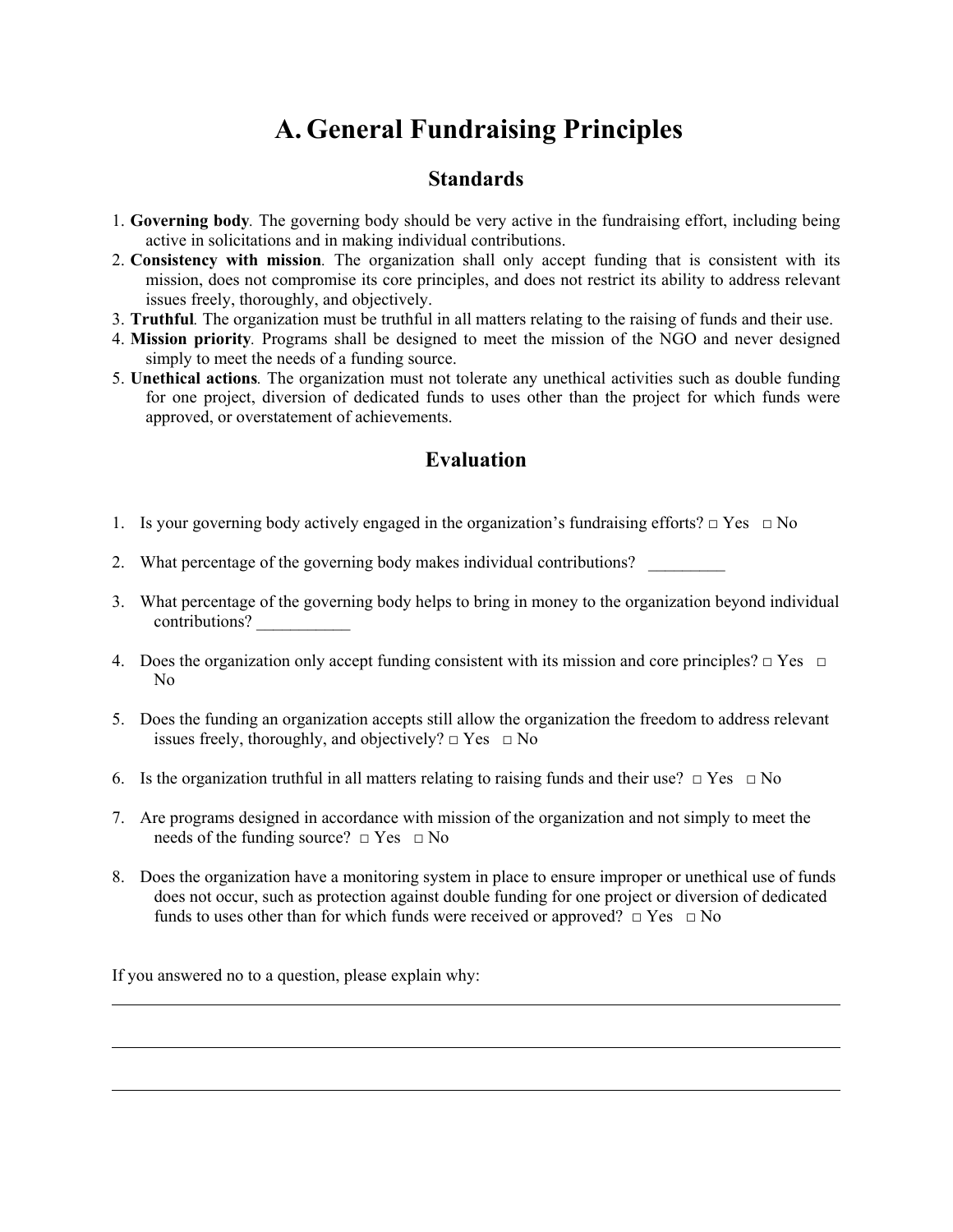## **B. Solicitations**

### **Standards**

- 1. **Solicitation materials***.* The organization shall be careful to ensure that all solicitation and promotional materials are accurate, and that they clearly and truthful present the NGO, its mission, and its programs. All solicitations are to correctly reflect the NGO's planned use of the solicited funds, and fundraising solicitations shall only make claims that the organization can fulfill. There shall not be any exaggerations of fact or material omissions, nor any communication or images that would create a false or misleading impression.
- 2. **Tax benefits***.* The organization shall ensure that donors receive informed, accurate, and ethical information regarding the tax implications of potential gifts.
- 3. **Fundraising principles***.* Fundraising shall be for the purpose of the NGO's mission, and free of coercion, improper motive, inappropriate conduct, unreasonable reward, or personal inurement.
- 4. **Excess funds***.* When funding for a particular purpose is invited from the public, there shall be a plan for handling any excess funds, and, where appropriate, the appeal should include information on how any excess funds will be used.
- 5. **Compensation to fundraisers***.* The organization shall not provide compensation to fundraisers that is based on a percentage of charitable contributions raised or expected to be raised, nor should it provide a finder's fee. Percentage-based compensation can be an impediment to keeping the donor's and NGO's best interests primary, and may foster unethical behavior or inappropriate conduct on the part of the fundraiser. It likewise can be a hindrance toward maintaining a volunteer spirit and keeping the mission of the NGO at the forefront, and may offer reward without merit in the case of a large donation that may be the product of many individuals. The organization may provide compensation based on skill, effort and time expended, and performance-based compensation, such as bonuses, provided such bonuses are in according with prevailing practices of the NGO and not based on a percentage of charitable contributions raised.
- 6. **Sales promotions***.* Fundraising promotions involving the sale of products or services shall indicate the duration of the campaign, and the actual or anticipated portion of the purchase price that will benefit the NGO or program.
- 7. **Percentage of fundraising costs***.* The costs involved in fundraising shall be reasonable relative to the revenue generated. Over the course of a number of years, the NGO's average expenditure on fundraising activities should be one-third or less of the amount of revenue generated from these activities, and ideally fundraising costs should be less than 25% of fundraising income. An organization that does not meet this ceiling of 33 1/3% (fundraising costs/fundraising revenue) over a five-year period should demonstrate that it is progressing toward this goal or explain why its fundraising costs are reasonable (such as the higher fundraising costs of a newly-created organization, or unique donor, social or political factors).
- 8. **Information on solicitors***.* The NGO shall have policies in place to protect the donor's right to be informed whether the solicitors are paid staff, volunteers, or agents of the NGO.

### **Evaluation**

- 1. Are solicitations and promotional materials accurate and do they clearly and truthfully present the NGO, its mission, and its programs?  $\Box$  Yes  $\Box$  No
- 2. Do all solicitations correctly state the NGO's planned used of the solicited funds?  $\Box$  Yes  $\Box$  No
- 3. Do soliciations only make claims the organization can fulfill?  $\Box$  Yes  $\Box$  No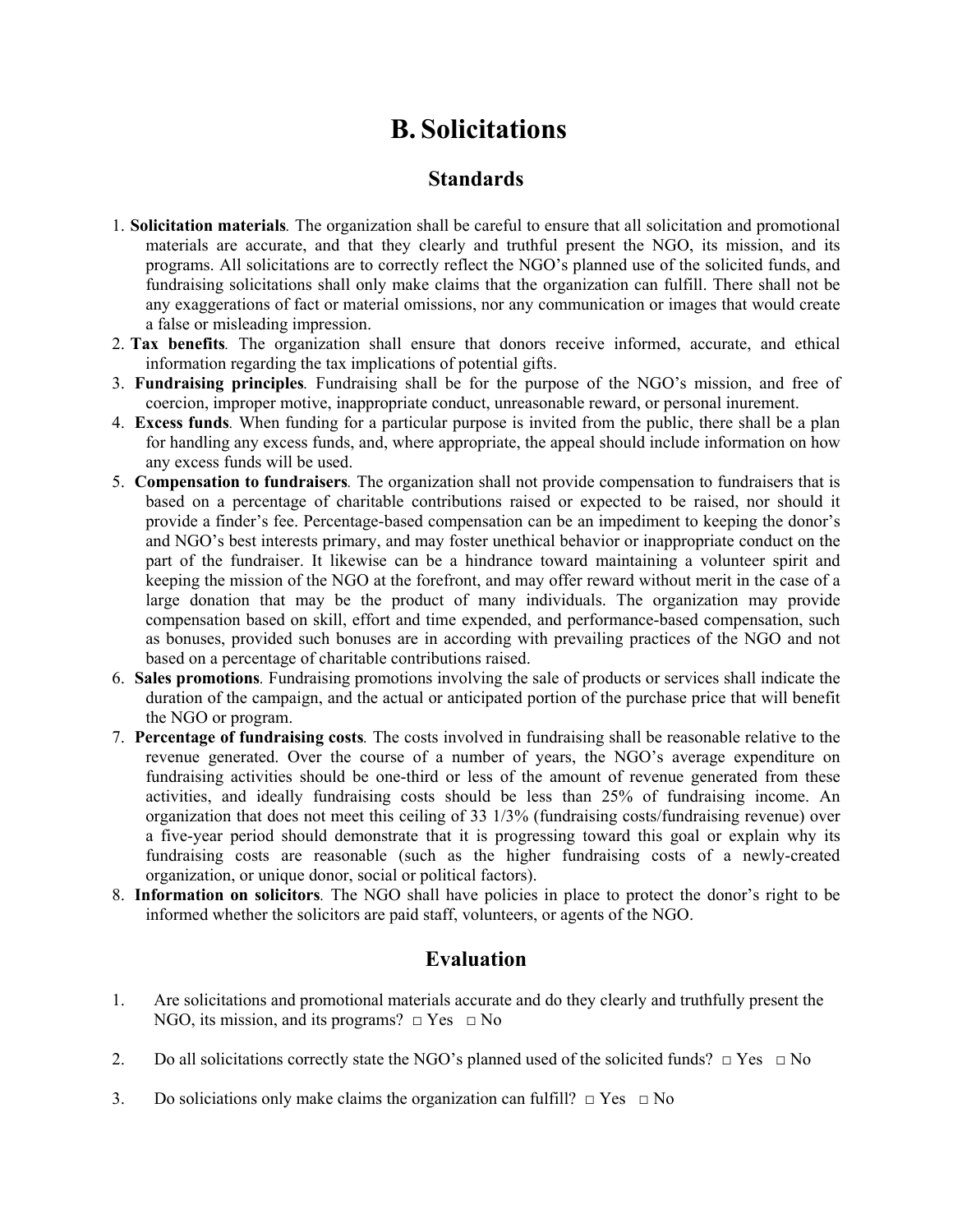- 4. Do solicitations avoid exaggerations of fact or material omissions and do they avoid creating, via images or text, a deliberately false or misleading impression?  $\Box$  Yes  $\Box$  No
- 5. Do donors receive informed, accurate and ethical information regarding the tax implications of potential gifts?  $\Box$  Yes  $\Box$  No
- 6. Is fundraising focused on the mission of the organization?  $\Box$  Yes  $\Box$  No
- 7. Is fundraising free of coercion?  $\Box$  Yes  $\Box$  No
- 8. Is fundraising free of improper motive, inappropriate conduct, unreasonable reward, or personal inurement?  $\Box$  Yes  $\Box$  No
- 9. Is there a plan for handling excess funds, should the situation arise?  $\Box$  Yes  $\Box$  No
- 10. Do fundraising appeals include, where appropriate, information on how any excess funds will be used?  $\square$  Yes  $\square$  No
- 11. If fundraisers are hired to raise money for the organization, how are the fundraisers compensated?  $\Box$  Percentage of charitable contributions raised or expected to be raised
	- $\sqcap$  Finder's fee
	- □ Compensation based on skill, effort, or time expended
	- $\Box$  Performance-based (such as bonuses) but not based on a percentage of charitable contributions raised and in accordance with prevailing practices of the organization
	- $\Box$  Other

 If fundraisers are compensated based on either or both of the first two options above, please explain why this procedure is used and if there are any plans to change the procedure?

 $\mathcal{L}_\text{max} = \frac{1}{2} \sum_{i=1}^n \mathcal{L}_\text{max}(\mathbf{x}_i - \mathbf{y}_i)$ 

 $\mathcal{L}_\mathcal{L} = \mathcal{L}_\mathcal{L} = \mathcal{L}_\mathcal{L} = \mathcal{L}_\mathcal{L} = \mathcal{L}_\mathcal{L} = \mathcal{L}_\mathcal{L} = \mathcal{L}_\mathcal{L} = \mathcal{L}_\mathcal{L} = \mathcal{L}_\mathcal{L} = \mathcal{L}_\mathcal{L} = \mathcal{L}_\mathcal{L} = \mathcal{L}_\mathcal{L} = \mathcal{L}_\mathcal{L} = \mathcal{L}_\mathcal{L} = \mathcal{L}_\mathcal{L} = \mathcal{L}_\mathcal{L} = \mathcal{L}_\mathcal{L}$ 

 $\mathcal{L}_\text{max} = \frac{1}{2} \sum_{i=1}^n \mathcal{L}_\text{max}(\mathbf{x}_i - \mathbf{y}_i)$ 

- 12. Are promotions involving the sales of products or services specified in terms of the duration of the campaign?  $\Box$  Yes  $\Box$  No
- 13. Are promotions involving the sales of products or services specified in terms of the actual or anticipated portion of the purchase price that will benefit the program or NGO?  $\Box$  Yes  $\Box$  No
- 14. Does the organization ensure that the costs involved in fundraising are reasonable in relation to the revenue generated?  $\Box$  Yes  $\Box$  No

On average, over the past five years (if relevant), what percentage of revenue generated from fundraising activities is the fundraising expenditures?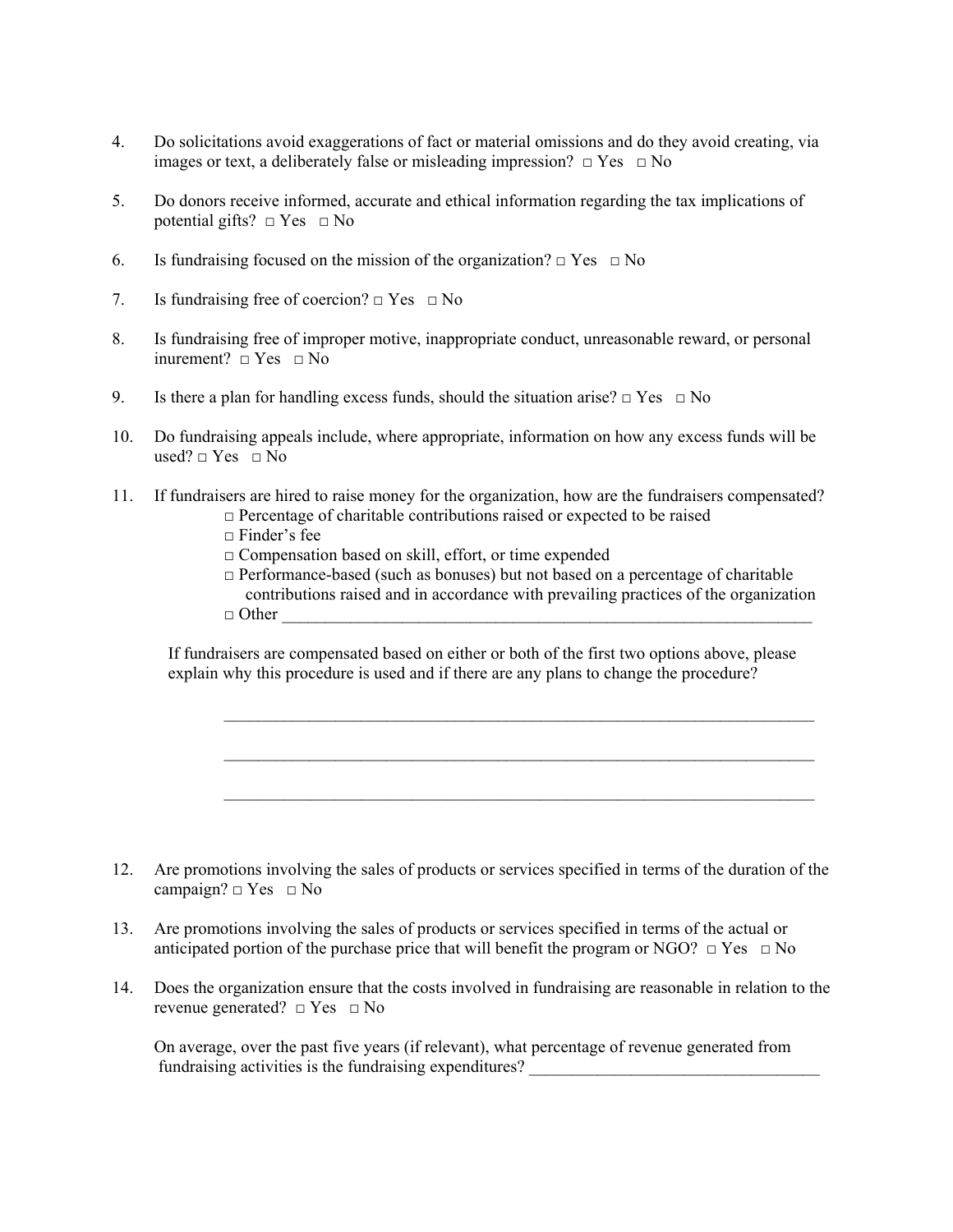If an organization's costs for fundraising activities are not one-third or less of the amount of revenue raised, please explain why this ceiling of 33 1/3% is not being met, or if progress is being shown toward this goal.

15. Does the organization have policies in place to protect the donor's right to be informed whether the solicitors are paid staff, volunteers or agents of the organization?  $\Box$  Yes  $\Box$  No

 $\mathcal{L}_\mathcal{L} = \{ \mathcal{L}_\mathcal{L} = \{ \mathcal{L}_\mathcal{L} = \{ \mathcal{L}_\mathcal{L} = \{ \mathcal{L}_\mathcal{L} = \{ \mathcal{L}_\mathcal{L} = \{ \mathcal{L}_\mathcal{L} = \{ \mathcal{L}_\mathcal{L} = \{ \mathcal{L}_\mathcal{L} = \{ \mathcal{L}_\mathcal{L} = \{ \mathcal{L}_\mathcal{L} = \{ \mathcal{L}_\mathcal{L} = \{ \mathcal{L}_\mathcal{L} = \{ \mathcal{L}_\mathcal{L} = \{ \mathcal{L}_\mathcal{$ 

 $\mathcal{L}_\mathcal{L} = \{ \mathcal{L}_\mathcal{L} = \{ \mathcal{L}_\mathcal{L} = \{ \mathcal{L}_\mathcal{L} = \{ \mathcal{L}_\mathcal{L} = \{ \mathcal{L}_\mathcal{L} = \{ \mathcal{L}_\mathcal{L} = \{ \mathcal{L}_\mathcal{L} = \{ \mathcal{L}_\mathcal{L} = \{ \mathcal{L}_\mathcal{L} = \{ \mathcal{L}_\mathcal{L} = \{ \mathcal{L}_\mathcal{L} = \{ \mathcal{L}_\mathcal{L} = \{ \mathcal{L}_\mathcal{L} = \{ \mathcal{L}_\mathcal{$ 

If you answered no to a question, please explain why:

 $\overline{a}$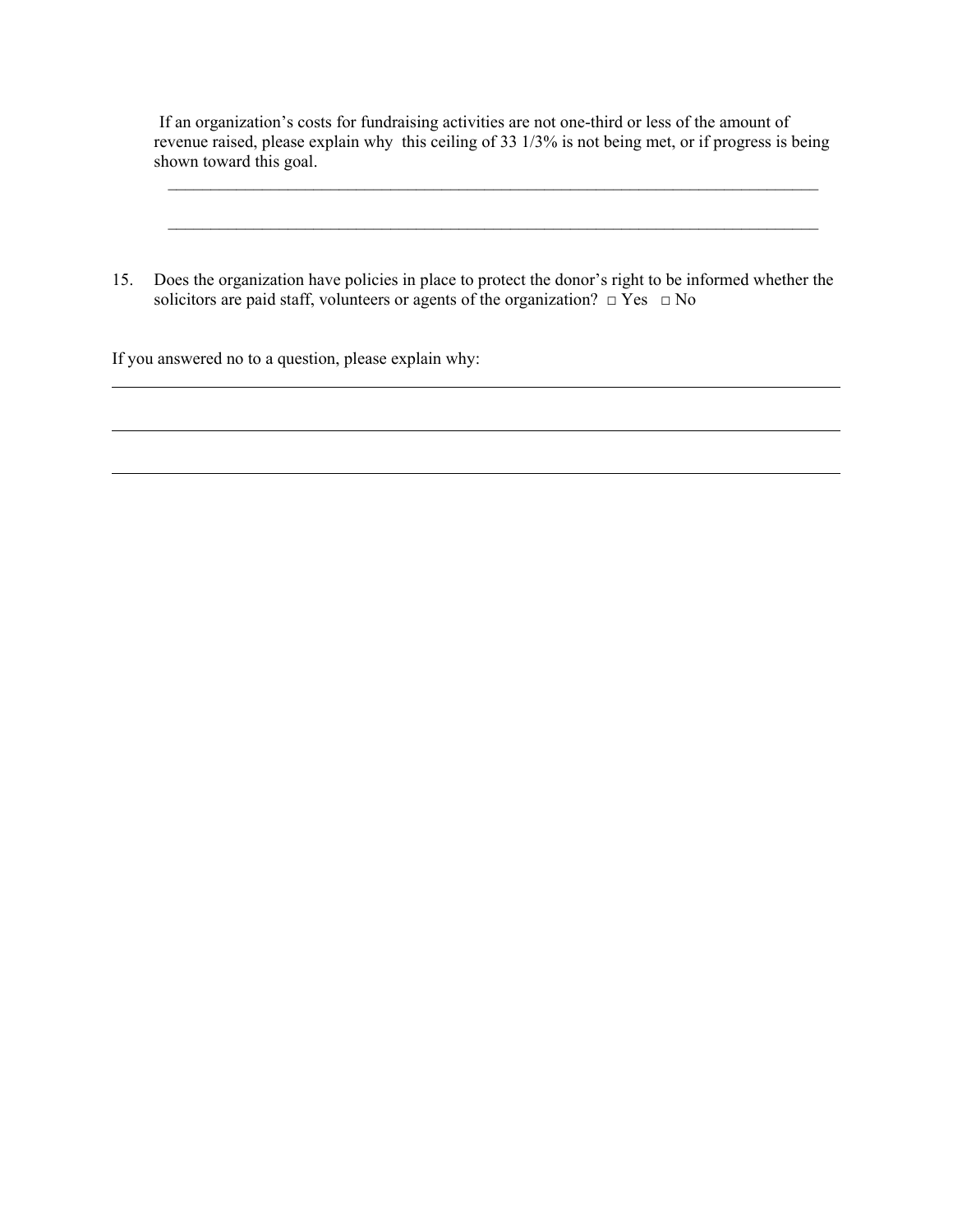# **C. Use of Funds**

### **Standards**

- 1. **Use of contributions***.* The organization shall ensure that contributions are used as promised or implied in fundraising appeals or for the purposes intended by the donors.
- 2. **Grant commitment***.* When the organization accepts a grant, it is entering into a contract to carry out the program activities in an agreed-upon manner, and has an ethical and legal responsibility to honor that commitment.
- 3. **Donor consent for changes***.* The organization may alter the conditions of a gift or grant only by obtaining explicit consent by the donor.
- 4. **Efficient and effective use***.* The organization shall ensure efficient and effective use of grants and charitable contributions.

### **Evaluation**

- 1. Are contributions received used as promised or implied in fundraising appeals or for the purposes intended by the donors?  $\Box$  Yes  $\Box$  No
- 2. Does the organization recognize that when it accepts a grant that it is entering into a contract to carry out the program activities in an agreed-upon manner, and has an ethical and legal responsibility to honor that commitment?  $\Box$  Yes  $\Box$  No
- 3. Does the organization obtain consent from the donor before making changes to the use of a donation or gift from its original intention?  $\Box$  Yes  $\Box$  No
- 4. Does the organization have methods in place to ensure the efficient and effective use of grants and charitable contributions?  $\Box$  Yes  $\Box$  No

If you answered no to a question, please explain why:

 $\overline{a}$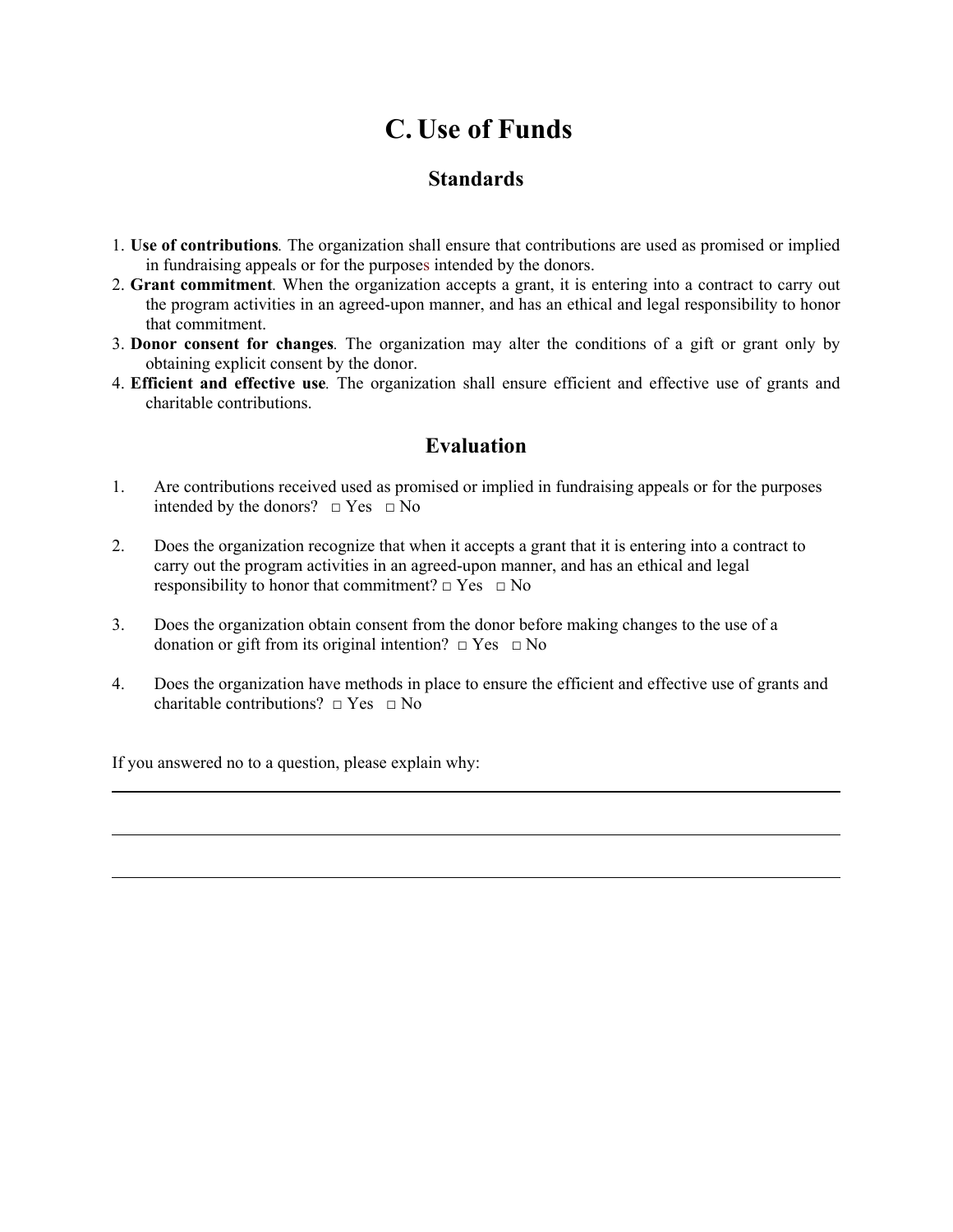## **D. Accountability**

### **Standards**

- 1. **Tracking expenditures***.* The organization shall set up an organized system to track grant expenditures.
- 2. **Timely reports***.* The organization shall produce timely reports on the use and management of funds.
- 3. **Financial statements***.* Financial statements regarding donations shall be available upon request by the donor and interested parties.

### **Evaluation**

- 1. Does the organization have a system in place to track expenditures?  $\Box$  Yes  $\Box$  No
- 2. Does the organization produce timely reports on the use and management of funds?  $\Box$  Yes  $\Box$  No
- 3. Are financial statements regarding donations available upon request by the donor and interested parties?  $\square$  Yes  $\square$  No

If you answered no to a question, please explain why:

 $\overline{a}$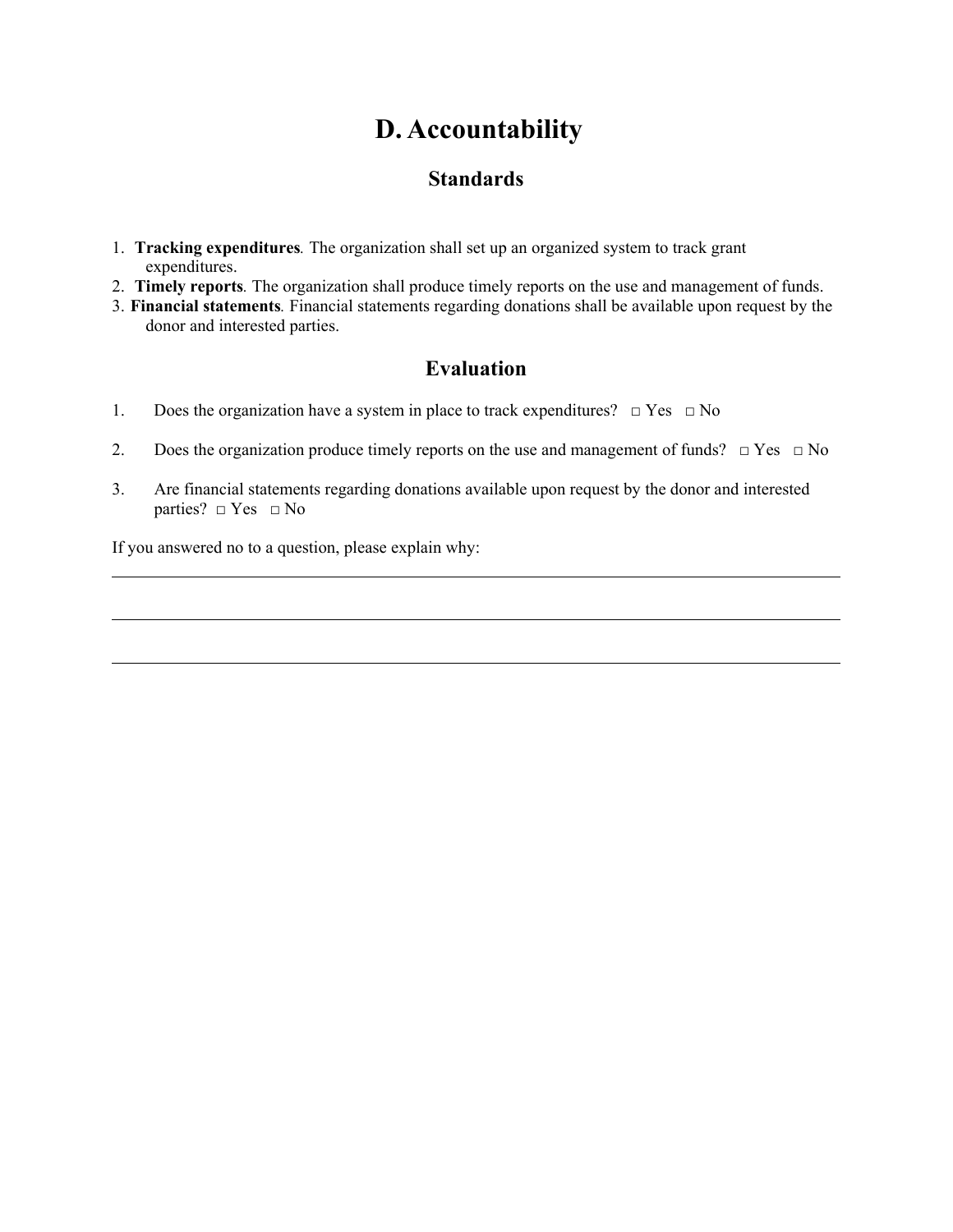## **E. Relationship with Donor**

### **Standards**

- 1. **Donor relationship***.* The directors, management, staff and volunteers of the organization shall not exploit any relationship with a donor or prospective donor for personal benefit or the benefit of any relative, friends, associates, colleagues, and so forth.
- 2. **Confidentiality***.* Privileged or confidential information regarding the donor or donation must not be disclosed to unauthorized parties.
- 3. **Donor privacy***.* A donor's privacy shall be respected and an NGO must safeguard any confidential information regarding the donor or the gift. Donors are to have the opportunity to remain anonymous, and to not have their names added to any lists that are sold, rented or given to others, unless the donor has had an opportunity to approve such lists or have their names removed.
- 4. **Privacy policy***.* The organization shall have a clear and easily accessible privacy policy that informs the public what information is being collected on individuals and donors and how that information will be used, how to contact the organization to review personal information collected and to request corrections, how to inform the NGO that the individual does not wish his or her personal information to be shared outside the NGO, and what security measures are in place to protect personal information.
- 5. **Unethical solicitations***.* The NGO or its agents must not use excessive pressure, coercion, undue influence or other unethical means in their solicitations.

### **Evaluation**

- 1. Are donor relationships honored and not exploited for personal reasons by any members of the organization?  $\Box$  Yes  $\Box$  No
- 2. Are methods in place to ensure that confidential information regarding the donation is not disclosed to unauthorized parties?  $\Box$  Yes  $\Box$  No
- 3. Are donors' privacy respected and any confidential information regarding the donor safeguarded?  $\Box$  Yes  $\Box$  No
- 4. Do donors have the opportunity to remain anonymous, and to not have their names added to any lists that are sold, rented or given to others, unless the donor has had an opportunity to approve such lists or have their names removed?  $\Box$  Yes  $\Box$  No
- 5. Does the organization have a clear and easily accessible privacy policy that informs the public what information is being collected on individuals and donors and how that information will be used?  $\Box$  Yes  $\Box$  No
- 6. Does the organization have a clear and easily accessible privacy policy that informs the public how to contact the organization to review personal information collected and to request corrections? □ Yes  $\Box$  No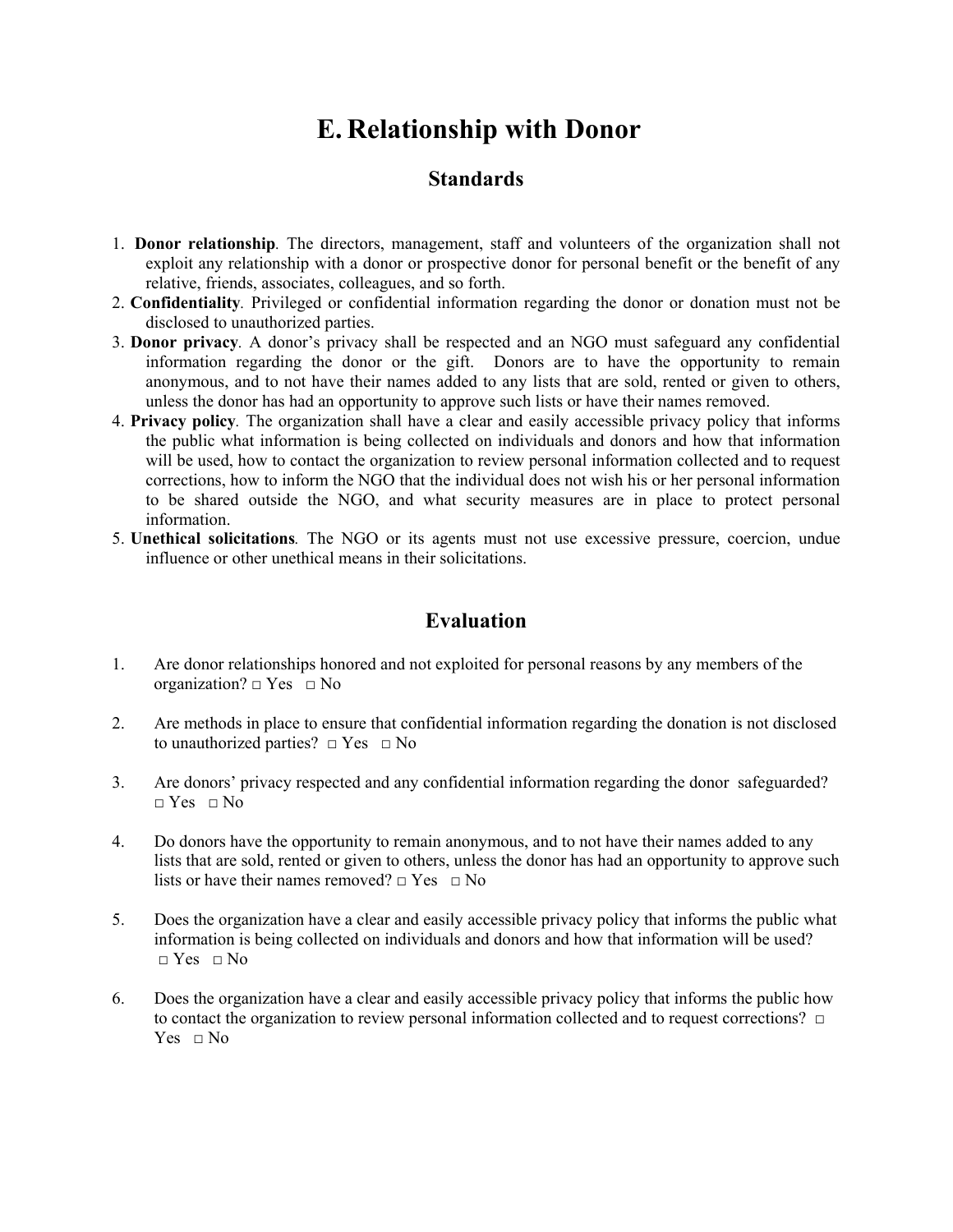- 7. Does the organization have a clear and easily accessible privacy policy that informs the public how to inform the NGO that the individual does not wish his or her personal information to be shared outside the NGO?  $\Box$  Yes  $\Box$  No
- 8. Does the organization have a clear and easily accessible privacy policy that informs the public what security measures are in place to protect personal information?  $\Box$  Yes  $\Box$  No
- 9. Does the organization guarantee that the organization does not use unethical means in its solicitations, such as excessive pressure, coercion, or undue influence ?  $\Box$  Yes  $\Box$  No

If you answered no to a question, please explain why:

 $\mathcal{L}_\text{max}$  , which is a set of the set of the set of the set of the set of the set of the set of the set of

l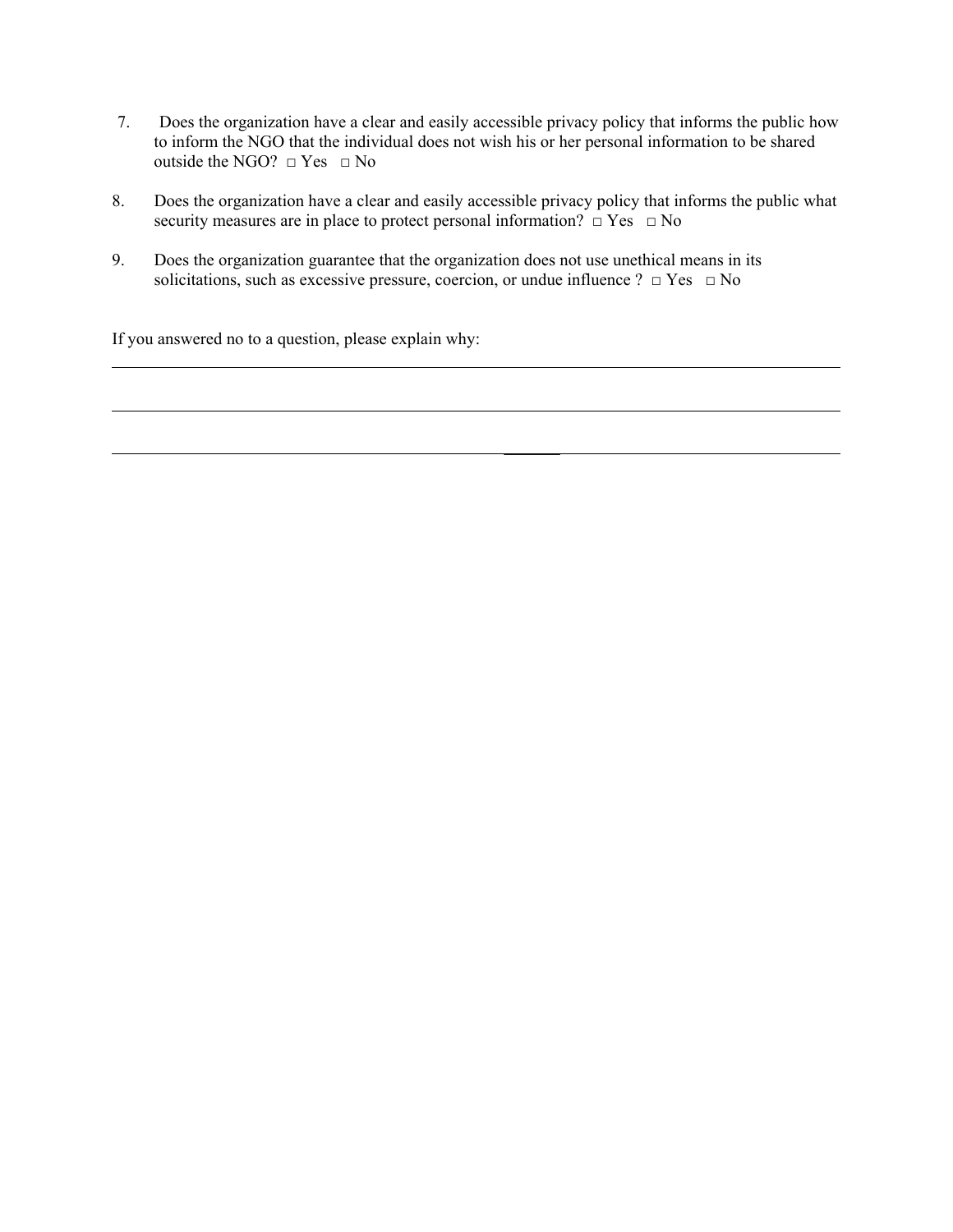## **IX. Partnerships, Collaboration and Networking**

*When appropriate, NGOs may find that cooperation with other civil society organizations, government and intergovernmental agencies, and for-profit corporations may be beneficial in advancing their mission-related objectives. Such collaboration for common good may reduce duplication of services and eliminate using resources for competitive purposes rather than serving constituencies. Collaboration may allow pairing diverse strengths and resources and promote effectiveness in tackling priorities. However, an NGO may enter into such a relationship only if it is consistent with its mission.*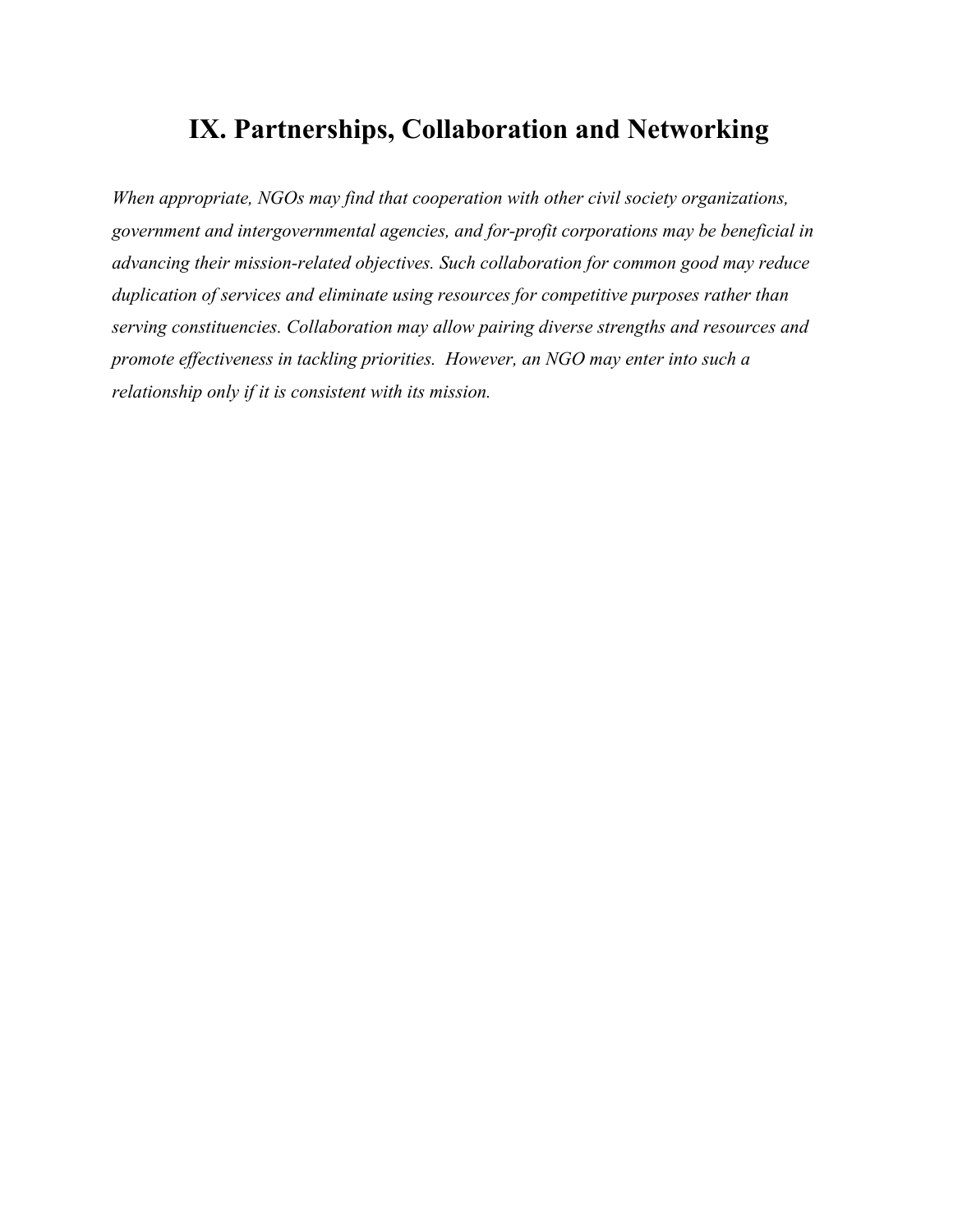## **A. General Principles of Partnerships and Collaboration**

### **Standards**

- 1. **Mission consistency***.* The organization shall collaborate with other entities only if the relationship is consistent with the mission of the NGO.
- 2. **Shared values***.* The organization shall collaborate on the basis of shared values, common ground, and for the good of society.
- 3. **Mutual benefit***.* The NGO shall collaborate on the basis of equitable and genuine mutual benefit to each organization.
- 4. **Transparency***.* NGO collaboration shall allow financial transparency and a two-way flow of information, ideas, and experiences.
- 5. **Adaptive to change***.* Collaborations are to be adaptive to change. Changes in the relationship are to be developed through cooperation, and not forced by one or the other organization.

### **Evaluation**

- 1. Are all of the organization's current partnerships and collaborations consistent with its mission?  $\Box$  Yes  $\Box$  No
- 2. Are the organization's current partnerships and collaborations formed on the basis of shared values, common ground, and the good of society?  $\Box$  Yes  $\Box$  No
- 3. Are the organization's current partnerships and collaborations formed on the basis of equitable and genuine mutual benefit to all organizations involved?  $\Box$  Yes  $\Box$  No
- 4. Are the organization's partnerships and collaborations financially transparent?  $\Box$  Yes  $\Box$  No
- 5. In the organization's partnerships and collaborations, is there a two-way flow of information, ideas, and experiences?  $\Box$  Yes  $\Box$  No
- 6. Are the organization's partnerships and collaborations adaptive to change, through cooperation and not forced by one or the other organization?  $\Box$  Yes  $\Box$  No

If you answered no to a question, please explain why: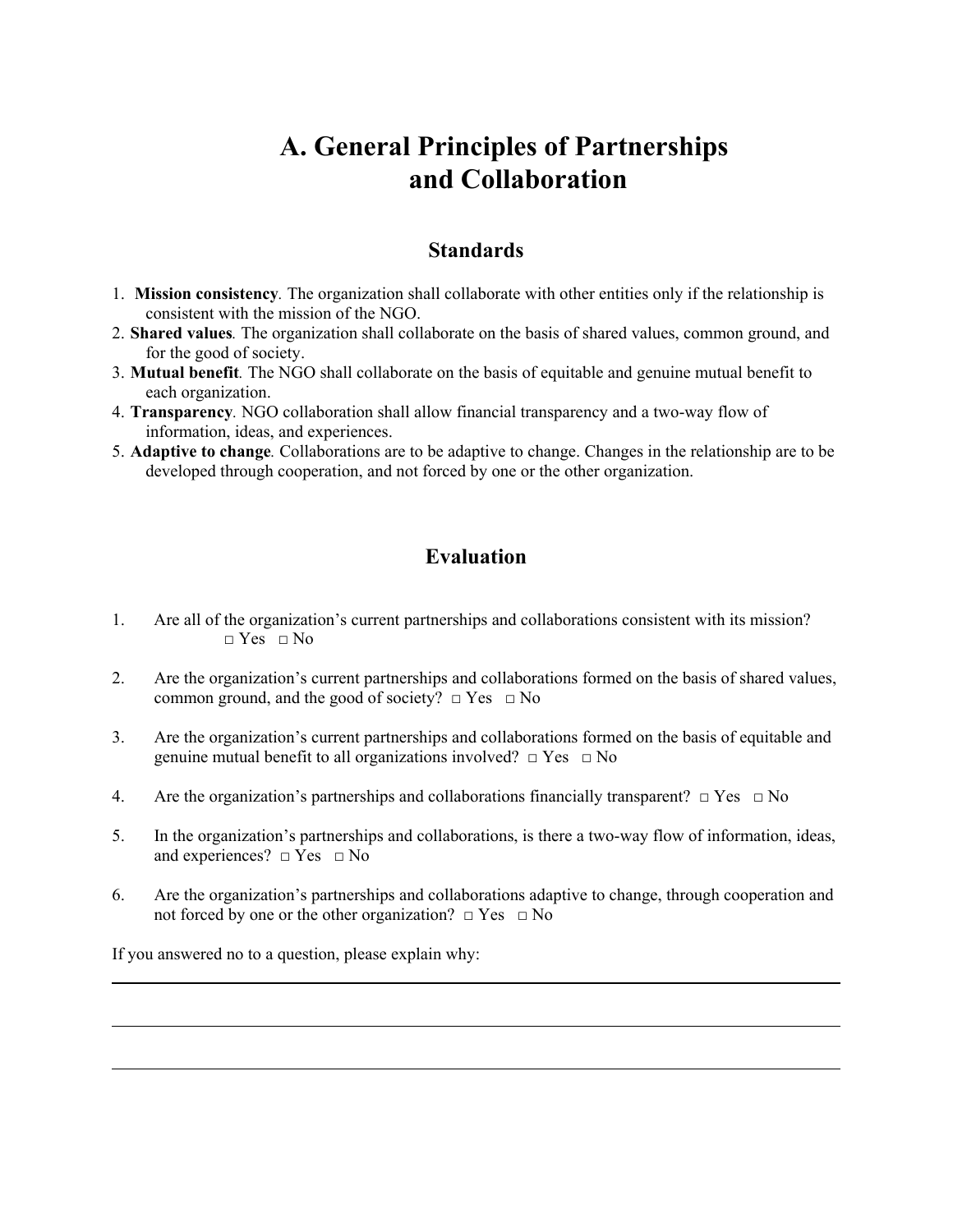# **B. Relations with other NGOs and Civil Society Organizations**

### **Standards**

- 1. **Common objectives***.* When appropriate, NGOs with overlapping missions, values, and target groups should partner with each other and civil society organizations, when it would be beneficial for the common target groups and for the achievement of common objectives.
- 2. **Competition and service duplication***.* NGOs with overlapping missions, values, and target groups should refrain from competing with each other and with other civil society organizations, and should refrain from unnecessary duplication of services and disruption of each other's projects.
- 3. **Information sharing***.* NGOs with overlapping missions, values and target groups should share relevant project information with other NGOs and civil society organizations, and mutually support each other.
- 4. **Support for other NGOs***.* The NGO shall express solidarity with campaigns and actions of other NGOs, and promote the effectiveness and success of other NGOs, when it does not compromise the integrity or values of the NGO.
- 5. **Networking***.* The organization shall network with other ethical NGOs as a means for promoting the growth, effectiveness and efficiency of the NGO sector and the ability to advance the public good.

### **Evaluation**

- 1. When it is appropriate, does the organization partner with other NGOs and civil society organizations who share similar missions and values to support the achievement of common objectives?  $\Box$  Yes  $\Box$  No
- 2. Does the organization refrain from unnecessary duplication of services and disruption of projects of NGOs and civil society organizations with overlapping missions, values, and target groups?  $\neg$  Yes  $\neg$  No
- 3. Is the organization committed to sharing relevant project information and supporting other NGOs and civil society organizations with overlapping missions, values and target groups?  $\Box$  Yes  $\Box$  No
- 4. Is the organization committed to expressing solidarity with campaigns and actions of other NGOs and promote the effectiveness and success of other NGOs, when it does not compromise the integrity or values of the organization?  $\Box$  Yes  $\Box$  No
- 5. Is the organization committed to networking with other ethical NGOs as a means for promoting the growth, effectiveness and efficiency of the NGO sector and the ability to advance the public good?  $\neg$  Yes  $\neg$  No

If you answered no to a question, please explain why:

l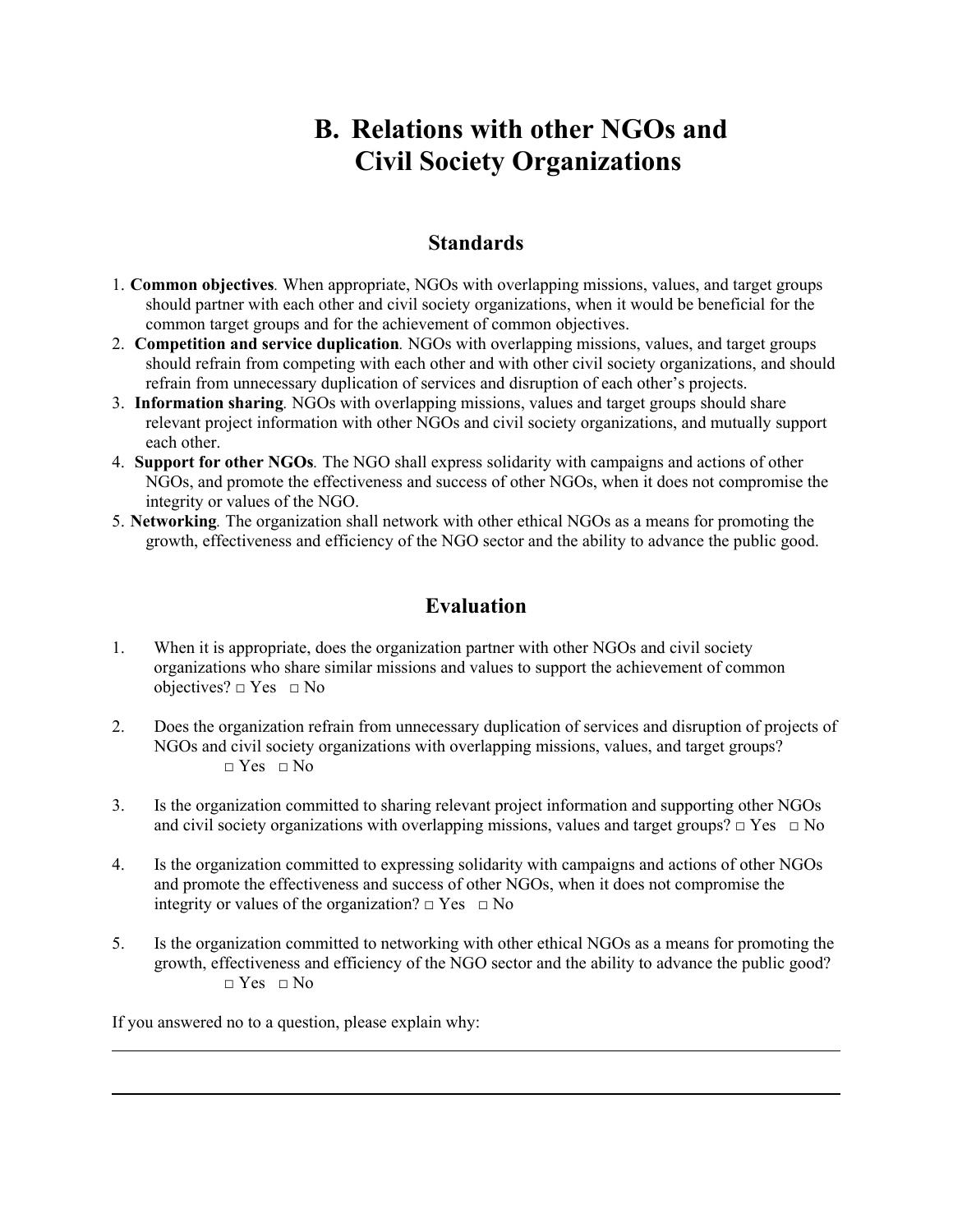# **C. Relations with Government Agencies and Intergovernmental Bodies**

### **Standards**

- 1. **NGO objectives and independence***.* The organization shall enter into a partnership agreement with a government or intergovernmental body only when it is beneficial to achievement of the NGO's objectives and does not compromise the independence or self-control of the organization.
- 2. **Appropriate and mutually beneficial***.* The organization shall seek to dialogue and cooperate with government and intergovernmental agencies when such cooperation would be both appropriate and mutually beneficial and could increase the NGO's effectiveness in dealing with issues and priorities in its agenda.
- 3. **Mission-led***.* The organization shall not enter into a partnership with a governmental or intergovernmental body solely to promote the sustainability or competitive advantage of the NGO independent of achieving its mission objectives.
- 4. **Political favor***.* The organization shall not change its policies or non-partisan nature in order to curry political favor.

### **Evaluation**

- 1. Is the organization committed to entering into partnerships with government or intergovernmental bodies only when it is beneficial to achieve its objectives and does not compromise the independence or self-control of the organization?  $\Box$  Yes  $\Box$  No
- 2. Is the organization committed to dialogue and cooperation with government and intergovernmental agencies when such cooperation would be both appropriate and beneficial and could increase the organization's effectiveness in dealing with issues and priorities in its agenda?  $\Box$  Yes  $\Box$  No
- 3. Is the organization committed to refraining from entering into a government or intergovernmental agency partnership solely to promote the sustainability or competitive advantage of the NGO if such partnership is not in alignment with its mission objectives?  $\Box$  Yes  $\Box$  No
- 4. Is the organization committed to refraining from changing its organizational policies or nonpartisan nature in order to curry political favor?  $\Box$  Yes  $\Box$  No

If you answered no to a question, please explain why:

l